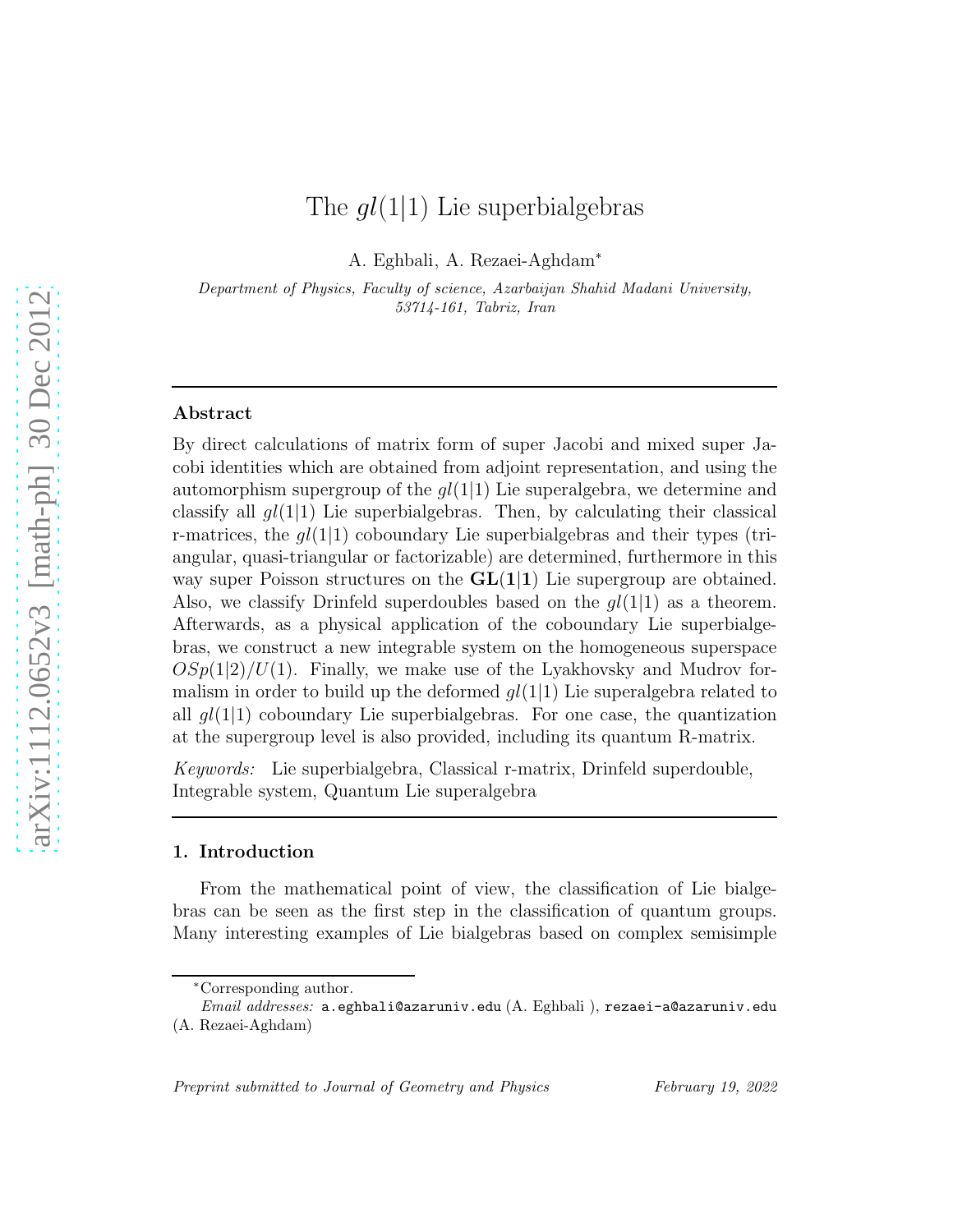Lie algebras have been given by Drinfeld [\[1\]](#page-32-0). A complete classification of Lie bialgebras with reduction was given in [\[2\]](#page-32-1). However, a classification of Lie bialgebras is out of reach, with similar reasons as for Lie algebra classification. In the non-semisimple case, only a bunch of low dimensional examples have been thoroughly studied  $[3, 4, 5]$  $[3, 4, 5]$  $[3, 4, 5]$  $[3, 4, 5]$ . On the other hand, from the physical point of view, the theory of classical integrable systems naturally relates to the geometry and representation theory of Poisson-Lie groups and the corresponding Lie bialgebras and their classical r-matrices (see for example [\[6\]](#page-33-3)). In the same way, Lie superbialgebras [\[7](#page-33-4)], as the underlying symmetry algebras, play an important role in the integrable structure of  $AdS/CFT$  correspondence [\[8](#page-33-5)]. Similarly, one can consider Poisson-Lie T-dual sigma models on Poisson-Lie supergroups [\[9\]](#page-33-6). In this way, and by considering that there is a universal quantization for Lie superbialgebras [\[10\]](#page-33-7), one can assign an important role to the classification of Lie superbialgebras (especially low dimensional Lie superbialgebras) from both, physical and mathematical point of view. Until now there were distinguished and nonsystematic ways for obtaining low dimensional Lie superbialgebras (see for example [\[11](#page-33-8), [12](#page-33-9)]). In the previous paper, we presented a systematic way for obtaining and classificating low dimensional Lie superbialgebras using the adjoint representation of Lie superalgebras [\[13](#page-33-10)]. Here, we apply this method to the classification of the  $gl(1|1)$  Lie superbialgebras. Note that the classification of the quantum deformations of the  $gl(1|1)$  Lie superalgebra was obtained previously in Ref. [\[14\]](#page-33-11). Indeed here, we present the classical version of that work in another method. Furthermore, the physical models on the  $GL(1|1)$  Lie supergroup such as WZW model and its relation to logarithmic CFT have been recently studied [\[15\]](#page-34-0) (see, also [\[16\]](#page-34-1)). So, for these reasons, obtaining of the  $gl(1|1)$ Lie superbialgebras is the first step in the presentation of super Poisson-Lie symmetry [\[9\]](#page-33-6) in such models.

The paper is organized as follows. In section two, we review some basic definitions and notations that are used throughout the paper. Matrix form of super Jacobi and mixed super Jacobi identities [\[13](#page-33-10)] of Lie superbialgebras is rewritten in that section. A list of indecomposable four-dimensional Lie superalgebras of the type  $(2, 2)$  [\[17](#page-34-2)] is offered in section three. Furthermore, in that section we give the complete list of decomposable Lie superalgebras of the type  $(2, 2)$ . The automorphism Lie supergroup of the  $ql(1|1)$  Lie superalgebra is also presented in section three. Then, using the method mentioned in [\[13\]](#page-33-10), we classify all  $gl(1|1)$  Lie superbialgebras in section four; the details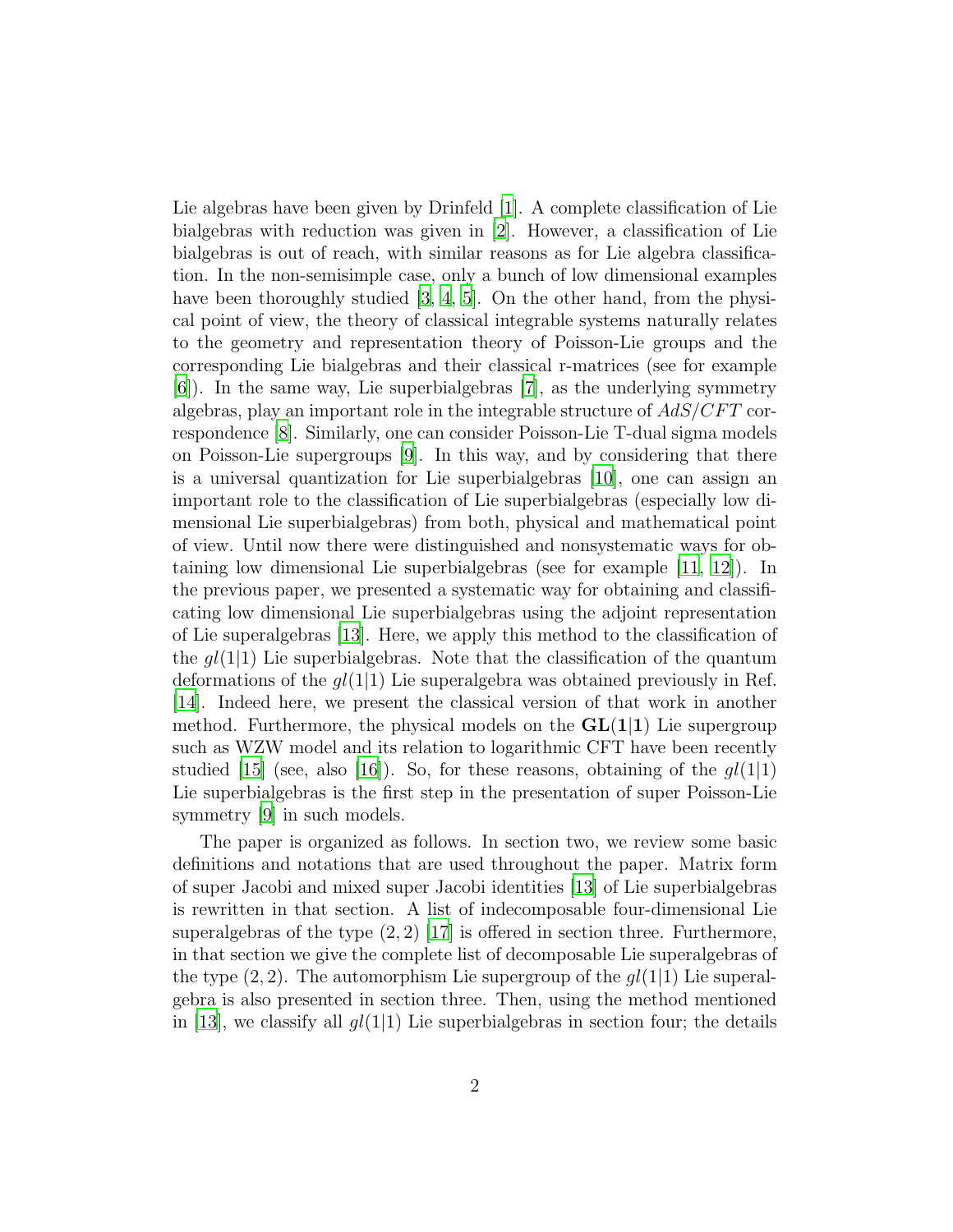of calculations are also explained. In section five, by calculating the classical r-matrices of the  $gl(1|1)$  Lie superbialgebras, we determine their types, furthermore in this way, we obtain all super Poisson structures on the  $GL(1|1)$ Lie supergroup. Section six is devoted to the classification of the Drinfeld superdoubles based on the  $gl(1|1)$ ; the isomorphism matrices between all the Manin supertriples generated by  $gl(1|1)$  have given in Appendix . In section seven, by using the classical r-matrices of the  $gl(1|1)$  we construct a new integrable system on a supersymplectic supermanifold, namely the homogeneous superspace  $OSp(1|2)/U(1)$ . Finally, in section eight by using the Lyakhovsky and Mudrov formalism [\[18\]](#page-34-3), we quantize  $gl(1|1)$  Lie superalgebra in related to its various coboundary Lie superbialgebras, and at the end, for one case the quantization of the supergroup including quantum R-matrix is provided. Some remarks are given in the conclusion section.

## 2. Definitions and notations

Here, we apply DeWitt notations for supervector spaces, supermatrices, etc [\[19](#page-34-4)]. In this way, for self-containing of the paper, we recall some basic definitions and a proposition on Lie superbialgebras [\[4,](#page-33-1) [7,](#page-33-4) [13\]](#page-33-10).

**Definition 1:** A *Lie superalgebra*  $\mathcal{G}$  is a graded vector space  $\mathcal{G} = \mathcal{G}_B \oplus \mathcal{G}_F$ with gradings  $grade(G_B) = 0$  and  $grade(G_F) = 1$  so that Lie bracket satisfies the super antisymmetric and super Jacobi identities, i.e., in the graded basis  $\{X_i\}$  of  $\mathcal G$  we have <sup>[1](#page-2-0)</sup>

$$
[X_i, X_j] = f^k{}_{ij} X_k,\tag{1}
$$

and

<span id="page-2-1"></span>
$$
(-1)^{i(j+k)} f^{m}{}_{jl} f^{l}{}_{ki} + f^{m}{}_{il} f^{l}{}_{jk} + (-1)^{k(i+j)} f^{m}{}_{kl} f^{l}{}_{ij} = 0, \qquad (2)
$$

so that

$$
f^k{}_{ij} = -(-1)^{ij} f^k{}_{ji}.
$$
\n(3)

Furthermore, we have

$$
f^{k}_{ij} = 0, \t\t if \tgrade(i) + grade(j) \neq grade(k) \t(mod 2). \t(4)
$$

<span id="page-2-0"></span><sup>&</sup>lt;sup>1</sup> Note that the bracket of one boson with one boson or one fermion is usual commutator, but for one fermion with one fermion is anticommutator. Furthermore, we identify grading of indices by the same indices in the power of (-1), for example grading(i)  $\equiv i$ ; this is the notation that DeWitt applied in [\[19\]](#page-34-4). Meanwhile we work in the standard basis [\[19\]](#page-34-4), i.e., in writing the basis of Lie superalgebras, we consider bosonic generators before fermionic ones.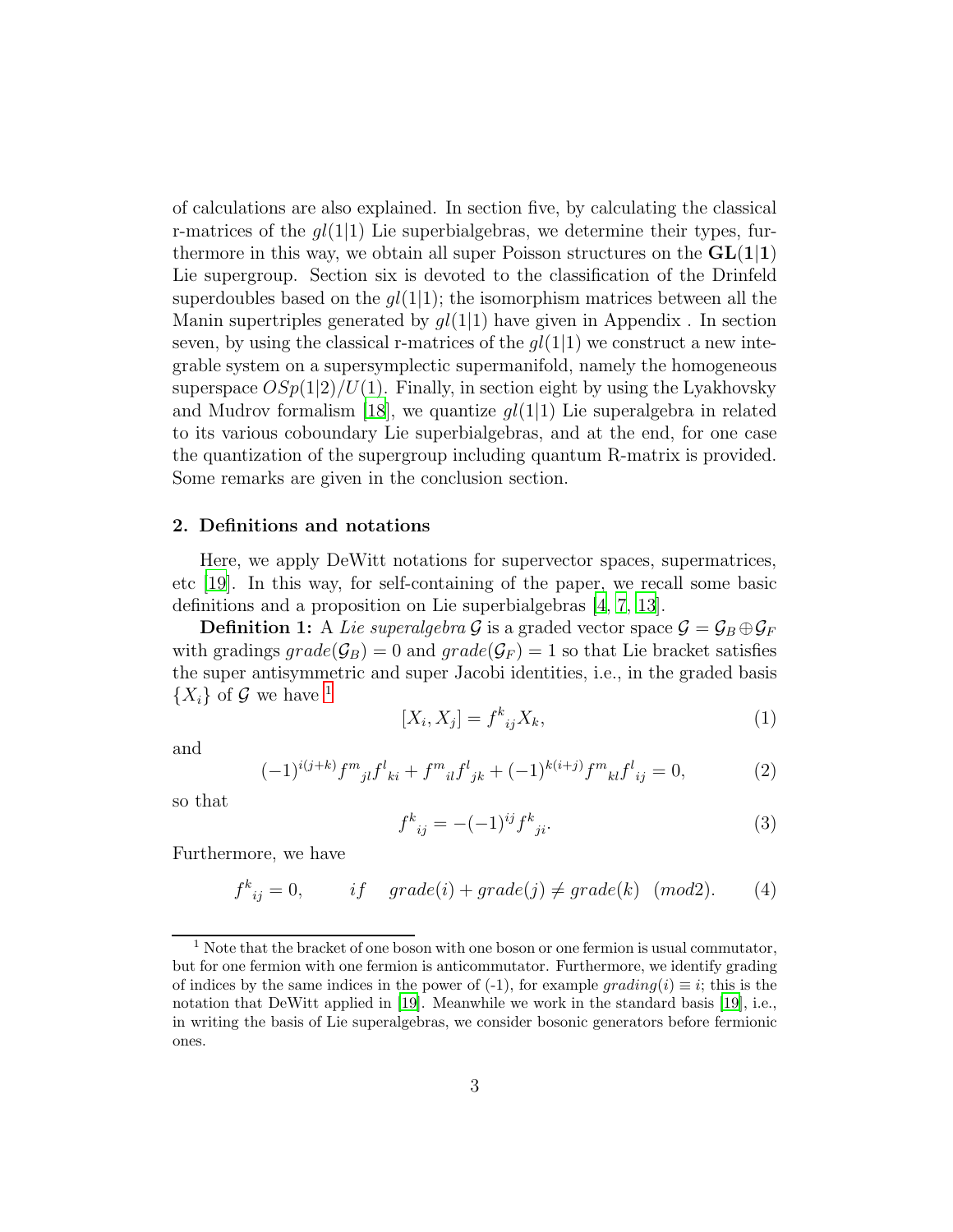Note that using the adjoint representation

$$
\left(\mathcal{X}_{i}\right)_{j}{}^{k}=-f^{k}_{ij},\qquad\left(\mathcal{Y}^{i}\right)_{jk}=-f^{i}_{jk},\tag{5}
$$

the super Jacobi identities can be rewritten in the following matrix form [\[13\]](#page-33-10):

<span id="page-3-2"></span>
$$
(\mathcal{X}_i)_j^k \mathcal{X}_k - \mathcal{X}_j \mathcal{X}_i + (-1)^{ij} \mathcal{X}_i \mathcal{X}_j = 0.
$$
 (6)

Let  $\mathcal G$  be a finite-dimensional Lie superalgebra and  $\mathcal G^*$  be its dual superspace with respect to a non-degenerate canonical pairing  $( . , .)$  on  $\mathcal{G}^* \oplus \mathcal{G}$ .

**Definition 2:** A *Lie superbialgebra* structure on a Lie superalgebra  $\mathcal{G}$  is a linear map  $\delta : \mathcal{G} \longrightarrow \mathcal{G} \otimes \mathcal{G}$  (the *super cocommutator*) so that

1)  $\delta$  is a super one-cocycle, i.e.,

<span id="page-3-1"></span>
$$
\delta([X,Y]) = (ad_X \otimes I + I \otimes ad_X)\delta(Y) - (-1)^{|X||Y|} (ad_Y \otimes I + I \otimes ad_Y)\delta(X), \tag{7}
$$

where  $X, Y \in \mathcal{G}$  and  $|X|(|Y|)$  indicates the grading of  $X(Y)$ .

2) The dual map  ${}^t\delta: \mathcal{G}^* \otimes \mathcal{G}^* \to \mathcal{G}^*$  is a Lie superbracket on  $\mathcal{G}^*$ , i.e.,

<span id="page-3-0"></span>
$$
(\xi \otimes \eta, \delta(X)) = ({}^t \delta(\xi \otimes \eta), X) = ([\xi, \eta]_*, X), \qquad \forall X \in \mathcal{G}; \ \xi, \eta \in \mathcal{G}^*.
$$
 (8)

The Lie superbialgebra defined in this way will be denoted by  $(\mathcal{G}, \mathcal{G}^*)$  or  $(\mathcal{G}, \delta)$  [\[7,](#page-33-4) [13\]](#page-33-10).

Definition 3: A Lie superbialgebra is *coboundary* if the super cocommutator is a one-coboundary, i.e., if there exists an element  $r \in \mathcal{G} \otimes \mathcal{G}$  such that

<span id="page-3-3"></span>
$$
\delta(X) = (I \otimes ad_X + ad_X \otimes I)r, \qquad \forall X \in \mathcal{G}.
$$
 (9)

**Proposition 1:** Two coboundary Lie superbialgebras  $(G, \mathcal{G}^*)$  and  $(\mathcal{G}', \mathcal{G}^{*\prime})$ defined by  $r \in \mathcal{G} \otimes \mathcal{G}$  and  $r' \in \mathcal{G}' \otimes \mathcal{G}'$  are *isomorphic* if and only if there is an isomorphism of Lie superalgebras  $\alpha : \mathcal{G} \longrightarrow \mathcal{G}'$  such that  $(\alpha \otimes \alpha)r - r'$  is  $\mathcal{G}'$  invariant [\[4\]](#page-33-1), i.e.,

$$
(I \otimes ad_X + ad_X \otimes I)((\alpha \otimes \alpha)r - r') = 0, \qquad \forall X \in \mathcal{G}'.
$$
 (10)

Definition 4: Coboundary Lie superbialgebras can be of two different types:

(a) if we denote  $r = r^{ij} X_i \otimes X_j$  and r be a super skew-symmetric solution  $(r^{ij} = -(-1)^{ij}r^{ji})$  of the graded classical Yang-Baxter equation (GCYBE)

$$
[[r, r]] = 0,\t\t(11)
$$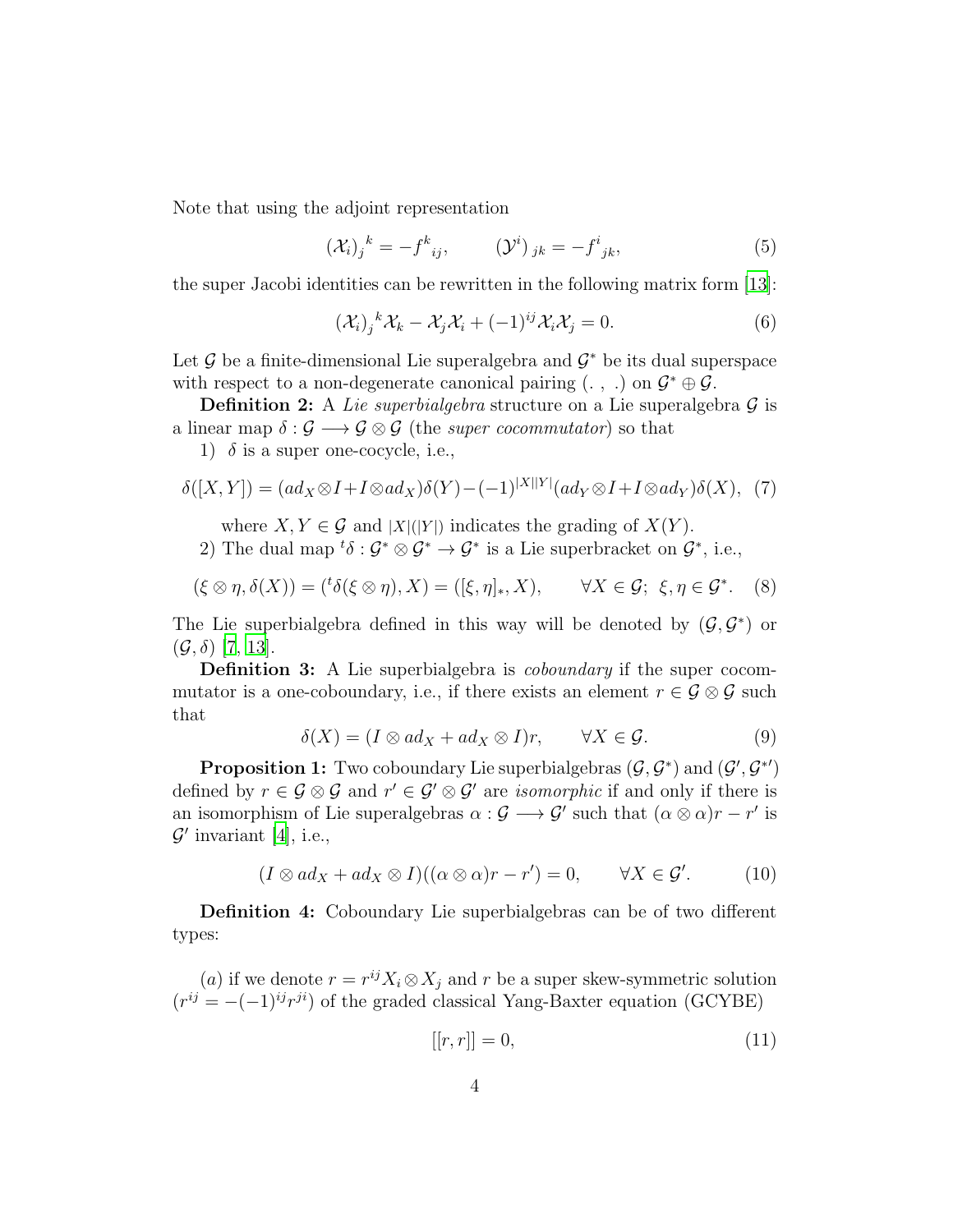then the coboundary Lie superbialgebra is said to be *triangular*; where the Schouten superbracket is defined by

$$
[[r,r]] = [r_{12}, r_{13}] + [r_{12}, r_{23}] + [r_{13}, r_{23}], \tag{12}
$$

such that  $r_{12} = r^{ij} X_i \otimes X_j \otimes 1$ ,  $r_{13} = r^{ij} X_i \otimes 1 \otimes X_j$  and  $r_{23} = r^{ij} 1 \otimes X_i \otimes X_j$ . A solution of the GCYBE is often called a *classical r-matrix*. With regard to the fact r has even Grassmann parity and Grassmann parity of  $r^{ij}$  comes from indices, i.e.,  $r^{ij} = 0$  if  $i + j = 1$ , one can show that

$$
[r_{12}, r_{13}] = (-1)^{i(k+l)+jl} r^{ij} r^{kl} [X_i, X_k] \otimes X_j \otimes X_l,
$$
  
\n
$$
[r_{12}, r_{23}] = (-1)^{(i+j)(k+l)} r^{ij} r^{kl} X_i \otimes [X_j, X_k] \otimes X_l,
$$
  
\n
$$
[r_{13}, r_{23}] = (-1)^{i(k+l)+jl} r^{ij} r^{kl} X_i \otimes X_k \otimes [X_j, X_l],
$$

(b) if r is a solution of GCYBE such that  $r_{12} + r_{21}$  is a G invariant element of  $\mathcal{G} \otimes \mathcal{G}$ , then the coboundary Lie superbialgebra is said to be *quasi-triangular*. Moreover, if the super symmetric part of r is invertible, then r is called *factorizable*.

Sometimes condition (b) can be replaced with the following:

 $(b')$  if r is a super skew-symmetric solution of the modified GCYBE

$$
[[r,r]] = \varpi, \qquad \varpi \in \wedge^3 \mathcal{G}, \tag{13}
$$

then the coboundary Lie superbialgebra is said to be quasi-triangular [\[7\]](#page-33-4). Note that if  $\mathcal G$  is a Lie superbialgebra then  $\mathcal G^*$  is also a Lie superbialgebra [\[7](#page-33-4)], but this is not always true for the coboundary property.

**Definition 5:** A *Manin supertriple* is a triple of Lie superalgebras  $(D, \mathcal{G}, \mathcal{G})$ together with a nondegenerate ad-invariant supersymmetric bilinear form  $\langle \cdot, \cdot \rangle$  on  $\mathcal{D}$ , such that

- (1)  $\mathcal G$  and  $\tilde{\mathcal G}$  are Lie subsuperalgebras of  $\mathcal D$ ,
- (2)  $\mathcal{D} = \mathcal{G} \oplus \tilde{\mathcal{G}}$  as a supervector space,
- (3)  $\mathcal G$  and  $\tilde{\mathcal G}$  are isotropic with respect to  $\langle \cdot, \cdot \rangle$ , i.e.,

<span id="page-4-0"></span>
$$
\langle X_i, X_j \rangle = \langle \tilde{X}^i, \tilde{X}^j \rangle = 0,
$$
  

$$
\delta_i^j = \langle X_i, \tilde{X}^j \rangle = (-1)^{ij} \langle \tilde{X}^j, X_i \rangle = (-1)^{ij} \delta^j_i,
$$
 (14)

where  $\{X_i\}$  and  $\{\tilde{X}^i\}$  are basis of Lie superalgebras G and  $\tilde{\mathcal{G}}$ , respectively [\[7](#page-33-4), [13\]](#page-33-10).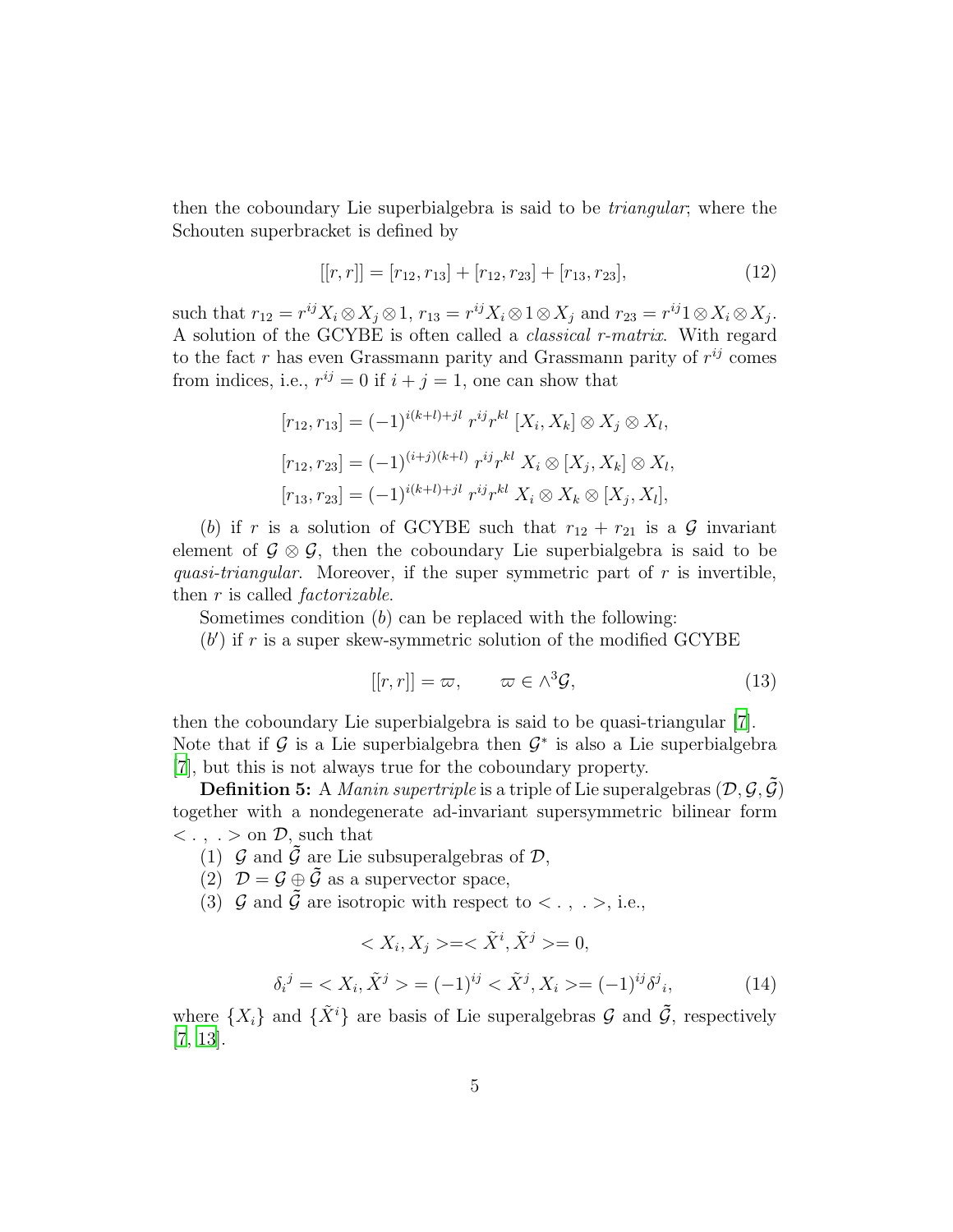Note that in the second equation of the [\(14\)](#page-4-0),  $\delta^j_i$  is the ordinary delta function. There is a one-to-one correspondence between Lie superbialgebra  $(\mathcal{G}, \mathcal{G}^*)$  and Manin supertriple  $(\mathcal{D}, \mathcal{G}, \tilde{\mathcal{G}})$  with  $\tilde{\mathcal{G}} = \mathcal{G}^*$ . If we choose the structure constants of Lie superalgebras  $\mathcal G$  and  $\tilde{\mathcal G}$  as

<span id="page-5-2"></span>
$$
[X_i, X_j] = f^k{}_{ij} X_k, \qquad [\tilde{X}^i, \tilde{X}^j] = \tilde{f}^{ij}{}_{k} \tilde{X}^k, \tag{15}
$$

then ad-invariance of the bilinear form  $\langle \cdot, \cdot \rangle$  on  $\mathcal{D} = \mathcal{G} \oplus \tilde{\mathcal{G}}$  implies that  $|13|$ 

<span id="page-5-0"></span>
$$
[X_i, \tilde{X}^j] = (-1)^j \tilde{f}^{jk}_{\phantom{jk}i} X_k + (-1)^i f^j_{\phantom{j}ki} \tilde{X}^k. \tag{16}
$$

Clearly, using Eqs.  $(8)$ ,  $(14)$  and  $(16)$  we have

<span id="page-5-3"></span>
$$
\delta(X_i) = (-1)^{jk} \tilde{f}^{jk}{}_i X_j \otimes X_k. \tag{17}
$$

We note that the appearance of  $(-1)^{jk}$  in this relation is due to the definition of natural inner product between  $\mathcal{G} \otimes \mathcal{G}$  and  $\mathcal{G}^* \otimes \mathcal{G}^*$  as  $(\tilde{X}^i \otimes \tilde{X}^j, X_k \otimes X_l) =$  $(-1)^{jk}\delta^i{}_k\delta^j{}_l.$ 

As a result, if we apply this relation in the super one-cocycle condition [\(7\)](#page-3-1), the super Jacobi identities [\(2\)](#page-2-1) for the dual Lie superalgebra and the following mixed super Jacobi identities are obtained:

$$
f^{m}_{jk}\tilde{f}^{il}_{m} = f^{i}_{mk}\tilde{f}^{ml}_{j} + f^{l}_{jm}\tilde{f}^{im}_{k} + (-1)^{jl}f^{i}_{jm}\tilde{f}^{ml}_{k} + (-1)^{ik}f^{l}_{mk}\tilde{f}^{im}_{j}. \tag{18}
$$

This relation can also be obtained from super Jacobi identity of D. As mentioned in Ref. [\[13\]](#page-33-10), using the adjoint representation, the matrix form of mixed super Jacobi identities has the following form:

<span id="page-5-1"></span>
$$
(\tilde{\mathcal{X}}^{i})^{j}{}_{l}\mathcal{Y}^{l} = -(-1)^{k}(\tilde{\mathcal{X}}^{st})^{j}\mathcal{Y}^{i} + \mathcal{Y}^{j}\tilde{\mathcal{X}}^{i} - (-1)^{ij}\mathcal{Y}^{i}\tilde{\mathcal{X}}^{j} + (-1)^{k+ij}(\tilde{\mathcal{X}}^{st})^{i}\mathcal{Y}^{j}, \tag{19}
$$

where index k represents the column of matrix  $\tilde{\mathcal{X}}^{st}$  and superscript st stands for supertranspose.

## 3. Lie superalgebras of the type (2, 2)

In this section, we use the classification of four-dimensional Lie superalgebras of the type  $(2, 2)$  listed in [\[17\]](#page-34-2). In that classification, Lie superalgebras are divided into two types: trivial and nontrivial Lie superalgebras for which the commutation of fermion-fermion is zero or nonzero, respectively. (As we use DeWitt notation here, the structure constant  $C_{FF}^B$  must be pure imaginary in the standard basis.) The results have been presented in tables I and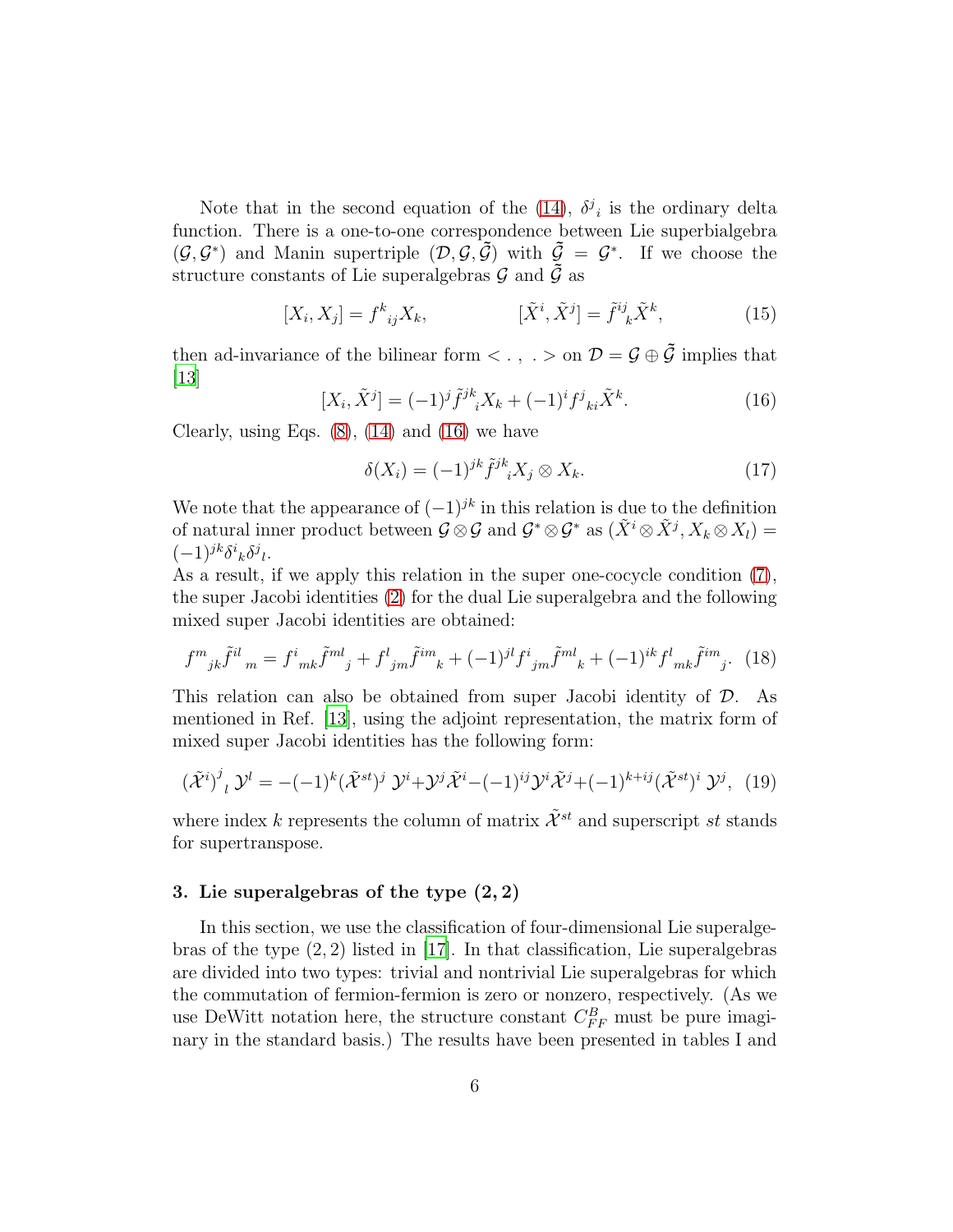II. Note that in [\[17\]](#page-34-2) only the indecomposable Lie superalgebras are classified. Here we also consider decomposable Lie superalgebras of the type  $(2, 2)$ as presented in table III. As the tables indicate, the Lie superalgebras have two,  $\{X_1, X_2\}$  bosonic and two,  $\{X_3, X_4\}$  fermionic generators. The labeling of the trivial Lie superalgebras is such that the letters A, B, C and D with integral superscripts i and real subscripts p and q, denote the equivalence classes of Lie superalgebras of dimension d, where  $d=1$  for A,  $d=2$ for B,  $d=3$  for C and  $d=4$  for D. The superscript i and real subscripts p and q denote the number of non isomorphic Lie superalgebras and the Lie superalgebras parameters, respectively. For the nontrivial Lie superalgebras, we add the bracketed symbol to the corresponding trivial Lie superalgebra, where necessary, an integral superscript and a real subscript.

Note that, as mentioned in Ref. [\[20](#page-34-5)] the four-dimensional Drinfeld superdoubles are equal or isomorphic to some of the Lie superalgebras of table II in the following way

$$
(C^3 + A) \equiv ((A_{1,1} + A), I_{(1,1)}),
$$
  

$$
(C_{-1}^2 + A) \approx (B, I_{(1,1)}) \approx (B, (A_{1,1} + A)) \approx (B, (A_{1,1} + A).i).
$$

So four-dimensional Drinfeld superdoubles have no new results for table II. As mentioned above, we give all possible decomposable Lie superalgebras of the type  $(2, 2)$  in table III. We note that the Lie superalgebras of  $(2A_{1,1}+2A)^{1}$ and  $(C_{\frac{1}{2}}^1 + A)$  are decomposable Lie superalgebras such that in Backhouse's classification [\[17](#page-34-2)] have been given in the list of indecomposable Lie superalgebras.

| G          | Non-zero commutation relations                                                          | Comments            |
|------------|-----------------------------------------------------------------------------------------|---------------------|
| $D^5$      | $[X_1, X_3] = X_3$ , $[X_1, X_4] = X_4$ , $[X_2, X_4] = X_3$                            |                     |
| $D^6$      | $[X_1, X_3] = X_3$ , $[X_1, X_4] = X_4$ , $[X_2, X_3] = -X_4$ , $[X_2, X_4] = X_3$      |                     |
| $D_{pq}^1$ | $[X_1, X_2] = X_2$ , $[X_1, X_3] = pX_3$ , $[X_1, X_4] = qX_4$                          | $pq\neq 0, p\geq q$ |
| $D_n^8$    | $[X_1, X_2] = X_2$ , $[X_1, X_3] = pX_3$ , $[X_1, X_4] = X_3 + pX_4$                    | $p\neq 0$           |
| $D_{pq}^9$ | $[X_1, X_2] = X_2$ , $[X_1, X_3] = pX_3 - qX_4$ , $[X_1, X_4] = qX_3 + pX_4$            | q>0                 |
| $D_n^{10}$ | $[X_1, X_2] = X_2$ , $[X_1, X_3] = (p+1)X_3$ , $[X_1, X_4] = pX_4$ , $[X_2, X_4] = X_3$ |                     |

TABLE I. Trivial indecomposable Lie superalgebras of the type (2, 2).

 $\overline{C}$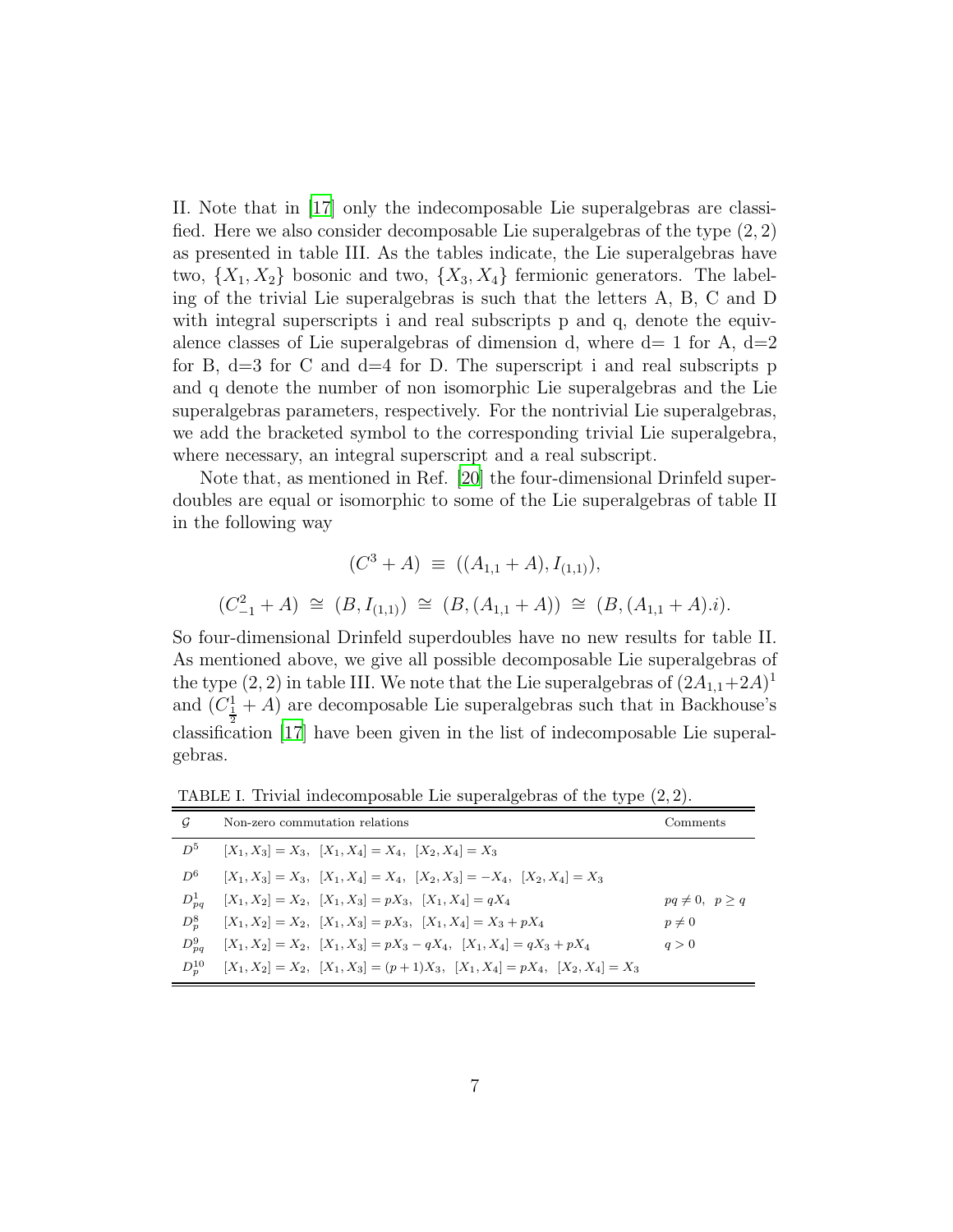#### *3.1. The* gl(1|1) *Lie superalgebra and its automorphism supergroup*

Traditional notation for the  $(C_{-1}^2+A)$  Lie superalgebra is the  $gl(1|1)$ . The  $gl(1|1)$  Lie superalgebra is spanned by the set of generators  $\{X_1, X_2, X_3, X_4\}$ with grading;  $grade(X_1) = grade(X_2) = 0$  and  $grade(X_3) = grade(X_4) = 1$ , which in the standard basis, fulfill the following (anti) commutation relations

<span id="page-7-0"></span>
$$
[X_1, X_3] = X_3, \quad [X_1, X_4] = -X_4, \quad \{X_3, X_4\} = iX_2. \tag{20}
$$

TABLE II. Non-trivial indecomposable Lie superalgebras of the type (2, 2).

| $\mathcal G$                            | Non-zero (anti) commutation relations                                                                                                | Comments          |
|-----------------------------------------|--------------------------------------------------------------------------------------------------------------------------------------|-------------------|
| $(D_{\frac{1}{2},\frac{1}{2}}^{7})^{1}$ | $[X_1, X_2] = X_2$ , $[X_1, X_3] = \frac{1}{2}X_3$ , $[X_1, X_4] = \frac{1}{2}X_4$ , $\{X_3, X_3\} = iX_2$ ,                         |                   |
|                                         | ${X_4, X_4} = iX_2$                                                                                                                  |                   |
| $(D_{\frac{1}{2},\frac{1}{2}}^7)^2$     | $[X_1, X_2] = X_2$ , $[X_1, X_3] = \frac{1}{2}X_3$ , $[X_1, X_4] = \frac{1}{2}X_4$ , $\{X_3, X_3\} = iX_2$ ,<br>${X_4, X_4} = -iX_2$ |                   |
| $(D_{\frac{1}{2},\frac{1}{2}}^{7})^{3}$ | $[X_1, X_2] = X_2$ , $[X_1, X_3] = \frac{1}{2}X_3$ , $[X_1, X_4] = \frac{1}{2}X_4$ , $\{X_3, X_3\} = iX_2$                           |                   |
| $(D_{1-p, p}^{7})$                      | $[X_1, X_2] = X_2$ , $[X_1, X_3] = pX_3$ , $[X_1, X_4] = (1-p)X_4$ , $\{X_3, X_4\} = iX_2$                                           | $p < \frac{1}{2}$ |
| $(D_{\frac{1}{5}}^8)$                   | $[X_1, X_2] = X_2$ , $[X_1, X_3] = \frac{1}{2}X_3$ , $[X_1, X_4] = X_3 + \frac{1}{2}X_4$ , $\{X_4, X_4\} = iX_2$                     |                   |
| $(D_{\frac{1}{2},p}^{9})$               | $[X_1, X_2] = X_2$ , $[X_1, X_3] = \frac{1}{2}X_3 - pX_4$ , $[X_1, X_4] = pX_3 + \frac{1}{2}X_4$ ,                                   | p > 0             |
|                                         | ${X_3, X_3} = iX_2, \{X_4, X_4\} = iX_2$                                                                                             |                   |
| $(D_0^{10})^1$                          | $[X_1, X_2] = X_2$ , $[X_1, X_3] = X_3$ , $[X_2, X_4] = X_3$ , $\{X_4, X_4\} = iX_1$ ,<br>$\{X_3, X_4\} = -i\frac{1}{2}X_2$          |                   |
| $(D_0^{10})^2$                          | $[X_1, X_2] = X_2$ , $[X_1, X_3] = X_3$ , $[X_2, X_4] = X_3$ , $\{X_4, X_4\} = -iX_1$ ,<br>$\{X_3, X_4\} = i\frac{1}{2}X_2$          |                   |
| $(2A_{1,1} + 2A)^2$                     | ${X_3, X_3} = iX_1, \{X_4, X_4\} = iX_2, \{X_3, X_4\} = iX_1$                                                                        | Nilpotent         |
| $(2A_{1,1}+2A)^3_p$                     | $\{X_3, X_3\} = iX_1, \{X_4, X_4\} = iX_2, \{X_3, X_4\} = ip(X_1 + X_2)$                                                             | $p > 0$ Nilpotent |
| $(2A_{1,1}+2A)^{4}_{n}$                 | ${X_3, X_3} = iX_1, \{X_4, X_4\} = iX_2, \{X_3, X_4\} = ip(X_1 - X_2)$                                                               | $p > 0$ Nilpotent |
| $(C_1^1 + A)$                           | $[X_1, X_2] = X_2$ , $[X_1, X_3] = X_3$ , $\{X_3, X_4\} = iX_2$                                                                      |                   |
|                                         | $(C_{-1}^2 + A)$ $[X_1, X_3] = X_3$ , $[X_1, X_4] = -X_4$ , $\{X_3, X_4\} = iX_2$                                                    | Jordan-Winger     |
|                                         |                                                                                                                                      | quantization      |
| $(C^3 + A)$                             | $[X_1, X_4] = X_3, \ \{X_4, X_4\} = iX_2$                                                                                            | Nilpotent         |
| $(C_0^5 + A)$                           | $[X_1, X_3] = -X_4$ , $[X_1, X_4] = X_3$ , $\{X_3, X_3\} = iX_2$ $\{X_4, X_4\} = iX_2$                                               |                   |

The Lie superalgebra A is one dimensional Abelian Lie superalgebra with one fermionic generator where Lie superalgebra  $A_{1,1}$  is its bosonization.

To obtain the dual Lie superalgebras for the  $gl(1|1)$ , we need automorphism supergroup of this Lie superalgebra. In order to calculate the automorphism supergroup of the  $gl(1|1)$  Lie superalgebra, we use the following transformation [\[13\]](#page-33-10):

$$
X'_{i} = (-1)^{j} A_{i} {^{j}X_{j}}, \qquad [X'_{i}, X'_{j}] = f^{k}_{ij} X'_{k}, \qquad (21)
$$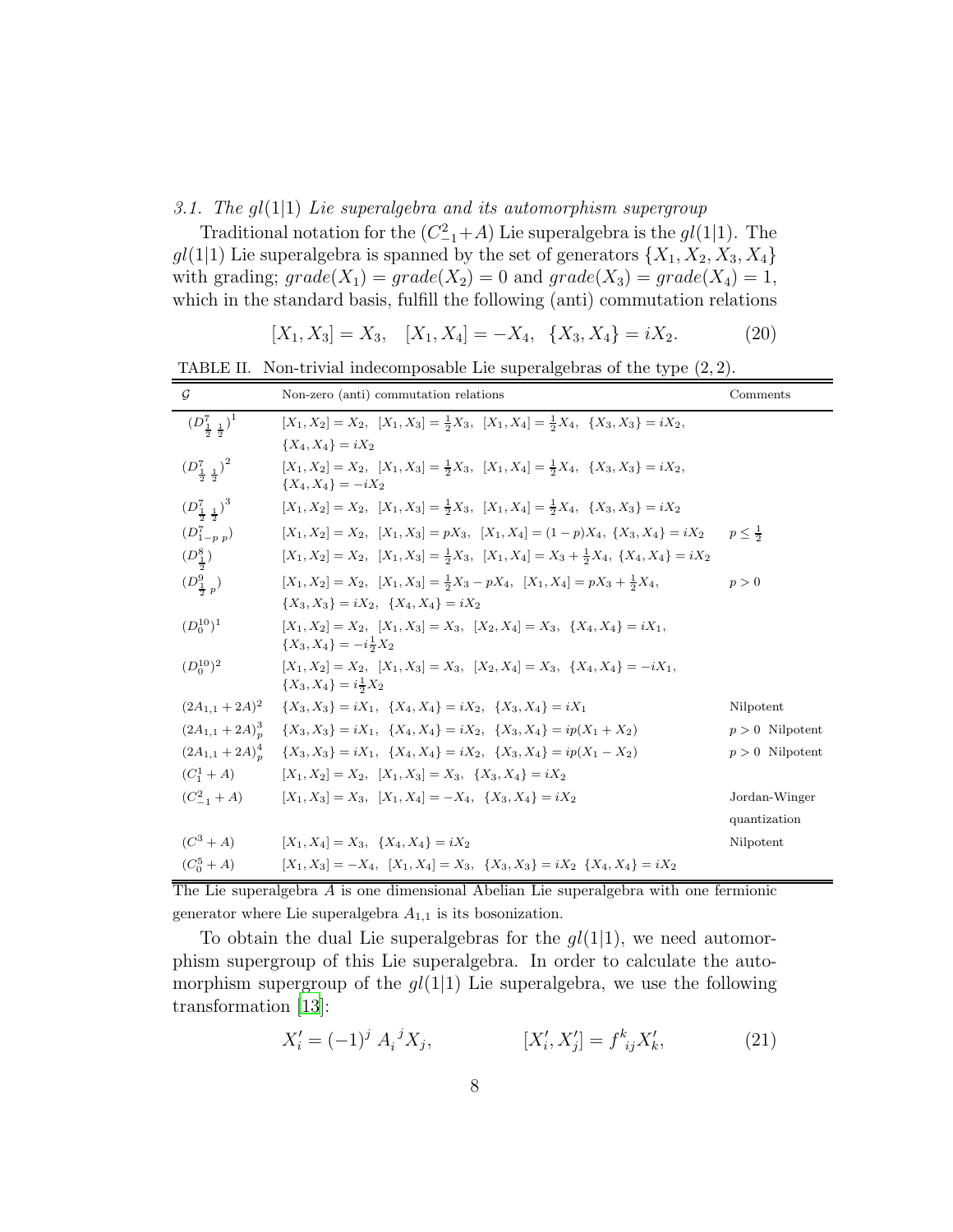thus, we have the following matrix equation for the elements of automorphism supergroup [\[13\]](#page-33-10)

<span id="page-8-0"></span>
$$
(-1)^{ij+mk} A \mathcal{Y}^k A^{st} = \mathcal{Y}^e A_e^k,
$$
\n<sup>(22)</sup>

where the indices i and j correspond to the row and column of matrix  $\mathcal{Y}^k$ , respectively, and m denotes the column of matrix  $A^{st}$  in the left hand side. As the Lie superalgebra is generated by just two bosons  $X_1$  and  $X_2$ , every automorphism is determined by the following transformation of the bosons:

$$
X'_{1} = X_{1} + aX_{2}, \quad X'_{2} = bcX_{2}.
$$
 (23)

For two fermions  $X_3$  and  $X_4$ , we find that under the above transformation

$$
X'_{3} = -bX_{3}, \quad X'_{4} = -cX_{4}, \tag{24}
$$

where  $a \in R$  and  $b, c \in R - \{0\}$ . Finally, using Eq. [\(22\)](#page-8-0) one can derive the matrix form of automorphism supergroup of the  $gl(1|1)$  Lie superalgebra as follows:

$$
A = \begin{pmatrix} 1 & a & 0 & 0 \\ 0 & bc & 0 & 0 \\ 0 & 0 & b & 0 \\ 0 & 0 & 0 & c \end{pmatrix}.
$$
 (25)

## 4. The  $gl(1|1)$  Lie superbialgebras

To obtain the  $gl(1|1)$  Lie superbialgebras, we must first solve Eq. [\(6\)](#page-3-2) for dual Lie superalgebras and Eq. [\(19\)](#page-5-1), then, by using automorphism supergroup of the  $gl(1|1)$  Lie superalgebra and the method mentioned in [\[13\]](#page-33-10) we classify the  $gl(1|1)$  Lie superbialgebras. The solutions of super Jacobi (Eq. [\(6\)](#page-3-2) for dual Lie superalgebras) and mixed super Jacobi [\(19\)](#page-5-1) identities for dual Lie superalgebras of the  $gl(1|1)$  have the following four forms:

 $\bullet \text{ Case } A:$ 

$$
\tilde{f}^{33}_{1} = \tilde{f}^{33}_{1}, \quad \tilde{f}^{44}_{1} = \tilde{f}^{44}_{1}, \quad \tilde{f}^{23}_{4} = \frac{-i}{2} \tilde{f}^{33}_{1}, \quad \tilde{f}^{24}_{3} = \frac{i}{2} \tilde{f}^{44}_{1}.
$$

In this case, the general forms of the (anti) commutation relations for  $\mathcal G$  are as follows:

$$
[\tilde{X}^2, \tilde{X}^3] = \frac{\alpha}{2} \tilde{X}^4, \; [\tilde{X}^2, \tilde{X}^4] = \frac{-\beta}{2} \tilde{X}^3, \; \{\tilde{X}^3, \tilde{X}^3\} = i\alpha \tilde{X}^1, \; \{\tilde{X}^4, \tilde{X}^4\} = i\beta \tilde{X}^1.
$$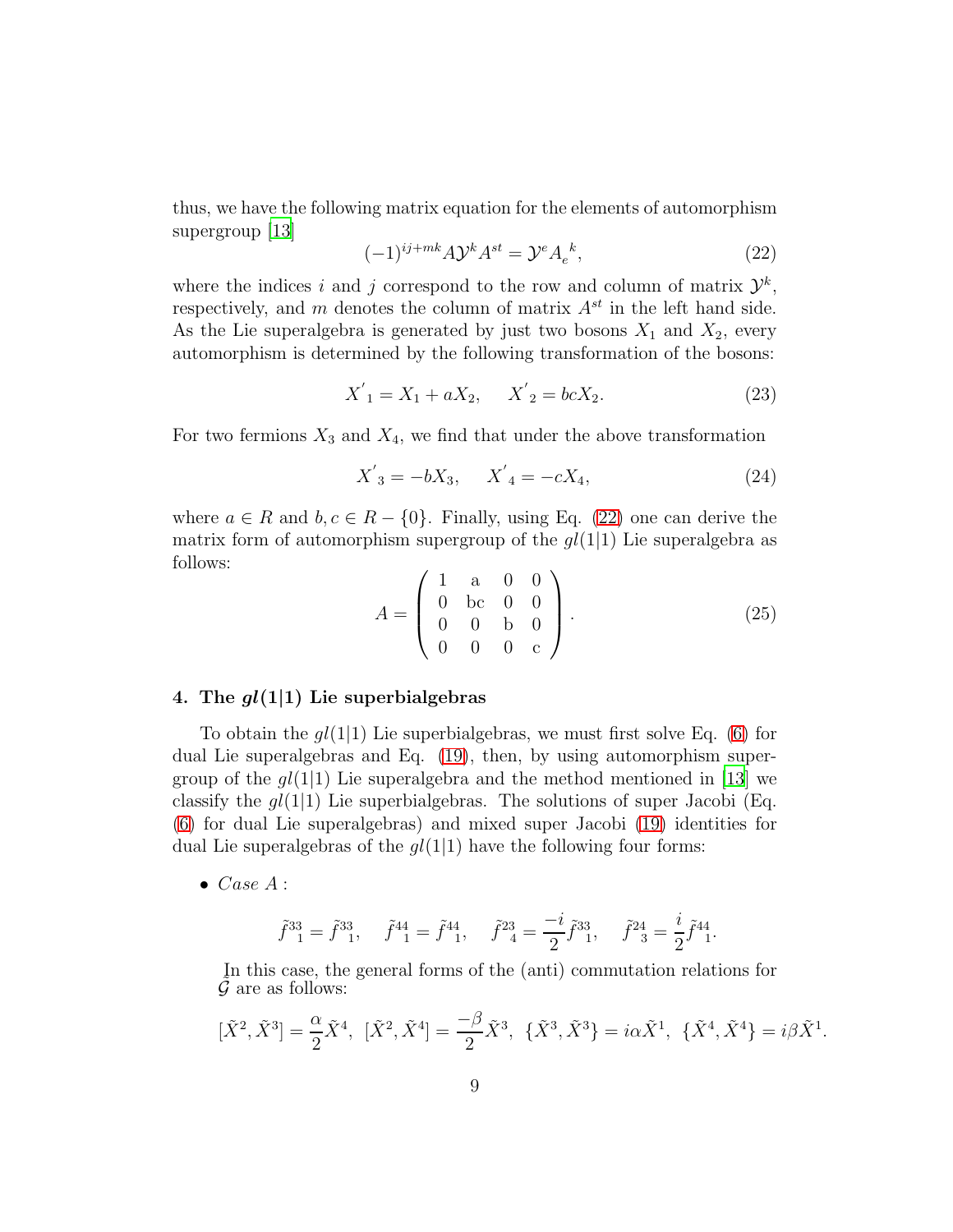TABLE III. Decomposable Lie superalgebras of the type (2, 2).

|            | $\mathcal G$                | Non-zero (anti)commutation relations                                                      | Comments                                                     |
|------------|-----------------------------|-------------------------------------------------------------------------------------------|--------------------------------------------------------------|
| Trivial    | $I_{(2,2)}$                 | All of the (anti)commutation relations are zero.                                          |                                                              |
|            | $B \oplus B$                | $[X_1, X_3] = X_3, \ \ [X_2, X_4] = X_4$                                                  |                                                              |
|            | $C_n^1 \oplus A$            | $[X_1, X_2] = X_2, \ \ [X_1, X_3] = pX_3$                                                 | $p \in \Re - \{0\}$                                          |
|            | $C_n^2 \oplus A_{1,1}$      | $[X_1, X_3] = X_3, \ \ [X_1, X_4] = pX_4$                                                 | $0 <  p  \leq 1$                                             |
|            | $L \oplus 2A$               | $[X_1, X_2] = X_2$                                                                        | $\equiv C_{n=0}^1 \oplus A$                                  |
|            | $B \oplus A \oplus A_{1,1}$ | $[X_1, X_3] = X_3$                                                                        | $\equiv C_{n=0}^2 \oplus A_{1,1}$                            |
|            | $C^3 \oplus A_{1,1}$        | $[X_1, X_4] = X_3$                                                                        | Nilpotent                                                    |
|            | $C^4\oplus A_{1,1}$         | $[X_1, X_3] = X_3, \quad [X_1, X_4] = X_3 + X_4$                                          |                                                              |
|            | $C_n^5\oplus A_{1,1}$       | $[X_1, X_3] = pX_3 - X_4, [X_1, X_4] = X_3 + pX_4$                                        | $p \geq 0$                                                   |
| Nontrivial | $(2A_{1,1}+2A)^0$           | ${X_3, X_3} = iX_1$                                                                       | $\equiv (A_{1,1} + A) \oplus A \oplus A_{1,1},$<br>Nilpotent |
|            | $(2A_{1,1}+2A)^{1}$         | ${X_3, X_3} = iX_1, \quad {X_4, X_4} = iX_2$                                              | $\equiv (A_{1,1} + A) \oplus (A_{1,1} + A),$<br>Nilpotent    |
|            | $(B \oplus (A_{1,1} + A))$  | $[X_1, X_3] = X_3, \quad \{X_4, X_4\} = iX_2$                                             |                                                              |
|            |                             | $((A_{1,1} + 2A)^1 \oplus A_{1,1}) \quad \{X_3, X_3\} = iX_1, \quad \{X_4, X_4\} = iX_1$  | Nilpotent                                                    |
|            |                             | $((A_{1,1} + 2A)^2 \oplus A_{1,1}) \quad \{X_3, X_3\} = iX_1, \quad \{X_4, X_4\} = -iX_1$ | Nilpotent                                                    |
|            | $(C_1^1 + A)$               | $[X_1, X_2] = X_2, \ \ [X_1, X_3] = \frac{1}{2}X_3,$<br>${X_3, X_3} = iX_2$               | $\equiv (C_{\frac{1}{2}}^{1}) \oplus A$                      |

L is a two-dimensional bosonic Lie algebra and  $(A_{1,1} + A)$  is regarded as a subsuperalgebra of  $sl(1|1) \subset gl(1|1)$ .

 $\bullet \text{ Case } B:$ 

$$
\tilde{f}^{23}_{\quad 3} = \tilde{f}^{23}_{\quad 3}, \quad \tilde{f}^{24}_{\quad 4} = \tilde{f}^{24}_{\quad 4},
$$

where the general forms of the (anti) commutation relations for  $\tilde{\mathcal{G}}$  are given by

$$
[\tilde{X}^2, \tilde{X}^3] = \alpha \tilde{X}^3, \quad [\tilde{X}^2, \tilde{X}^4] = \beta \tilde{X}^4.
$$

 $\bullet \ \textit{Case} \ C:$ 

$$
\tilde{f}^{44} = \tilde{f}^{44}, \quad \tilde{f}^{24} = \frac{i}{2} \tilde{f}^{44}, \quad \tilde{f}^{23} = \tilde{f}^{23}.
$$

In this case, the general forms of the (anti) commutation relations for  $\tilde{\mathcal{G}}$  are as follows: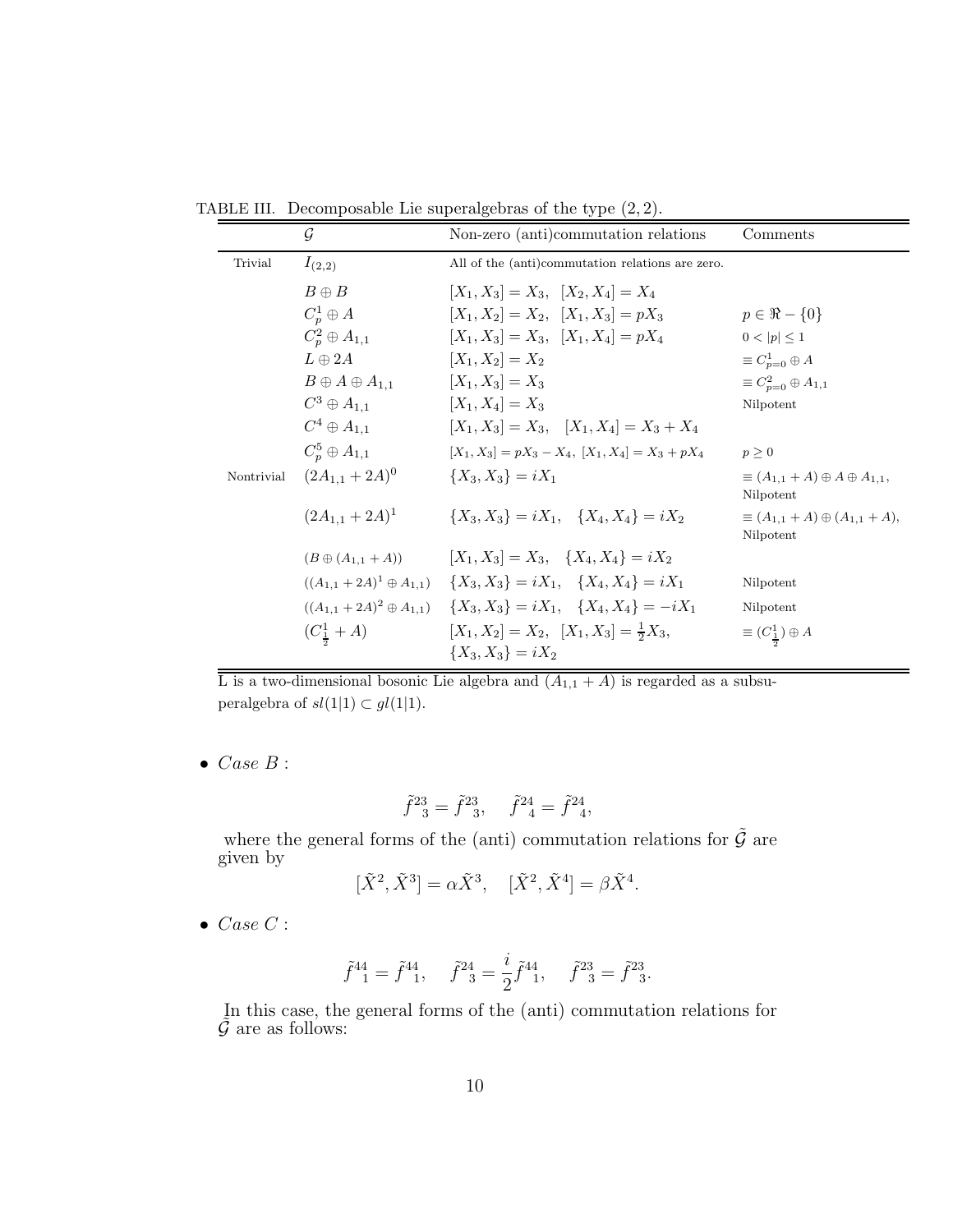$$
[\tilde{X}^2, \tilde{X}^3] = \alpha \tilde{X}^3
$$
,  $[\tilde{X}^2, \tilde{X}^4] = \frac{-\beta}{2} \tilde{X}^3$ ,  $\{\tilde{X}^4, \tilde{X}^4\} = i\beta \tilde{X}^1$ .

 $\bullet \ Case \ D$  :

$$
\tilde{f}_{1}^{33} = \tilde{f}_{1}^{33}, \quad \tilde{f}_{4}^{23} = \frac{-i}{2} \tilde{f}_{1}^{33}, \quad \tilde{f}_{4}^{24} = \tilde{f}_{4}^{24},
$$

where the general forms of the (anti) commutation relations for  $\tilde{\mathcal{G}}$  are given by

$$
[\tilde{X}^2,\tilde{X}^4]=\beta\tilde{X}^4,\quad [\tilde{X}^2,\tilde{X}^3]=\frac{\alpha}{2}\tilde{X}^4,\quad \{\tilde{X}^3,\tilde{X}^3\}=i\alpha\tilde{X}^1.
$$

In all cases,  $\alpha$  and  $\beta$  are real constants.

In the following, we find isomorphism matrices  $C$  between the above solutions and Lie superalgebras of tables I, II and III. In this way, we see that the solutions of super Jacobi and mixed super Jacobi identities for dual Lie superalgebras of the  $gl(1|1)$  are isomorphic to the  $(C^3 + A)$ ,  $(C_{-1}^2 + A)$  and  $(C_0^5 + A)$  Lie superalgebras of table II and the  $B \oplus A \oplus A_{1,1}, C_p^2 \oplus A_{1,1}$  and  $(B \oplus (A_{1,1} + A))$  Lie superalgebras of table III.

• The solution of *Case A* is isomorphic to the  $(C^3 + A)$ ,  $(C_{-1}^2 + A)$  and  $(C_0^5 + A)$  Lie superalgebras such that isomorphism matrices C between this solution and the  $(C^3 + A)$  Lie superalgebra are as follows:

$$
C_1 = \begin{pmatrix} c_{11} & c_{12} & 0 & 0 \ -i\tilde{f}^{44}_{1}c_{44}^{2} & 0 & 0 & 0 \ 0 & 0 & \frac{i\tilde{f}^{44}_{1}}{2}c_{12}c_{44} & 0 \ 0 & 0 & c_{43} & c_{44} \end{pmatrix}, c_{12}, c_{44} \in \Re - \{0\}; c_{11}, c_{43} \in \Re,
$$

where  $\tilde{f}^{33}_{1} = \tilde{f}^{23}_{4} = 0$ , and

$$
C_2 = \begin{pmatrix} c_{11} & c_{12} & 0 & 0 \ -i\tilde{f}_{1}^{33}c_{43} & 0 & 0 & 0 \ 0 & 0 & 0 & -\frac{i\tilde{f}_{1}^{33}c_{12}c_{43} \ 0 & 0 & c_{43} & c_{44} \end{pmatrix}, c_{12}, c_{44} \in \Re-\{0\}; c_{11}, c_{43} \in \Re,
$$

where  $\tilde{f}^{44} = \tilde{f}^{24} = 0$ .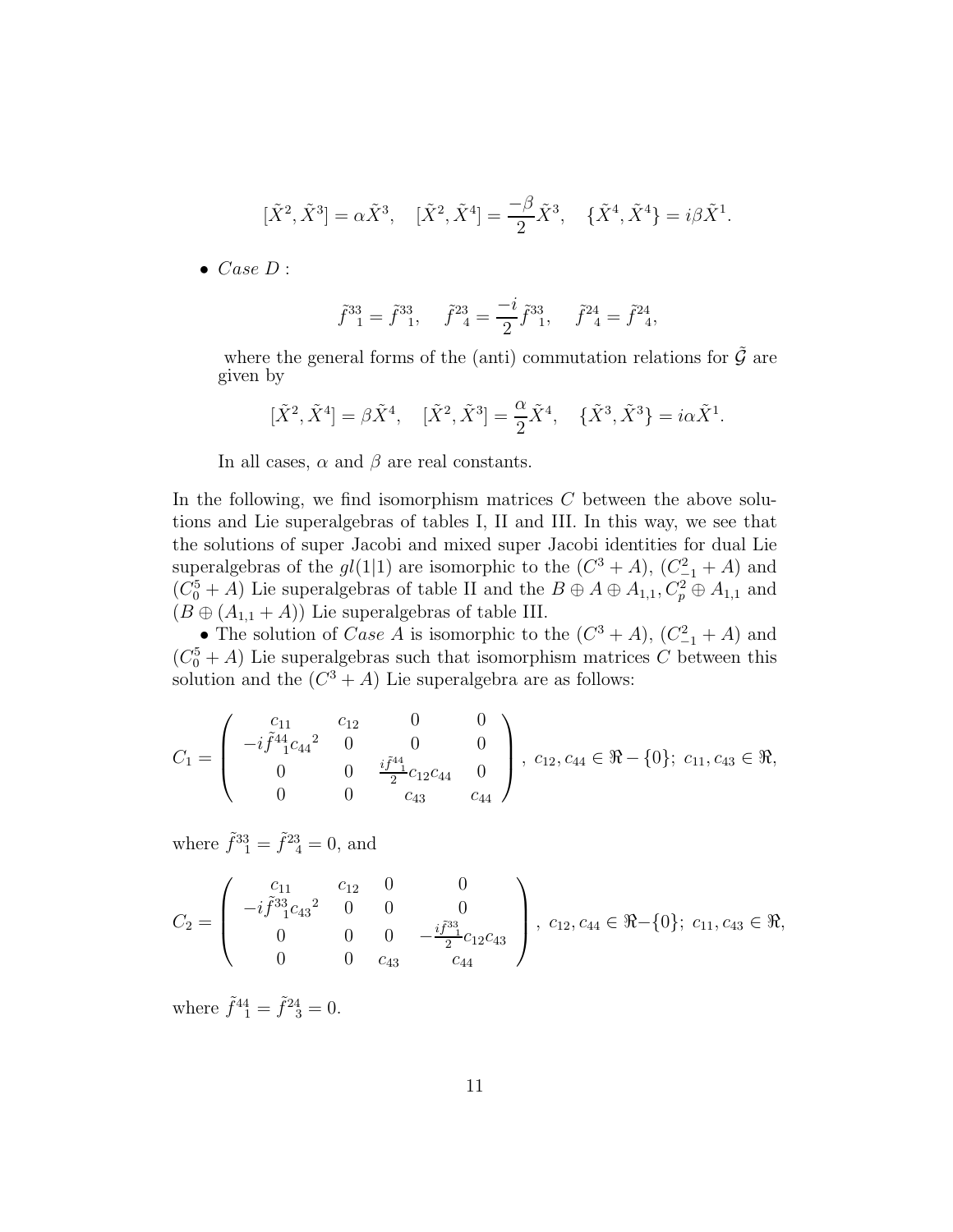Furthermore, the isomorphism matrix related to the  $(C_{-1}^2 + A)$  Lie superalgebra is given by

$$
C_3 = \begin{pmatrix} c_{11} & c_{12} & 0 & 0 \ -2i \tilde{f}_{11}^{44} c_{34} c_{44} & 0 & 0 & 0 \ 0 & 0 & \frac{i \tilde{f}^{44}}{2} c_{12} c_{34} & c_{34} \ 0 & 0 & -\frac{i \tilde{f}^{44}}{2} c_{12} c_{44} & c_{44} \end{pmatrix}, c_{12}, c_{34}, c_{44} \in \Re -\{0\}; c_{11} \in \Re,
$$

where  $\tilde{f}^{33}_{1} = \left(\frac{4}{c_{12}^2}\right) \frac{1}{\tilde{f}^{44}_{1}}$  and finally the isomorphism matrix C between this case and the  $(C_0^5 + A)$  Lie superalgebra is as follows:

$$
C_4 = \begin{pmatrix} c_{11} & c_{12} & 0 & 0 \\ -i\tilde{f}^4 4(c_{34}^2 + c_{44}^2) & 0 & 0 & 0 \\ 0 & 0 & \frac{i\tilde{f}^4 4}{2}c_{12}c_{44} & c_{34} \\ 0 & 0 & -\frac{i\tilde{f}^4 4}{2}c_{12}c_{34} & c_{44} \end{pmatrix},
$$

where  $\tilde{f}^{33}_{1} = -\left(\frac{4}{c_{12}^2}\right) \frac{1}{\tilde{f}^{44}_{1}}$  and  $c_{12}, c_{34}, c_{44} \in \Re -\{0\}; c_{11} \in \Re$ .

• The solution of *Case B* is isomorphic to the  $B \oplus A \oplus A_{1,1}$  and  $C_p^2 \oplus A_{1,1}$ Lie superalgebras such that isomorphism matrices  $C$  between this solution and the  $B \oplus A \oplus A_{1,1}$  Lie superalgebra are as follows:

$$
C_1 = \left(\begin{array}{cccc} c_{11} & \frac{1}{\tilde{f}^{23}} & 0 & 0 \\ c_{21} & 0 & 0 & 0 \\ 0 & 0 & c_{33} & 0 \\ 0 & 0 & 0 & c_{44} \end{array}\right), \quad c_{21}, c_{33}, c_{44} \in \Re - \{0\}; \quad c_{11} \in \Re,
$$

where  $\tilde{f}^{24}_{4} = 0$ , and

$$
C_2 = \left(\begin{array}{cccc} c_{11} & \frac{1}{f^{24}} & 0 & 0 \\ c_{21} & 0 & 0 & 0 \\ 0 & 0 & 0 & c_{34} \\ 0 & 0 & c_{43} & 0 \end{array}\right), \quad c_{21}, c_{34}, c_{43} \in \Re - \{0\}; \quad c_{11} \in \Re,
$$

where  $\tilde{f}^{23}_{3} = 0$ .

The isomorphism matrices related to the  $C_p^2 \oplus A_{1,1}$  Lie superalgebras are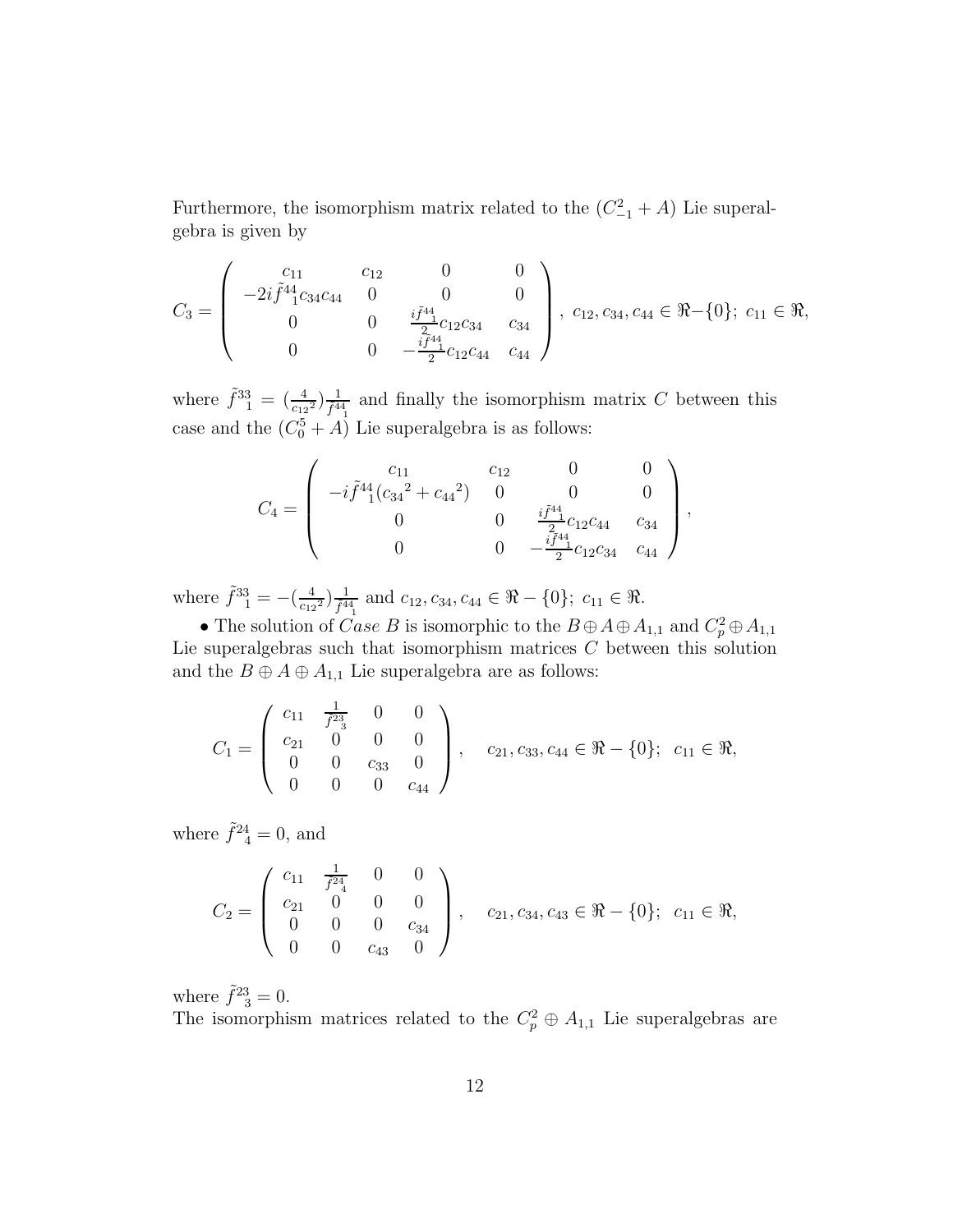given by

$$
C_3 = \left(\begin{array}{cccc} c_{11} & \frac{1}{f^{24}} & 0 & 0 \\ c_{21} & 0 & 0 & 0 \\ 0 & 0 & c_{33} & c_{34} \\ 0 & 0 & c_{43} & c_{44} \end{array}\right), \quad c_{33}c_{44} - c_{34}c_{43} \neq 0; \quad c_{21} \in \Re -\{0\}; \quad c_{11} \in \Re,
$$

where  $p = 1$  and  $\tilde{f}^{23} = \tilde{f}^{24}$ ,

$$
C_4 = \left(\begin{array}{cccc} c_{11} & \frac{p}{f^{24}} & 0 & 0\\ c_{21} & 0 & 0 & 0\\ 0 & 0 & c_{33} & 0\\ 0 & 0 & 0 & c_{44} \end{array}\right), \quad c_{21}, c_{33}, c_{44} \in \Re -\{0\}; \quad c_{11} \in \Re,
$$

where  $0 < |p| \le 1$  and  $\tilde{f}^{24} = p\tilde{f}^{23}$ , and

$$
C_5 = \left(\begin{array}{cccc} c_{11} & \frac{p}{f^{23}} & 0 & 0\\ c_{21} & 0 & 0 & 0\\ 0 & 0 & 0 & c_{34}\\ 0 & 0 & c_{43} & 0 \end{array}\right), \quad c_{21}, c_{34}, c_{43} \in \Re -\{0\}; \quad c_{11} \in \Re,
$$

where  $0 < |p| \leq 1$  and  $\tilde{f}^{23} = p\tilde{f}^{24}$ .

• The solution of Case C is isomorphic to the  $(B\oplus (A_{1,1}+A)), B\oplus A\oplus A_{1,1}$ and  $(C^3 + A)$  Lie superalgebras such that isomorphism matrix C between this solution and the  $(B \oplus (A_{1,1} + A))$  Lie superalgebra is as follows:

$$
C_1 = \begin{pmatrix} c_{11} & \frac{1}{f^{23}} & 0 & 0 \\ 2\tilde{f}^{23}c_{43}c_{44} & 0 & 0 & 0 \\ 0 & 0 & c_{33} & 0 \\ 0 & 0 & c_{43} & c_{44} \end{pmatrix}, \quad c_{33}, c_{43}, c_{44} \in \mathbb{R} - \{0\}; \quad c_{11} \in \mathbb{R},
$$

where  $\tilde{f}^{44}_{1} = \frac{2ic_{43}}{c_{44}}$  $\frac{\dot{q}_{c43}}{c_{44}}\tilde{f}^{23}_{-3}$ . The isomorphism matrix between this solution and the  $B \oplus A \oplus A_{1,1}$  Lie superalgebra is the same as the isomorphism matrix  $C_1$  in the solution of *Case B* with the same conditions. Furthermore, the isomorphism matrix between this solution and the  $(C^3 + A)$  Lie superalgebra is the same as the isomorphism matrix  $C_1$  in the solution of Case A with the same conditions.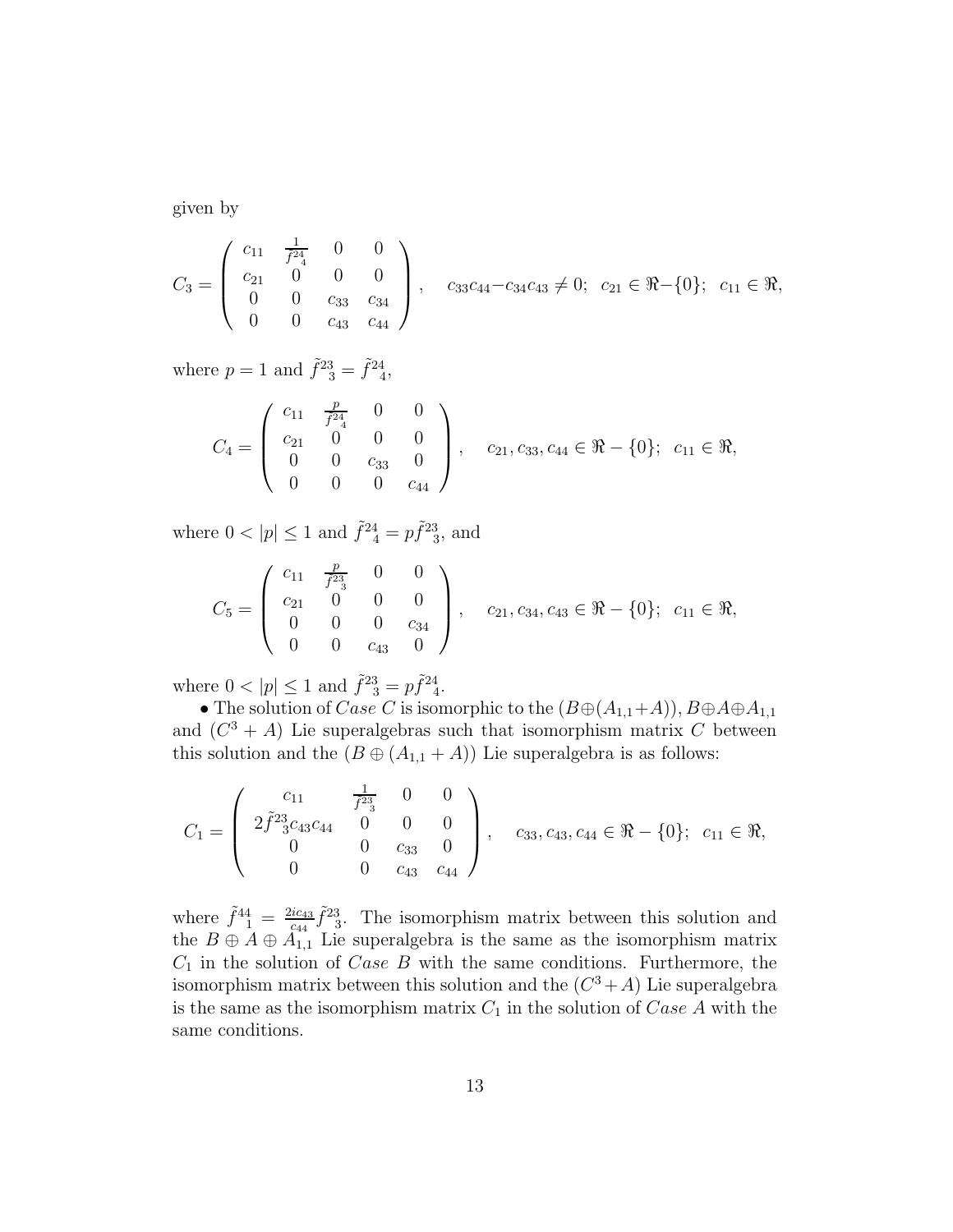• The solution of Case D is isomorphic to the  $(B\oplus (A_{1,1}+A)), B\oplus A\oplus A_{1,1}$ and  $(C^3 + A)$  Lie superalgebras such that isomorphism matrix C between this solution and the  $(B \oplus (A_{1,1} + A))$  Lie superalgebra is given by

$$
C_1 = \begin{pmatrix} c_{11} & \frac{1}{f^{24}} & 0 & 0 \\ -2\tilde{f}^2{}_{4}^4 c_{43}c_{44} & 0 & 0 & 0 \\ 0 & 0 & 0 & c_{34} \\ 0 & 0 & c_{43} & c_{44} \end{pmatrix}, \quad c_{34}, c_{43}, c_{44} \in \Re - \{0\}; \quad c_{11} \in \Re,
$$

where  $\tilde{f}^{33}_{1} = -\frac{2ic_{44}}{c_{43}}$  $\frac{ic_{44}}{c_{43}}\tilde{f}^{24}$ . The isomorphism matrix between this solution and the  $B \oplus A \oplus A_{1,1}$  Lie superalgebra is the same as the isomorphism matrix  $C_2$  in the solution of  $Case B$  with the same conditions. Furthermore, the isomorphism matrix between this solution and the  $(C^3 + A)$  Lie superalgebra is the same as the isomorphism matrix  $C_2$  in the solution of  $Case A$  with the same conditions.

Now using the automorphism supergroup of the  $gl(1|1)$  and the method mentioned in [\[13\]](#page-33-10), one can classify all  $gl(1|1)$  Lie superbialgebras; the results are presented in table IV.

#### 5. The  $gl(1|1)$  coboundary Lie superbialgebras

In this section, we determine which of seventeen  $ql(1|1)$  Lie superbialgebras of table IV are coboundary? Note that here we work in nonstandard basis, so we omit the coefficient  $i = \sqrt{-1}$  from all anticommutation relations for the  $gl(1|1)$  Lie superalgebra and its dual Lie superalgebras of table IV. In this regard, we must find  $r = r^{ij}X_i \otimes X_j \in \mathcal{G} \otimes \mathcal{G}$  such that the super cocommutator of Lie superbialgebras can be written as in the form [\(9\)](#page-3-3). Using Eqs.  $(9)$ ,  $(15)$  and  $(17)$ , we have  $[21]$ 

<span id="page-13-0"></span>
$$
\tilde{\mathcal{Y}}_i = \mathcal{X}_i^{st} r + (-1)^l r \mathcal{X}_i,
$$
\n(26)

where index l corresponds to the row of matrix  $\mathcal{X}_i$ . Now using the above relations, we can find r-matrix of Lie superbialgebras and determine which of the presented Lie superbialgebras in table IV are coboundary. We also perform this work for the dual Lie superbialgebras  $(\mathcal{G}, \mathcal{G})$  using the following equations as [\(26\)](#page-13-0) [\[21](#page-34-6)]

$$
\mathcal{Y}^i = (\tilde{\mathcal{X}}^i)^{st}\tilde{r} + (-1)^l \tilde{r}\tilde{\mathcal{X}}^i.
$$
 (27)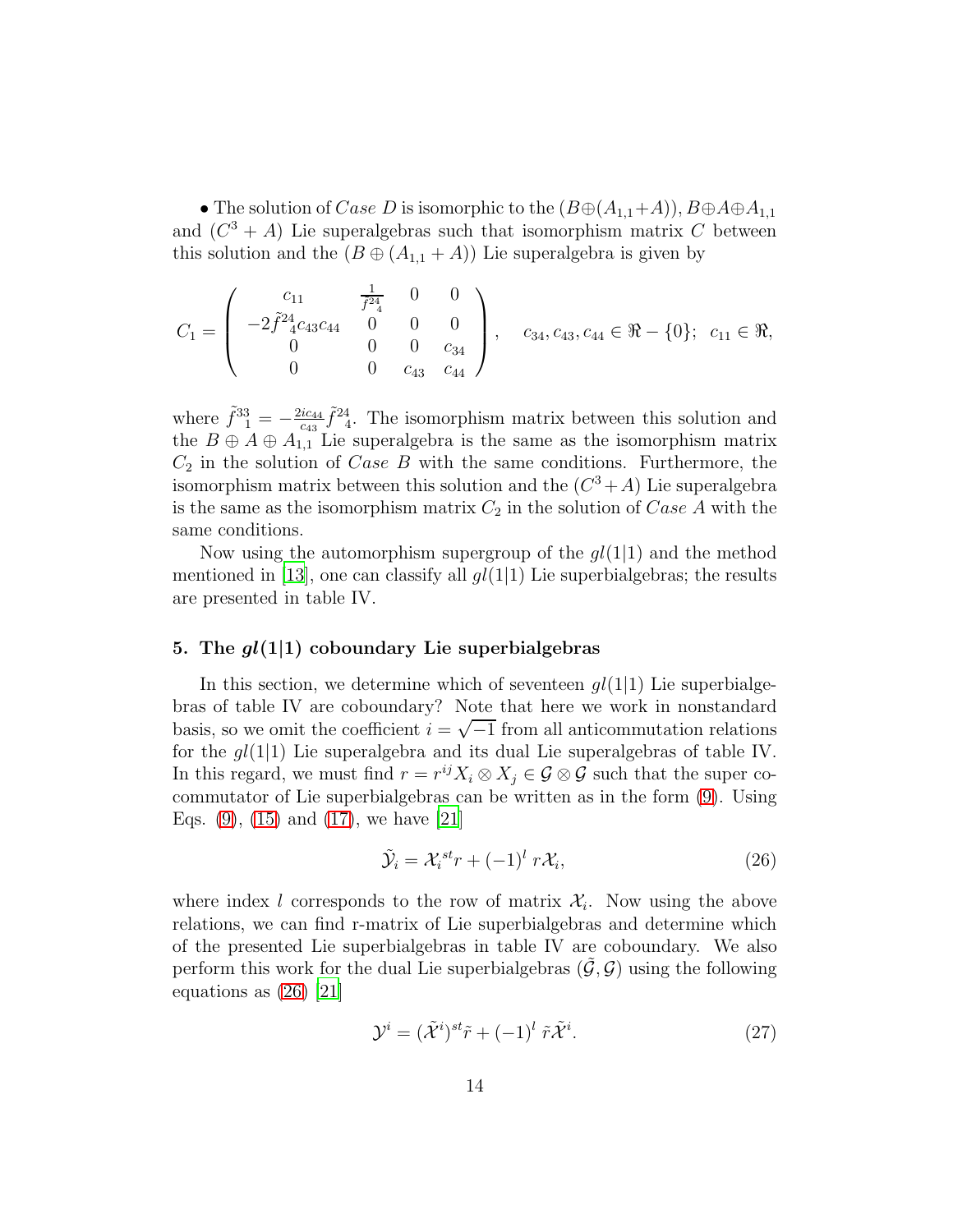| TABLE IV. Dual Lie superalgebras to $gl(1 1)$ . |  |  |  |  |  |
|-------------------------------------------------|--|--|--|--|--|
|                                                 |  |  |  |  |  |

|            | $\tilde{\mathcal{G}}$                        | Non-zero (anti) commutation relations                                                                                                                                                                             | Comments    |
|------------|----------------------------------------------|-------------------------------------------------------------------------------------------------------------------------------------------------------------------------------------------------------------------|-------------|
| Trivial    | $I_{(2,2)}$                                  | All of the commutation relations are zero.                                                                                                                                                                        |             |
|            | $B \oplus A \oplus A_{1,1}$ , i              | $[\tilde{X}^2, \tilde{X}^3] = \tilde{X}^3$                                                                                                                                                                        |             |
|            | $B \oplus A \oplus A_{1,1}$ , ii             | $[\tilde{X}^2, \tilde{X}^4] = \tilde{X}^4$                                                                                                                                                                        |             |
|            | $C_{p=1}^2\oplus A_{1,1}i$                   | $[\tilde{X}^2, \tilde{X}^3] = \tilde{X}^3, \quad [\tilde{X}^2, \tilde{X}^4] = \tilde{X}^4$                                                                                                                        |             |
|            | $C_{p=-1}^2 \oplus A_{1,1}$ , ii             | $[\tilde{X}^2, \tilde{X}^3] = \tilde{X}^3$ , $[\tilde{X}^2, \tilde{X}^4] = -\tilde{X}^4$                                                                                                                          |             |
|            | $C_p^2 \oplus A_{1,1}i$                      | $[\tilde{X}^2, \tilde{X}^3] = \tilde{X}^3$ , $[\tilde{X}^2, \tilde{X}^4] = p\tilde{X}^4$                                                                                                                          | 0 <  p  < 1 |
|            | $C^2_{\frac{1}{n}} \oplus A_{1,1}$ , ii      | $[\tilde{X}^2, \tilde{X}^3] = \tilde{X}^3$ , $[\tilde{X}^2, \tilde{X}^4] = \frac{1}{n}\tilde{X}^4$                                                                                                                | 0 <  p  < 1 |
| Nontrivial | $(B \oplus (A_{1,1} \oplus A))_{\epsilon}.i$ | $[\tilde{X}^2, \tilde{X}^4] = \epsilon \tilde{X}^4, \ \{\tilde{X}^3, \tilde{X}^3\} = i\epsilon \tilde{X}^1$<br>$\{\tilde{X}^3, \tilde{X}^3\} = i\epsilon \tilde{X}^1$                                             |             |
|            | $(B\oplus (A_{1,1}\oplus A))_{\epsilon}.ii$  | $[\tilde{X}^2, \tilde{X}^3] = \epsilon \tilde{X}^3$ , $[\tilde{X}^2, \tilde{X}^4] = -\frac{\epsilon}{2} \tilde{X}^3$ ,<br>$\{\tilde{X}^4, \tilde{X}^4\} = i\epsilon \tilde{X}^1$                                  |             |
|            | $(C^3 + A)_{\epsilon}.i$                     | $[\tilde{X}^2, \tilde{X}^4] = \frac{\epsilon}{2} \tilde{X}^3$ , $\{\tilde{X}^4, \tilde{X}^4\} = -i\epsilon \tilde{X}^1$                                                                                           | Nilpotent   |
|            | $(C^3 + A)_{\epsilon}$ .ii                   | $[\tilde{X}^2, \tilde{X}^3] = \frac{\epsilon}{2} \tilde{X}^4$ , $\{\tilde{X}^3, \tilde{X}^3\} = i\epsilon \tilde{X}^1$                                                                                            | Nilpotent   |
|            | $(C_{-1}^2 + A).i$                           | $[\tilde{X}^2, \tilde{X}^3] = \frac{1}{2}\tilde{X}^4$ , $[\tilde{X}^2, \tilde{X}^4] = \frac{1}{2}\tilde{X}^3$ , $\{\tilde{X}^3, \tilde{X}^3\} = i\tilde{X}^1$ ,<br>$\{\tilde{X}^4, \tilde{X}^4\} = -i\tilde{X}^1$ |             |
|            | $(C_0^5 + A).i$                              | $[\tilde{X}^2, \tilde{X}^3] = \frac{1}{2}\tilde{X}^4$ , $[\tilde{X}^2, \tilde{X}^4] = -\frac{1}{2}\tilde{X}^3$ , $\{\tilde{X}^3, \tilde{X}^3\} = i\tilde{X}^1$ ,                                                  |             |
|            |                                              | $\{\tilde{X}^4, \tilde{X}^4\} = i\tilde{X}^1$                                                                                                                                                                     |             |

 $\circ$   $\epsilon = \pm 1$ .

TABLE V. The coboundary Lie superbialgebras  $\mathcal{G} = gl(1|1)$ .

|                  | $(\mathcal{G}, \tilde{\mathcal{G}})$                     | $\boldsymbol{r}$                                                                                                              | [[r,r]]                                       |
|------------------|----------------------------------------------------------|-------------------------------------------------------------------------------------------------------------------------------|-----------------------------------------------|
| Triangular       | $(\mathcal{G}, C^2_{p=-1} \oplus A_{1,1}, ii)$           | $X_1 \wedge X_2$                                                                                                              | $\theta$                                      |
| Quasi-triangular | $(\mathcal{G},B \oplus A \oplus A_{1,1},i)$              | $\frac{1}{2}X_1 \wedge X_2 + \frac{1}{2}X_3 \wedge X_4$                                                                       | $-\frac{1}{4}X_2 \wedge X_3 \wedge X_4$       |
|                  | $(\mathcal{G}, B \oplus A \oplus A_{1,1}, ii)$           | $-\frac{1}{2}X_1 \wedge X_2 + \frac{1}{2}X_3 \wedge X_4$                                                                      | $-\frac{1}{4}X_2 \wedge X_3 \wedge X_4$       |
|                  | $(\mathcal{G}, C^2_{p=1} \oplus A_{1,1}, i)$             | $X_3 \wedge X_4$                                                                                                              | $-X_2 \wedge X_3 \wedge X_4$                  |
|                  | $(\mathcal{G}, C_p^2 \oplus A_{1,1}, i)$                 | $\frac{1-p}{2}X_1 \wedge X_2 + \frac{1+p}{2}X_3 \wedge X_4$                                                                   | $-\frac{(1+p)^2}{4}X_2 \wedge X_3 \wedge X_4$ |
|                  | $(\mathcal{G}, C^2_{\underline{1}} \oplus A_{1,1}$ , ii) | $\frac{p-1}{2p}X_{1}\wedge X_{2}+\frac{p+1}{2p}X_{3}\wedge X_{4}\quad -\frac{(1+p)^{2}}{4p^{2}}X_{2}\wedge X_{3}\wedge X_{4}$ |                                               |

Among the Lie superbialgebras listed in table IV, only six of them are coboundary and have not coboundary duals. The results are presented in table V.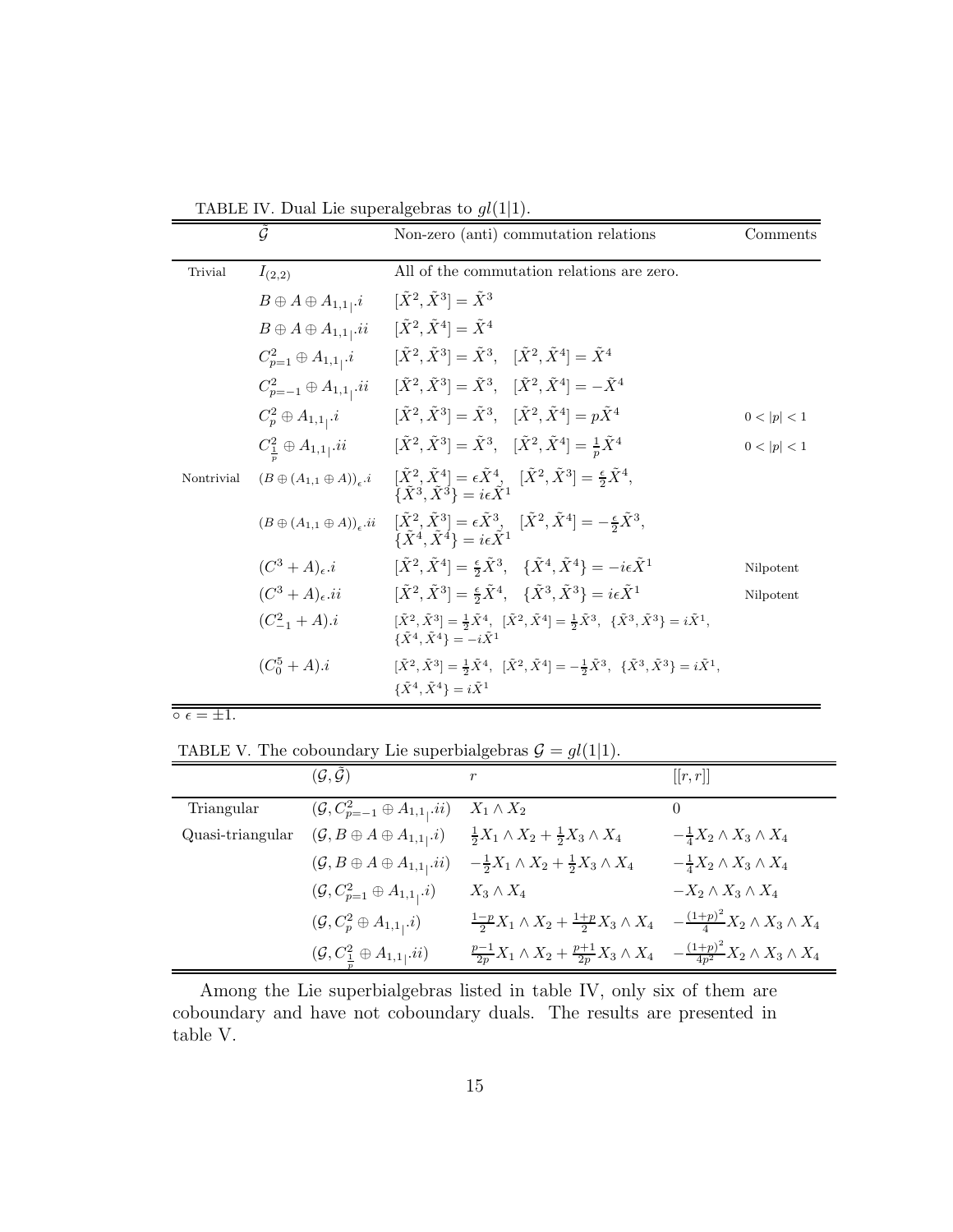#### *5.1. Super Poisson structures on the* GL(1|1) *Lie supergroup*

To obtain the corresponding super Poisson structures on the  $GL(1|1)$  Lie supergroup, for the coboundary Lie superbialgebras of table V we use the Sklyanin superbracket (the graded Poisson r-bracket) provided by a given super skew-symmetric r-matrix  $r = r^{ij} X_i \otimes X_j$  [\[7,](#page-33-4) [11,](#page-33-8) [21](#page-34-6)]. For these reasons we need the left and right invariant supervector fields with left (right) derivative on the  $G = GL(1|1)$  Lie supergroup. To this end, we assume a convenient parametrization of the  $GL(1|1)$  Lie supergroup by means of exponentiation as follows:

$$
g = e^{Z^A X_A} = e^{x X_1} e^{y X_2} e^{\psi X_3} e^{\chi X_4}, \qquad g \in G,
$$
\n(28)

which results in

$$
\lim_{x} X^{(L,l)} = \frac{\overrightarrow{\partial}}{\partial x} - \psi \frac{\overrightarrow{\partial}}{\partial \psi} + \chi \frac{\overrightarrow{\partial}}{\partial \chi}, \qquad y X^{(L,l)} = \frac{\overrightarrow{\partial}}{\partial y},
$$

$$
\psi X^{(L,l)} = -\chi \frac{\overrightarrow{\partial}}{\partial y} - \frac{\overrightarrow{\partial}}{\partial \psi}, \qquad \chi X^{(L,l)} = -\frac{\overrightarrow{\partial}}{\partial \chi}, \tag{29}
$$

<span id="page-15-0"></span>
$$
X_{x}^{(L,r)} = \frac{\overleftarrow{\partial}}{\partial x} - \frac{\overleftarrow{\partial}}{\partial \psi} \psi + \frac{\overleftarrow{\partial}}{\partial \chi} \chi, \qquad X_{y}^{(L,r)} = \frac{\overleftarrow{\partial}}{\partial y},
$$

$$
X_{\psi}^{(L,r)} = \frac{\overleftarrow{\partial}}{\partial y} \chi - \frac{\overleftarrow{\partial}}{\partial \psi}, \qquad X_{\chi}^{(L,r)} = -\frac{\overleftarrow{\partial}}{\partial \chi}, \tag{30}
$$

$$
{}_{x}X^{(R,l)} = \frac{\overrightarrow{\partial}}{\frac{\partial x}{\partial y}}, \qquad {}_{y}X^{(R,l)} = \frac{\overrightarrow{\partial}}{\frac{\partial y}{\partial y}},
$$

$$
{}_{\psi}X^{(R,l)} = -e^{-x}\frac{\overrightarrow{\partial}}{\frac{\partial \psi}{\partial y}}, \qquad {}_{\chi}X^{(R,l)} = \psi e^{x}\frac{\overrightarrow{\partial}}{\frac{\partial y}{\partial y}} - e^{x}\frac{\overrightarrow{\partial}}{\frac{\partial \chi}{\partial x}},
$$
(31)

<span id="page-15-1"></span>
$$
X_{x}^{(R,r)} = \frac{\overleftarrow{\partial}}{\partial x}, \qquad X_{y}^{(R,r)} = \frac{\overleftarrow{\partial}}{\partial y},
$$

$$
X_{\psi}^{(R,r)} = -\frac{\overleftarrow{\partial}}{\partial \psi}e^{-x}, \qquad X_{\chi}^{(R,r)} = -\frac{\overleftarrow{\partial}}{\partial y}\psi e^{x} - \frac{\overleftarrow{\partial}}{\partial \chi}e^{x}, \qquad (32)
$$

where  $_i X^{(L,l)}(X_i^{(L,r)})$  and  $_i X^{(R,l)}(X_i^{(R,r)})$  stand for left invariant supervector fields with left(right) derivative and right invariant supervector fields with left(right) derivative, respectively. Introducing the generators  $Z^A$  representing the supergroup parameters, one can define for the functions  $f(Z^A)$  the graded Poisson r-bracket as follows [\[21\]](#page-34-6):

$$
\{f \, , \, h\} = \{f \, , \, h\}^L - \{f \, , \, h\}^R
$$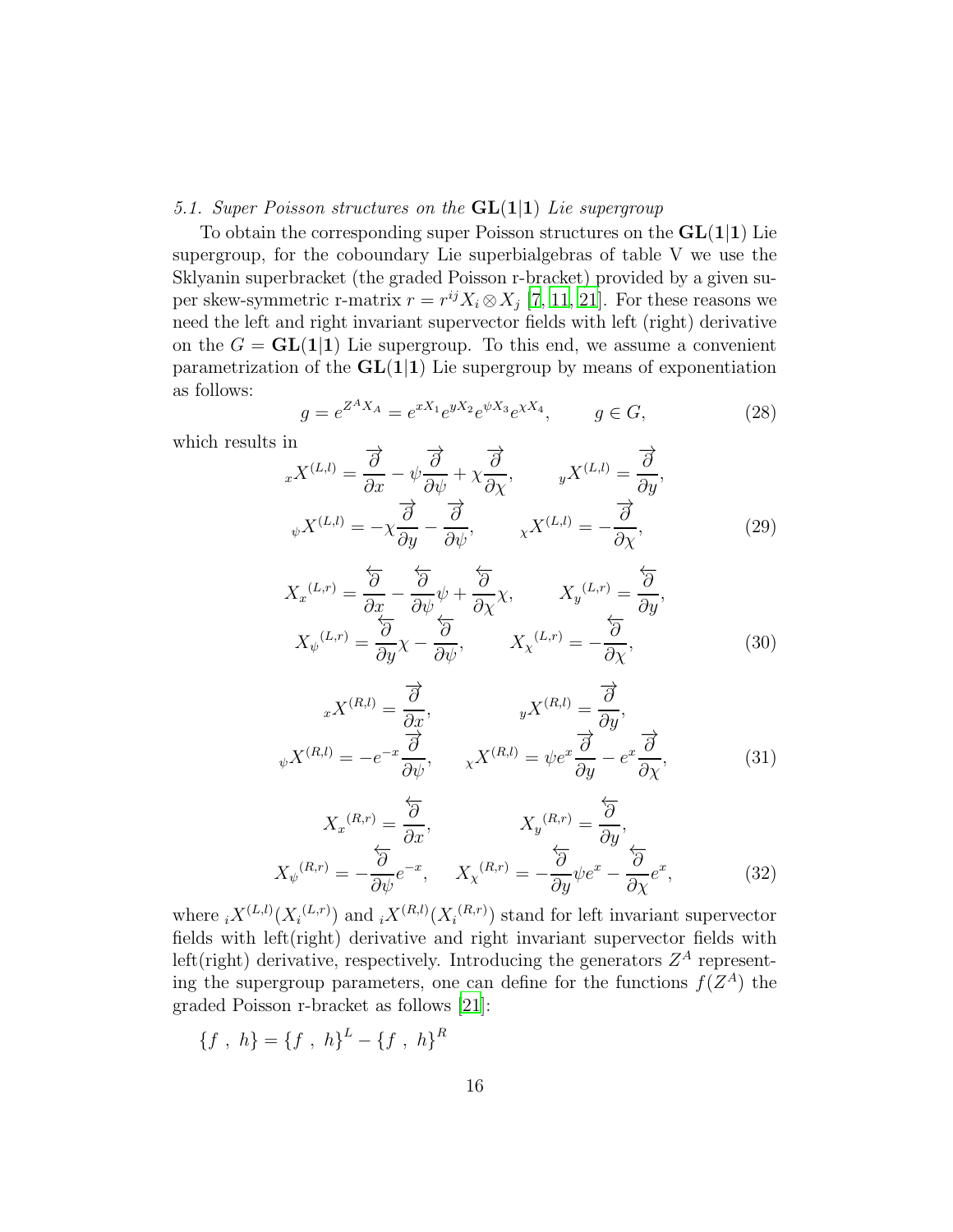$$
= \frac{f\overleftrightarrow{\partial}}{\partial x^{\mu}} \,^{\mu}X_{i}^{(L, r)} \, r^{ij}{}_{j}X^{(L, l)\nu} \frac{\overrightarrow{\partial}h}{\partial x^{\nu}} - \frac{f\overleftrightarrow{\partial}}{\partial x^{\mu}} \,^{\mu}X_{i}^{(R, r)} \, r^{ij}{}_{j}X^{(R, l)\nu} \frac{\overrightarrow{\partial}h}{\partial x^{\nu}},
$$

$$
\forall f, h \in C^{\infty}(G), \tag{33}
$$

with the following graded anti symmetry property

$$
\{f \ ,\ h\} = -(-1)^{|f||h|} \{h \ ,\ f\}.
$$
 (34)

Now using the results  $(29)-(32)$  $(29)-(32)$  and the r-matrices listed in table V, one can calculate the super Poisson structures on the  $GL(1|1)$  Lie supergroup. The results are listed in the following table (table VI):

| $(\mathcal{G},\tilde{\mathcal{G}})$ | $(\mathcal{G}, C^2_{p=-1}\oplus A_{1,1_{\ }}.ii)$          |                                                    |                                                                   |                                            |                                                         |
|-------------------------------------|------------------------------------------------------------|----------------------------------------------------|-------------------------------------------------------------------|--------------------------------------------|---------------------------------------------------------|
| $\{\overline{x},\overline{y}\}^L$   | 1                                                          | ${x,y}^R$                                          | 1                                                                 | $\{x,y\}$                                  | $\overline{0}$                                          |
| $\{x,\psi\}^L$                      | $\theta$                                                   | ${x, \psi}^R$                                      | $\overline{0}$                                                    | $\{x,\psi\}$                               | $\theta$                                                |
| ${x, \chi}^L$                       | $\theta$                                                   | ${x, \chi}^R$                                      | $\theta$                                                          | ${x, \chi}$                                | $\boldsymbol{0}$                                        |
| $\{y,\psi\}^L$                      | $\psi$                                                     | $\{y,\psi\}^R$                                     | $\theta$                                                          | $\{y,\psi\}$                               | $\psi$                                                  |
| $\{y,\chi\}^L$                      | $-\chi$                                                    | $\{y,\chi\}^R$                                     | $\boldsymbol{0}$                                                  | $\{y,\chi\}$                               | $-\chi$                                                 |
| $\{\psi,\psi\}^L$                   | $\overline{0}$                                             | $\{\psi,\psi\}^R$                                  | $\theta$                                                          | $\{\psi,\psi\}$                            | $\boldsymbol{0}$                                        |
| $\{\psi,\chi\}^L$                   | $\overline{0}$                                             | $\{\psi,\chi\}^R$                                  | $\overline{0}$                                                    | $\{\psi,\chi\}$                            | $\theta$                                                |
| $\{\chi,\chi\}^L$                   | $\overline{0}$                                             | $\{\chi,\chi\}^R$                                  | $\boldsymbol{0}$                                                  | $\{\chi,\chi\}$                            | $\boldsymbol{0}$                                        |
| $(\mathcal{G},\tilde{\mathcal{G}})$ | $(\mathcal{G},B\oplus A\oplus A_{1,1_{\vert}}\mathbf{.}i)$ | $(\mathcal{G},B\oplus A\oplus A_{1,1_{\vert}}.ii)$ | $(\mathcal{G}, C_{p=1}^2\oplus A_{1,1}$ <sub>1</sub> . <i>i</i> ) | $(\mathcal{G}, C_p^2 \oplus A_{1,1}^-, i)$ | $(\mathcal{G}, C^2_{\frac{1}{p}} \oplus A_{1,1}  , ii)$ |
| $\{x,y\}$                           | $\theta$                                                   | 0                                                  | $\theta$                                                          | $\theta$                                   | $\theta$                                                |
| $\{x,\psi\}$                        | $\overline{0}$                                             | 0                                                  | $\theta$                                                          | $\theta$                                   | $\theta$                                                |
| ${x, \chi}$                         | $\theta$                                                   | $\theta$                                           | $\boldsymbol{0}$                                                  | $\overline{0}$                             | $\theta$                                                |
| $\{y,\psi\}$                        | $\boldsymbol{0}$                                           | $-\psi$                                            | $-\psi$                                                           | $-p\psi$                                   | $-\frac{1}{p}\psi$                                      |
| $\{y,\chi\}$                        | $-\chi$                                                    | 0                                                  | $-\chi$                                                           | $-\chi$                                    | $-\chi$                                                 |
| $\{\psi,\psi\}$                     | $\overline{0}$                                             | 0                                                  | $\overline{0}$                                                    | $\theta$                                   | $\theta$                                                |
| $\{\psi,\chi\}$                     | $\overline{0}$                                             | 0                                                  | $\theta$                                                          | $\theta$                                   | $\theta$                                                |
| $\{\chi,\chi\}$                     | $\theta$                                                   | 0                                                  | $\overline{0}$                                                    | $\theta$                                   | $\overline{0}$                                          |

TABLE VI. Poisson superbrackets the triangular and quasi-triangular the coboundary Lie superbialgebras  $\mathcal{G} = gl(1|1)$ .

# 6. Manin supertriples and Drinfeld superdoubles

From the Manin supertriples of table IV we see that  $(gl(1|1), (C^3+A)_{\epsilon_1}.i)$ and  $(gl(1|1), (C^3 + A)_{\epsilon_2}.ii)$  as Lie superalgebras are isomorphic, and so one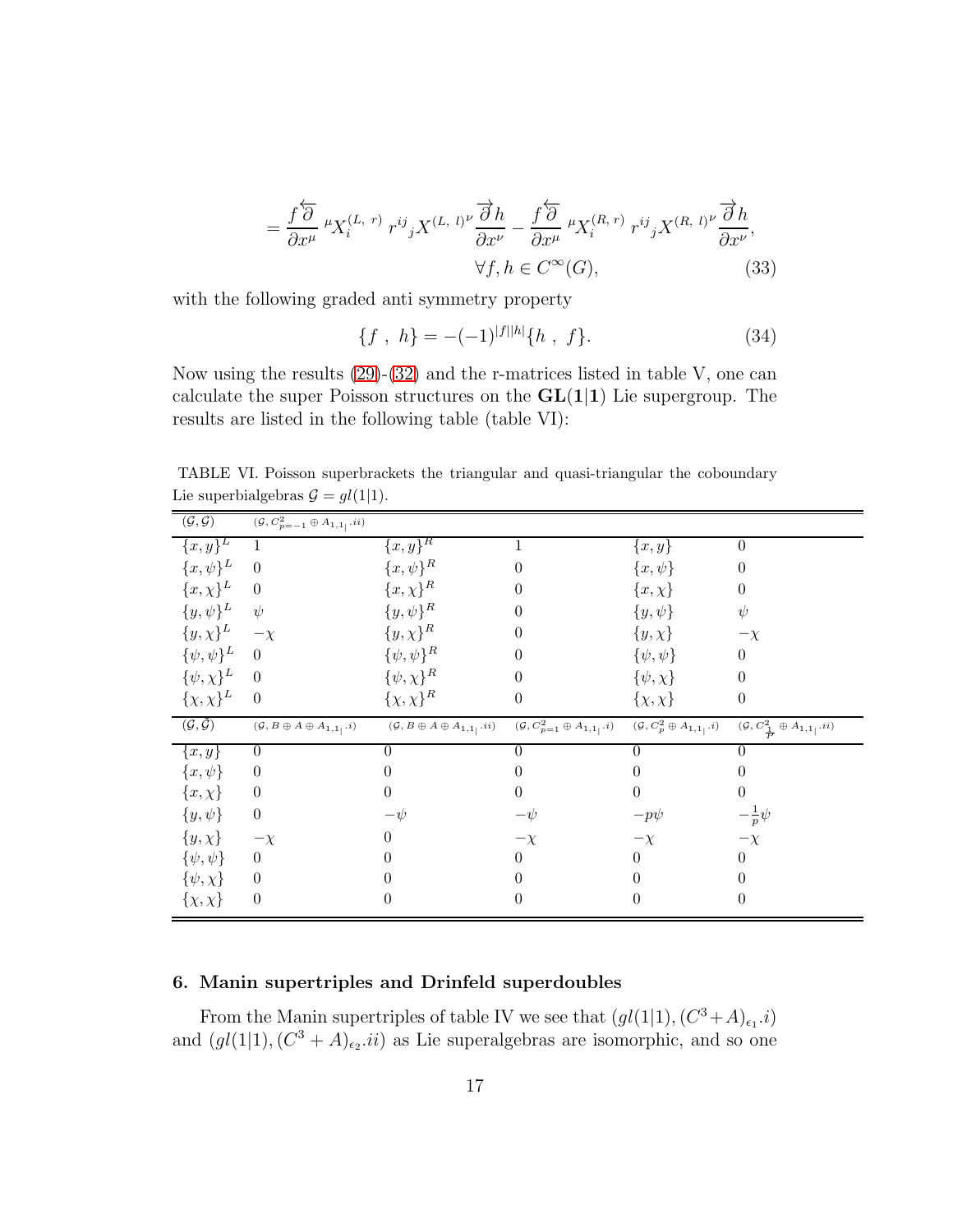can find an isomorphism that preserves also the bilinear form  $<$  . ,  $\,$  .  $>$  , so that they belong to the same Drinfeld superdouble. The isomorphism of Manin supertriples between  $(gl(1|1), (C^3+A)_{\epsilon_1}.i)$  and  $(gl(1|1), (C^3+A)_{\epsilon_2}.ii)$ is given by the following transformations

$$
T'_1 = -T_1 + cT_2 + dT_3, \t T'_2 = abT_2,
$$
  
\n
$$
T'_3 = -\frac{\epsilon_2 a^2}{\epsilon_1} T_3, \t T'_4 = eT_2 + fT_3 + \frac{\epsilon_2 a}{\epsilon_1 b} T_4,
$$
  
\n
$$
T'_5 = -aT_6, \t T'_6 = -bT_5,
$$
  
\n
$$
T'_7 = -\frac{\epsilon_2 a}{\epsilon_1} T_8, \t T'_8 = -\frac{\epsilon_2 a^2}{\epsilon_1 b} T_7,
$$

where  $(T_1, ..., T_8)$  are generators of the Manin supertriple  $(gl(1|1), (C^3 +$  $(A)_{\epsilon_1}.i)$  and  $(T'_1)$  $T_1',...,T_8')$  are generators of the Manin supertriples  $(gl(1|1),(C^3+1))$  $(A)_{\epsilon_2}.ii)$ . In same way we get the isomorphism matrices between all the Manin supertriples generated by  $gl(1|1)$  (see, Appendix). Furthermore, we deduce the following theorem.

Theorem 1: *Drinfeld superdoubles generated by the* gl(1|1) *Lie superbialgebras of the type* (4, 4) *belong to one of the following 6 classes and allows decomposition into all Lie superbialgebras listed in the class and their duals.*

$$
\mathcal{D}sd_{(4,4)}^{1}:\n\begin{aligned}\n&\left(gl(1|1),I_{(2,2)}\right),\n\left(gl(1|1),C_{p=-1}^{2}\oplus A_{1,1_{1}}.ii\right), \\
&\mathcal{D}sd_{(4,4)}^{2p}:\n\left(gl(1|1),B\oplus A\oplus A_{1,1_{1}}.i\right),\n\left(gl(1|1),B\oplus A\oplus A_{1,1_{1}}.ii\right), \\
&\left(gl(1|1),C_{p=1}^{2}\oplus A_{1,1_{1}}.i\right),\n\left(gl(1|1),C_{p}^{2}\oplus A_{1,1_{1}}.i\right),\n\left(gl(1|1),C_{p}^{2}\oplus A_{1,1_{1}}.ii\right), \\
&\mathcal{D}sd_{(4,4)}^{3\epsilon_{1},\epsilon_{2}}:\n\left(gl(1|1),(B\oplus (A_{1,1}+A))_{\epsilon_{1}}.i\right),\n\left(gl(1|1),(B\oplus (A_{1,1}+A))_{\epsilon_{2}}.ii\right),\n\epsilon_{1},\epsilon_{2}=\pm 1, \\
&\mathcal{D}sd_{(4,4)}^{4\epsilon_{1},\epsilon_{2}}:\n\left(gl(1|1),(C^{3}+A)_{\epsilon_{1}}.i\right),\n\left(gl(1|1),(C^{3}+A)_{\epsilon_{2}}.ii\right),\n\epsilon_{1},\epsilon_{2}=\pm 1, \\
&\mathcal{D}sd_{(4,4)}^{5}:\n\left(gl(1|1),(C_{-1}^{2}+A).i\right), \\
&\mathcal{D}sd_{(4,4)}^{6}:\n\left(gl(1|1),(C_{0}^{5}+A).i\right).\n\end{aligned}
$$

Drinfeld superdoubles generated by the  $gl(1|1)$  Lie superbialgebras  $\mathcal{D} =$  $\mathcal{D}_0 + \mathcal{D}_1$ , are spanned by the generators  $(T_1, ..., T_8)$ , where  $\{T_1, T_2, T_3, T_4\}$ span the subspace  $\mathcal{D}_0$  of grade 0, and  $\{T_5, T_6, T_7, T_8\}$  span the subsuperspace  $\mathcal{D}_1$  of grade 1. We give the generators (anti) commutation relations in table VII. Note that no one of these Drinfeld superdoubles are isomorphic to the  $osp(2|2) \cong sl(2|1)$  Lie superalgebra.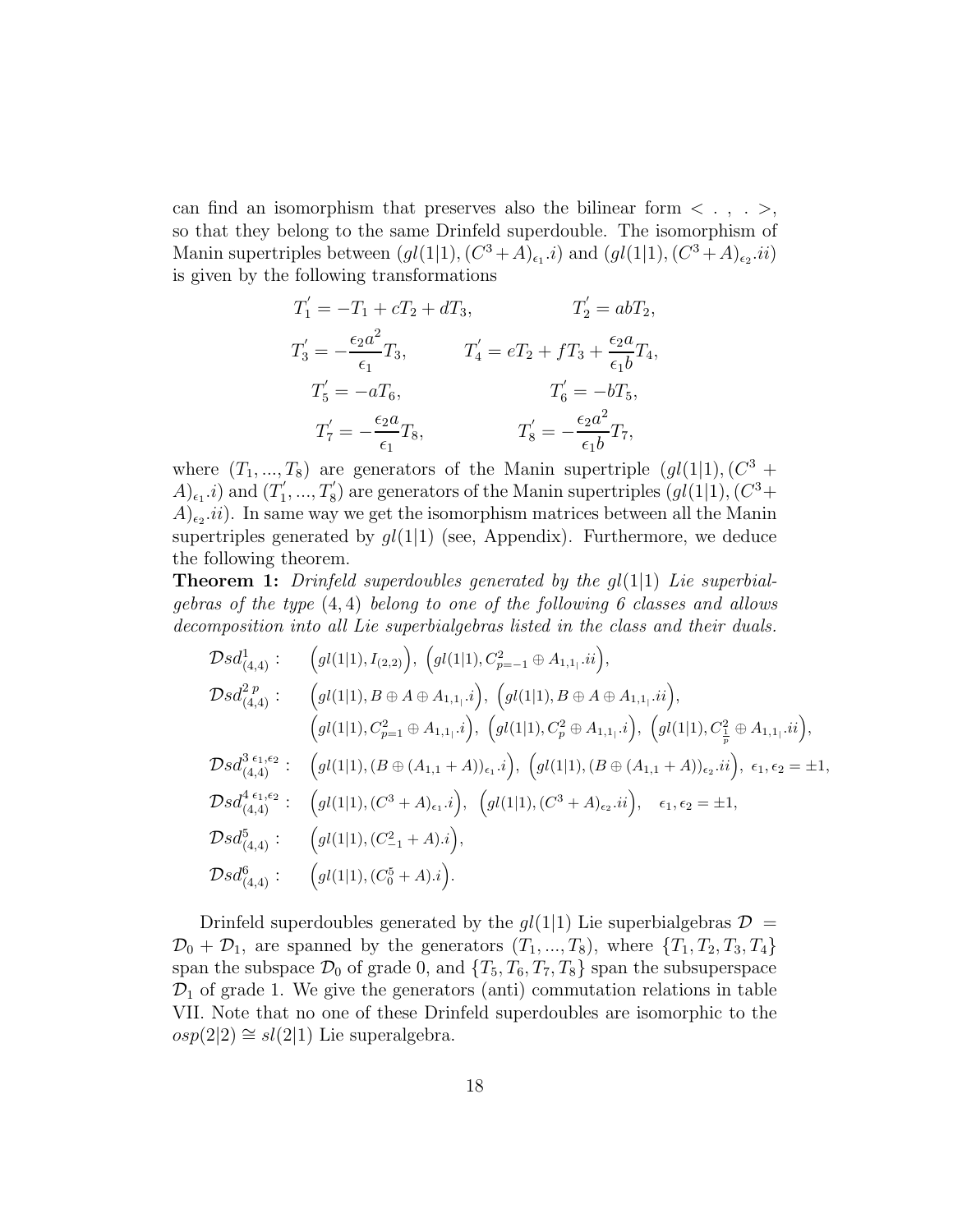TABLE VII. Drinfeld superdoubles generated by the Lie superalgebra  $\mathcal{G} = gl(1|1)$ .

| $(\mathcal{G},\tilde{\mathcal{G}})$                         | Non-zero (anti) commutation relations                                                                                                                   |
|-------------------------------------------------------------|---------------------------------------------------------------------------------------------------------------------------------------------------------|
| $(\mathcal{G}, I_{(2,2)})$                                  | $[T_1, T_5] = T_5$ , $[T_1, T_6] = -T_6$ , $[T_1, T_7] = -T_7$ , $[T_1, T_8] = T_8$ ,                                                                   |
|                                                             | $[T_4, T_5] = T_8$ , $[T_4, T_6] = T_7$ , $\{T_5, T_6\} = iT_2$ , $\{T_5, T_7\} = -iT_3$ ,                                                              |
|                                                             | ${T_6, T_8} = iT_3$                                                                                                                                     |
| $\left(\mathcal{G},B\oplus A\oplus A_{1,1},i\right)$        | $[T_1, T_5] = T_5$ , $[T_1, T_6] = -T_6$ , $[T_1, T_7] = -T_7$ , $[T_1, T_8] = T_8$ ,                                                                   |
|                                                             | $[T_4, T_7] = T_7$ , $[T_4, T_6] = T_7$ , $[T_5, T_4] = T_5 - T_8$ , ${T_5, T_6} = iT_2$ ,                                                              |
|                                                             | ${T_5, T_7} = i(T_2 - T_3), \quad {T_6, T_8} = iT_3$                                                                                                    |
| $\left(\mathcal{G},B\oplus A\oplus A_{1,1},ii\right)$       | $[T_1, T_5] = T_5$ , $[T_1, T_6] = -T_6$ , $[T_1, T_7] = -T_7$ , $[T_1, T_8] = T_8$ ,                                                                   |
|                                                             | $[T_4, T_6] = T_7 - T_6$ , $[T_4, T_8] = T_8$ , $[T_5, T_4] = -T_8$ , $\{T_5, T_6\} = iT_2$ ,                                                           |
|                                                             | ${T_5, T_7} = -iT_3, T_6, T_8} = i(T_2 + T_3)$                                                                                                          |
| $\left(\mathcal{G}, C_{p=1}^2\oplus A_{1,1} \right)$        | $[T_1, T_5] = T_5$ , $[T_1, T_6] = -T_6$ , $[T_1, T_7] = -T_7$ , $[T_1, T_8] = T_8$ ,                                                                   |
|                                                             | $[T_4, T_8] = T_8$ , $[T_4, T_6] = T_7 - T_6$ , $[T_4, T_7] = T_7$ , $[T_5, T_4] = T_5 - T_8$ ,                                                         |
|                                                             | ${T_5, T_6} = iT_2, \tT_6, T_8 = i(T_2 + T_3), \tT_5, T_7 = i(T_2 - T_3)$                                                                               |
| $\left(\mathcal{G}, C_{p=-1}^2\oplus A_{1,1}, ii\right)$    | $[T_1, T_5] = T_5$ , $[T_1, T_6] = -T_6$ , $[T_1, T_7] = -T_7$ , $[T_1, T_8] = T_8$ ,                                                                   |
|                                                             | $[T_4, T_8] = -T_8$ , $[T_4, T_6] = T_6 + T_7$ , $[T_4, T_7] = T_7$ , $[T_5, T_4] = T_5 - T_8$ ,                                                        |
|                                                             | ${T_5, T_6} = iT_2, \tT_6, T_8 = -i(T_2 - T_3), \tT_5, T_7 = i(T_2 - T_3)$                                                                              |
| $\left(\mathcal{G}, C_p^2 \oplus A_{1,1} \right]$           | $[T_1, T_5] = T_5$ , $[T_1, T_6] = -T_6$ , $[T_1, T_7] = -T_7$ , $[T_1, T_8] = T_8$ ,                                                                   |
|                                                             | $[T_4, T_8] = pT_8$ , $[T_4, T_6] = T_7 - pT_6$ , $[T_4, T_7] = T_7$ , $[T_5, T_4] = T_5 - T_8$ ,                                                       |
|                                                             | ${T_5, T_6} = iT_2, {T_6, T_8} = i(pT_2 + T_3), {T_5, T_7} = i(T_2 - T_3)$                                                                              |
| $\left(\mathcal{G}, C^2_{\frac{1}{n}} \oplus A_{1,1}$ , ii) | $[T_1, T_5] = T_5$ , $[T_1, T_6] = -T_6$ , $[T_1, T_7] = -T_7$ , $[T_1, T_8] = T_8$ ,                                                                   |
|                                                             | $[T_4, T_8] = \frac{1}{n}T_8$ , $[T_4, T_6] = T_7 - \frac{1}{n}T_6$ , $[T_4, T_7] = T_7$ , $[T_5, T_4] = T_5 - T_8$ ,                                   |
|                                                             | ${T_5, T_6} = iT_2, {T_6, T_8} = i(\frac{1}{n}T_2 + T_3), {T_5, T_7} = i(T_2 - T_3)$                                                                    |
| $(\mathcal{G}, (B\oplus (A_{1,1}+A))_{\epsilon}.i)$         | $[T_1, T_5] = T_5$ , $[T_1, T_6] = -T_6$ , $[T_1, T_7] = -\epsilon T_5 - T_7$ , $[T_1, T_8] = T_8$ ,                                                    |
|                                                             | $[T_4, T_8] = \epsilon T_8$ , $[T_4, T_7] = \frac{\epsilon}{2} T_8$ , $[T_4, T_5] = T_8$ , $[T_6, T_4] = \epsilon T_6 + \frac{\epsilon}{2} T_5 - T_7$ , |
|                                                             | ${T_5, T_6} = iT_2, \tT_5, T_7 = -iT_3, \tT_6, T_7 = i\frac{6}{2}T_2, {T_6, T_8} = i(\epsilon T_2 + T_3),$                                              |
|                                                             | ${T_7,T_7} = i\epsilon T_3$                                                                                                                             |
| $(\mathcal{G},(B\!\oplus\!(A_{1,1}+A))_\epsilon.ii)$        | $[T_1, T_5] = T_5$ , $[T_1, T_6] = -T_6$ , $[T_1, T_7] = -T_7$ , $[T_1, T_8] = -\epsilon T_6 + T_8$ ,                                                   |
|                                                             | $[T_4, T_8] = -\frac{\epsilon}{2}T_7$ , $[T_4, T_7] = \epsilon T_7$ , $[T_4, T_6] = T_7$ , $[T_5, T_4] = \epsilon T_5 - \frac{\epsilon}{2}T_6 - T_8$ ,  |
|                                                             | ${T_5, T_6} = iT_2, \tT_5, T_7 = i(\epsilon T_2 - T_3), \tT_5, T_8 = -i\frac{\epsilon}{2}T_2, \tT_6, T_8 = iT_3,$                                       |
|                                                             | ${T_8,T_8} = i\epsilon T_3$                                                                                                                             |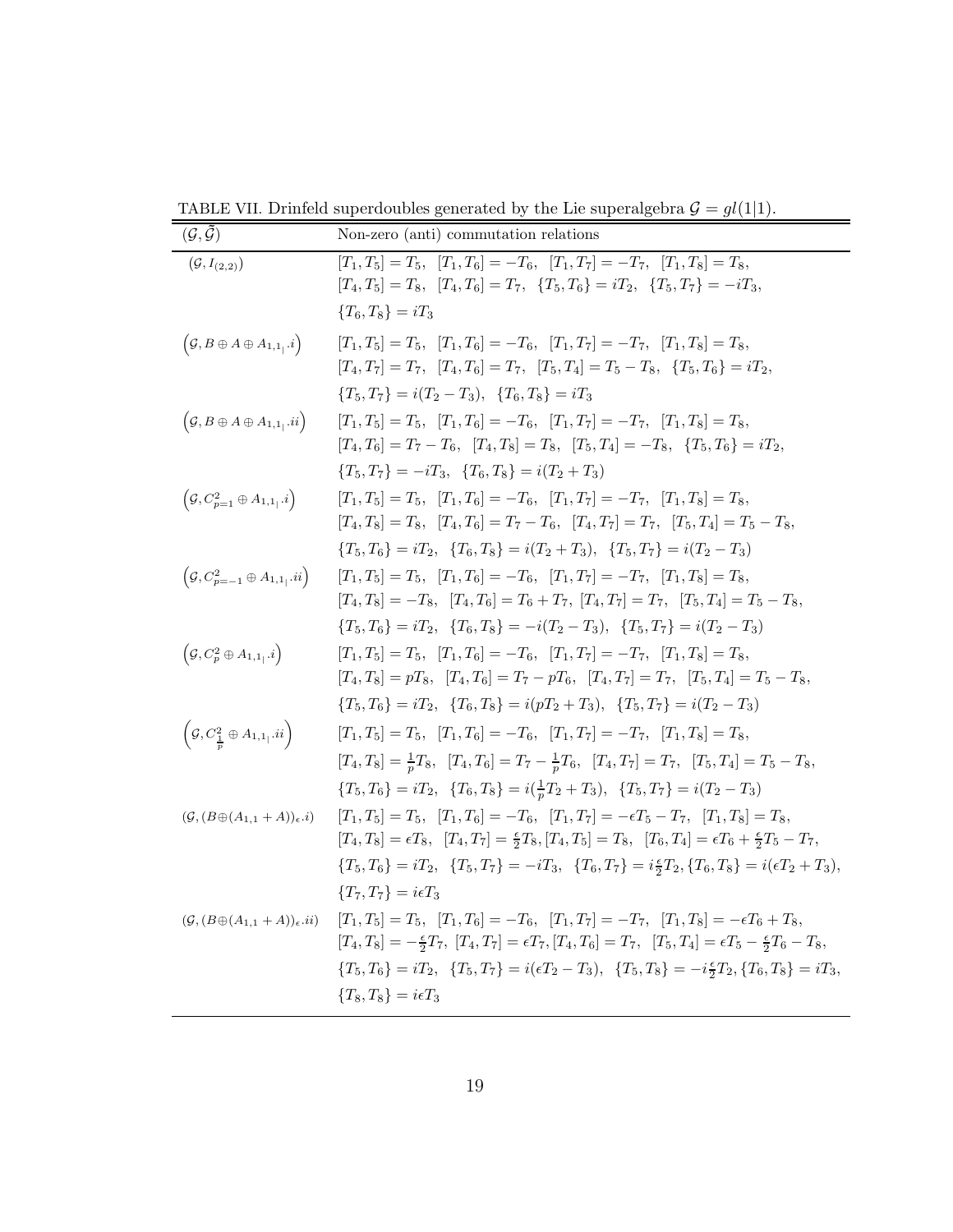TABLE VII. (Cont.)

| $(\mathcal{G},\tilde{\mathcal{G}})$   | Non-zero (anti) commutation relations                                                                                                         |
|---------------------------------------|-----------------------------------------------------------------------------------------------------------------------------------------------|
| $(\mathcal{G}, (C^3+A)_\epsilon.i)$   | $[T_1, T_5] = T_5$ , $[T_1, T_6] = -T_6$ , $[T_1, T_7] = -T_7$ , $[T_1, T_8] = T_8 + \epsilon T_6$ ,                                          |
|                                       | $[T_4, T_8] = \frac{\epsilon}{2}T_7$ , $[T_6, T_4] = -T_7$ , $[T_5, T_4] = \frac{\epsilon}{2}T_6 - T_8$ , $\{T_5, T_6\} = iT_2$ ,             |
|                                       | ${T_5, T_7} = -iT_3, \quad {T_5, T_8} = i\frac{\epsilon}{2}T_2, \quad {T_6, T_8} = iT_3, \quad {T_8, T_8} = -i\epsilon T_3$                   |
| $(\mathcal{G}, (C^3+A)_\epsilon .ii)$ | $[T_1, T_5] = T_5$ , $[T_1, T_6] = -T_6$ , $[T_1, T_7] = -T_7 - \epsilon T_5$ , $[T_1, T_8] = T_8$ ,                                          |
|                                       | $[T_4, T_7] = \frac{1}{2}T_8$ , $[T_6, T_4] = \frac{1}{2}T_5 - T_7$ , $[T_5, T_4] = -T_8$ , $\{T_5, T_6\} = iT_2$ ,                           |
|                                       | ${T_5, T_7} = -iT_3, {T_6, T_8} = iT_3, {T_7, T_7} = i\epsilon T_3, {T_6, T_7} = i\frac{\epsilon}{2}T_2$                                      |
| $(\mathcal{G}, (C_{-1}^2 + A).i)$     | $[T_1, T_5] = T_5$ , $[T_1, T_6] = -T_6$ , $[T_1, T_7] = -T_5 - T_7$ , $[T_1, T_8] = T_6 + T_8$ ,                                             |
|                                       | $[T_4, T_7] = \frac{1}{2}T_8$ , $[T_4, T_8] = \frac{1}{2}T_7$ , $[T_5, T_4] = \frac{1}{2}T_6 - T_8$ , $[T_6, T_4] = \frac{1}{2}T_5 - T_7$ ,   |
|                                       | ${T_5, T_6} = iT_2, {T_5, T_7} = -iT_3, {T_6, T_8} = iT_3, {T_7, T_7} = iT_3,$                                                                |
|                                       | ${T_6, T_7} = \frac{i}{2}T_2$ , ${T_8, T_8} = -iT_3$ , ${T_5, T_8} = \frac{i}{2}T_2$                                                          |
| $(\mathcal{G}, (C_0^5+A).\iota)$      | $[T_1, T_5] = T_5$ , $[T_1, T_6] = -T_6$ , $[T_1, T_7] = -T_5 - T_7$ , $[T_1, T_8] = T_8 - T_6$ ,                                             |
|                                       | $[T_4, T_7] = \frac{1}{2}T_8$ , $[T_4, T_8] = -\frac{1}{2}T_7$ , $[T_5, T_4] = -T_8 - \frac{1}{2}T_6$ , $[T_6, T_4] = \frac{1}{2}T_5 - T_7$ , |
|                                       | ${T_5, T_6} = iT_2, \tT_5, T_7 = -iT_3, \tT_6, T_8 = iT_3, \tT_7, T_7 = iT_3,$                                                                |
|                                       | ${T_6, T_7} = \frac{i}{2}T_2$ ${T_8, T_8} = iT_3$ , ${T_5, T_8} = -\frac{i}{2}T_2$                                                            |
|                                       |                                                                                                                                               |

# 7. Integrable system on the (2|2)−dimensional homogeneous superspace  $OSp(1|2)/U(1)$

In this section, we briefly discuss about the relationship between the GCYBE and the theory of classical integrable systems and construct a certain dynamical system on the supersymplectic supermanifold  $OSp(1|2)/U(1)$ . We begin by recalling the notion of a completely integrable Hamiltonian system. A Hamiltonian system is modeled by a Poisson supermanifold  $\mathcal{M}$  (  $dim\mathcal{M}$  is denote by  $(d_B|d_F)$  where  $d_B(d_F)$  is the dimension of the bosonic (fermionic) part.) and a Hamiltonian  $\mathcal{H} \in C^{\infty}(\mathcal{M})$ , such that its time-evolution is given by

$$
X_{\mathcal{H}} = \{\mathcal{H}, f\},\tag{35}
$$

where  $X_{\mathcal{H}}$  is the Hamiltonian supervector field on M corresponding to H and  $f \in C^{\infty}(\mathcal{M})$ . Whenever  $m(t)$  be any integral curve of  $X_{\mathcal{H}}$ , then  $(df/dt)$   $(m(t))$  $=\{\mathcal{H}, f\}(m(t)).$  In particular, an observable f is conserved, or a constant of the motion, if  $\{\mathcal{H}, f\} = 0$ , or more generally, two observables  $f_1$  and  $f_2$  on a Poisson supermanifold M are in involution if  $\{f_1, f_2\} = 0$ . Note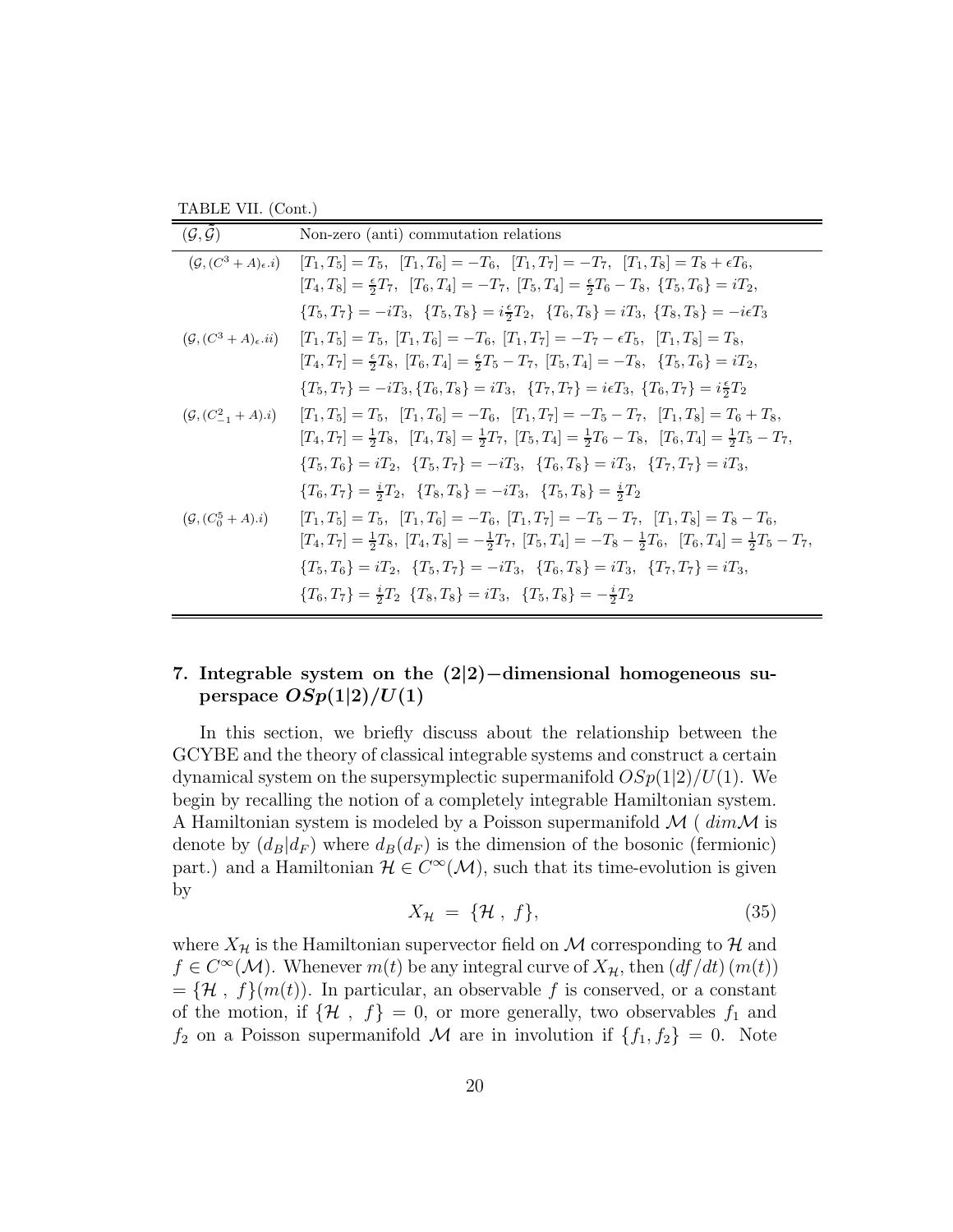that every integral curve  $m(t)$  of  $X_{\mathcal{H}}$  lies entirely in some supersymplectic leaf of  $M$ . Hence, we might as well assume that  $M$  is a supersymplectic supermanifold.

**Definition 6:** The dynamical system defined on a  $(d_B|d_F)$ -dimensional su*persymplectic supermanifold*  $M$  *(here*  $d_B$  *and*  $d_F$  *are even numbers)* by a *Hamiltonian*  $\mathcal{H} \in C^{\infty}(\mathcal{M})$  *is completely integrable if there exist*  $n = \frac{1}{2}$  $\frac{1}{2}$ dim $\mathcal{M}$ *independent conserved quantities*  $f_1, \ldots, f_n \in C^{\infty}(\mathcal{M})$  *in involution.* 

We now give a general procedure for constructing completely integrable Hamiltonian systems starting from a classical r-matrix. Let  $\mathcal M$  be a supermanifold with a non-degenerate supersymplectic form  $\omega$ , and  $x^{\mu}(\mu =$  $1, \ldots, dim \mathcal{M}$  be the local coordinates of M. Consider Poisson superbracket structure on M for arbitrary functions  $f(x^{\mu})$  and  $g(x^{\nu})$  as [\[22\]](#page-34-7)

<span id="page-20-0"></span>
$$
\{f \;,\; g\} \;=\; \; \frac{f \overleftarrow{\partial}}{\partial x^{\mu}} \; \omega^{\mu\nu} \; \frac{\overrightarrow{\partial} g}{\partial x^{\nu}} = (-1)^{\nu(\mu + |f|)} \; \omega^{\mu\nu} \frac{\overrightarrow{\partial} f}{\partial x^{\mu}} \frac{\overrightarrow{\partial} g}{\partial x^{\nu}},\tag{36}
$$

where  $\omega^{\mu\nu}$  is the superinverse of the  $\omega_{\mu\nu}$ , such that  $\omega^{\mu\nu} = -(-1)^{\mu\nu} \omega^{\nu\mu}$ . Then, by introducing dynamical variables  $S_i(x^{\mu}), i = 1, ..., dim\mathcal{G}$ , as

<span id="page-20-1"></span>
$$
\{S_i \; , \; S_j\} \; = \; f_{ij}^{\; k} \; S_k,\tag{37}
$$

and defining the Lie superalgebra-valued function

<span id="page-20-2"></span>
$$
Q(x) = (-1)^{j} S_{i}(x) r^{ij} X_{j}, \qquad (38)
$$

and using the fact that  $r$  satisfies the GCYBE, it is concluded that [\[22\]](#page-34-7)

$$
\{Str[(Q(x))^n], Str[(Q(xy))^m]\} = 0, \qquad 0 < m, n \in \mathbb{Z}^+.
$$
 (39)

Therefore, the coefficients

<span id="page-20-3"></span>
$$
I_k(x) = Str\left[ (Q(x))^k \right], \qquad 0 < k \in \mathbb{Z}^+, \tag{40}
$$

are regarded as constants of motion of a certain dynamical system. In the following by using the above statements we construct an integrable system on a supersymplectic homogeneous superspace. It has been shown that  $OSp(1|2)$  coherent states are parametrized by points of a supersymplectic supermanifold, namely the homogeneous superspace  $OSp(1|2)/U(1)$ , such that  $OSp(1|2)/U(1)$  is a supercoadjoint orbit of  $OSp(1|2)$ , i.e., a superunit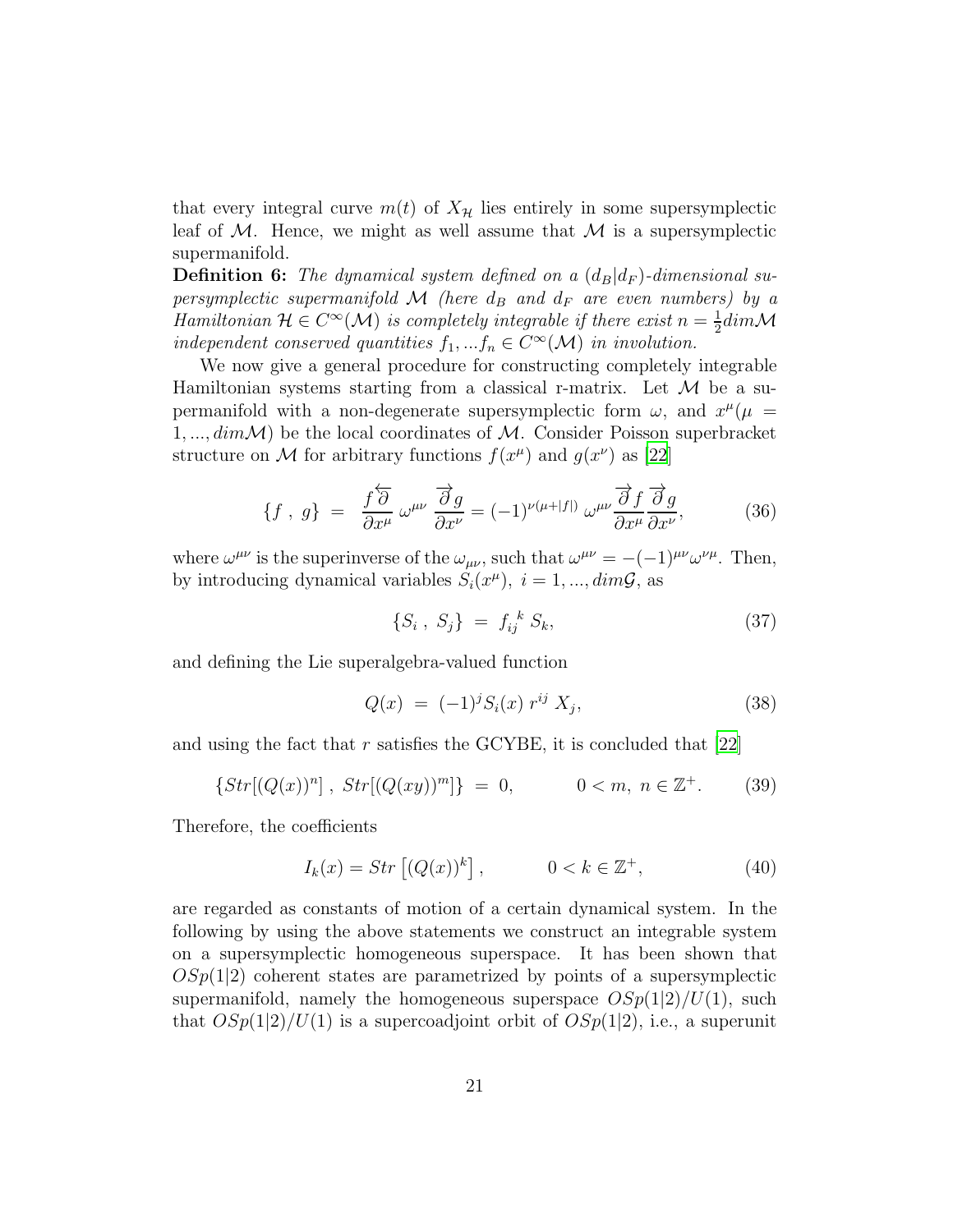disc [\[23\]](#page-34-8). This superunit disc can be equipped with a supersymplectic even two-form  $\omega$  that is given by [\[23](#page-34-8)]

$$
\omega = -2i\tau \left[ 1 + \frac{1}{2} \theta^{\#} \theta \frac{(1+|z|^2)}{(1-|z|^2)} \right] \frac{dz \wedge d\overline{z}}{(1-|z|^2)^2} + i\tau \frac{d\theta \wedge d\theta^{\#}}{(1-|z|^2)} + i\tau \theta \overline{z} \frac{dz \wedge d\theta^{\#}}{(1-|z|^2)^2} - i\tau z \theta^{\#} \frac{d\theta \wedge d\overline{z}}{(1-|z|^2)^2}.
$$
(41)

where  $\tau$  corresponds to each irreducible representation of  $OSp(1|2)$ . Here z is a complex number and  $\theta$  is an odd coordinate, i.e. an anticommuting Grassmann number. Note that  $\overline{z}$  is the usual complex conjugate of z while  $\theta^{\#}$ is the so-called adjoint of  $\theta$  (one can write them in terms of real coordinates  $X, Y$  and  $\psi^+, \psi^-$  as  $z = X + iY, \overline{z} = X - iY$  and  $\theta = \psi^+ + i\psi^-, \ \theta^{\#} =$  $-i(\psi^+ - i\psi^-)$  [\[23\]](#page-34-8).).

Now, using the definition of two-form [\[19\]](#page-34-4) as  $\omega = \frac{(-1)^{\mu\nu}}{2}$  $\frac{1}{2}^{\mu\nu} \omega_{\mu\nu} dx^{\mu} \wedge dx^{\nu},$ one can find the superinverse of the  $\omega_{\mu\nu}$  as follows:

$$
\omega^{\mu\nu} = \frac{1}{4i\tau} \begin{pmatrix} 0 & \frac{(2B - \theta^{\#}\theta)B}{2} & 0 & -z\theta^{\#}B \\ -\frac{(2B - \theta^{\#}\theta)B}{2} & 0 & \overline{z}\theta B & 0 \\ 0 & -\overline{z}\theta B & 0 & 2B - z\overline{z}\theta^{\#}\theta \\ z\theta^{\#}B & 0 & 2B - z\overline{z}\theta^{\#}\theta & 0 \end{pmatrix}.
$$
\n(42)

Thus, by taking the structure constants of the  $gl(1|1)$  [\(20\)](#page-7-0) and employing the relations [\(36\)](#page-20-0) and [\(37\)](#page-20-1) we then obtain the following system of PDEs

$$
\frac{B(2B - \theta^{\#}\theta)}{2} \left[ \frac{\partial S_3}{\partial z} \frac{\partial S_4}{\partial \overline{z}} - \frac{\partial S_3}{\partial z} \frac{\partial S_4}{\partial z} \right] + (Bz\theta^{\#}) \left[ \frac{\partial S_3}{\partial z} \frac{\partial S_4}{\partial \theta^{\#}} - \frac{\partial S_3}{\partial \theta^{\#}} \frac{\partial S_4}{\partial z} \right]
$$

$$
-(B\overline{z}\theta) \left[ \frac{\partial S_3}{\partial \overline{z}} \frac{\partial S_4}{\partial \theta} - \frac{\partial S_3}{\partial \theta} \frac{\partial S_4}{\partial \overline{z}} \right] + (2B + |z|^2 \theta \theta^{\#}) \left[ \frac{\partial S_3}{\partial \theta} \frac{\partial S_4}{\partial \theta^{\#}} + \frac{\partial S_3}{\partial \theta^{\#}} \frac{\partial S_4}{\partial \theta} \right] = S_2, \qquad (43)
$$

$$
\frac{B(2B - \theta^{\#}\theta)}{2} \left[ \frac{\partial S_2}{\partial z} \frac{\partial S_i}{\partial \overline{z}} - \frac{\partial S_2}{\partial \overline{z}} \frac{\partial S_i}{\partial z} \right] - (Bz\theta^{\#}) \left[ \frac{\partial S_2}{\partial z} \frac{\partial S_i}{\partial \theta^{\#}} - \frac{\partial S_2}{\partial \theta^{\#}} \frac{\partial S_i}{\partial z} \right]
$$

$$
+ (B\overline{z}\theta) \left[ \frac{\partial S_2}{\partial \overline{z}} \frac{\partial S_i}{\partial \theta} - \frac{\partial S_2}{\partial \theta} \frac{\partial S_i}{\partial \overline{z}} \right] - (2B + |z|^2 \theta \theta^{\#}) \left[ \frac{\partial S_2}{\partial \theta} \frac{\partial S_i}{\partial \theta^{\#}} + \frac{\partial S_2}{\partial \theta^{\#}} \frac{\partial S_i}{\partial \theta} \right] = 0, \quad (44)
$$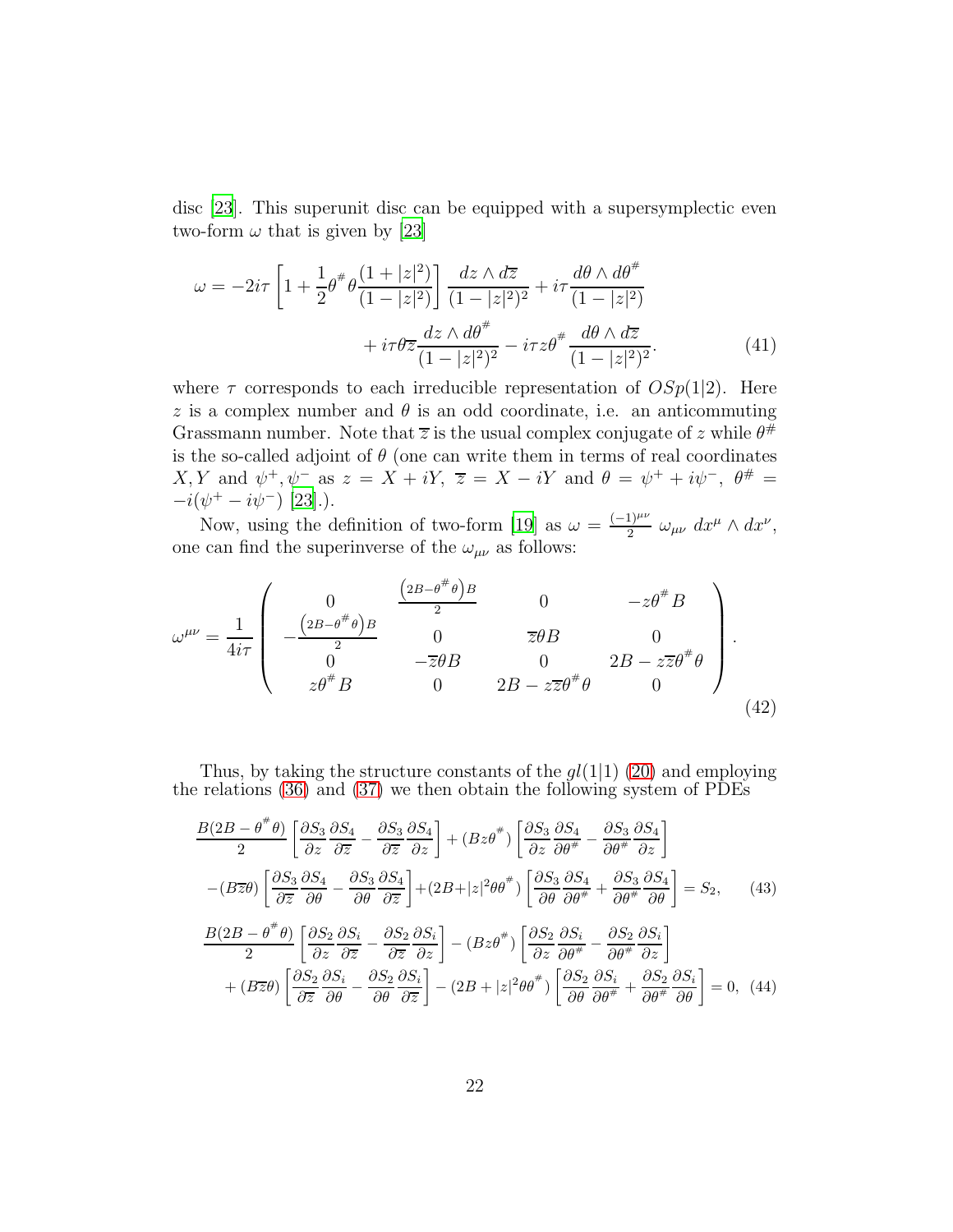$$
\frac{B(2B - \theta^{\#}\theta)}{2} \left(\frac{\partial S_i}{\partial z}\frac{\partial S_i}{\partial \overline{z}}\right) + (Bz\theta^{\#}) \left(\frac{\partial S_i}{\partial z}\frac{\partial S_i}{\partial \theta^{\#}}\right) - (B\overline{z}\theta) \left(\frac{\partial S_i}{\partial \overline{z}}\frac{\partial S_i}{\partial \theta}\right) + (2B + |z|^2\theta\theta^{\#}) \left(\frac{\partial S_i}{\partial \theta}\frac{\partial S_i}{\partial \theta^{\#}}\right) = 0, \tag{45}
$$

$$
\frac{B(2B - \theta^{\#}\theta)}{2} \left[ \frac{\partial S_1}{\partial z} \frac{\partial S_j}{\partial \overline{z}} - \frac{\partial S_1}{\partial \overline{z}} \frac{\partial S_j}{\partial z} \right] - (Bz\theta^{\#}) \left[ \frac{\partial S_1}{\partial z} \frac{\partial S_j}{\partial \theta^{\#}} - \frac{\partial S_1}{\partial \theta^{\#}} \frac{\partial S_j}{\partial z} \right] + (B\overline{z}\theta) \left[ \frac{\partial S_1}{\partial \overline{z}} \frac{\partial S_j}{\partial \theta} - \frac{\partial S_1}{\partial \theta} \frac{\partial S_j}{\partial \overline{z}} \right] - (2B + |z|^2 \theta \theta^{\#}) \left[ \frac{\partial S_1}{\partial \theta} \frac{\partial S_j}{\partial \theta^{\#}} + \frac{\partial S_1}{\partial \theta^{\#}} \frac{\partial S_j}{\partial \theta} \right] = \begin{cases} 0 & j = 2 \\ S_3 & j = 3 \\ -S_4 & j = 4 \end{cases},
$$
\n(46)

where  $i = 3, 4$ ;  $B = 1 - |z|^2$  and  $\frac{\partial}{\partial x^\mu}$  stands for left derivative with respect to  $x^{\mu}$ . A special class of solutions for the above equations is given by

$$
S_1 = \frac{2i\tau\theta^{\#}\theta}{(1-|z|^2)}, \quad S_2 = \frac{\alpha_0\beta_0}{2i\tau} \left(1-|z|^2 + \frac{1}{2}|z|^2\theta^{\#}\right), \quad S_3 = \alpha_0\theta^{\#}, \quad S_4 = \beta_0\theta,\tag{47}
$$

where  $\alpha_0$  and  $\beta_0$  are even constants, such that  $\alpha_0\beta_0 = i\mathcal{C}$  and  $\mathcal{C}$  is a real constant. On the other hand, among the coboundary Lie superbialgebras listed in table V, only the  $(gl(1|1), C_{p=-1}^2\oplus A_{1,1}$ , *ii*) satisfies the GCYBE, therefore, using the classical  $r$ -matrix concerning this Lie superbialgebra (table V), the relation [\(38\)](#page-20-2) takes on the following form

<span id="page-22-0"></span>
$$
Q = S_1 X_2 - S_2 X_1. \tag{48}
$$

It is easy to verify that the following supermatrices provide a (2|2)-dimensional representation of  $gl(1|1)$ 

$$
X_1 = \begin{pmatrix} n & 0 & 0 & 0 \\ 0 & n & 0 & 0 \\ 0 & 0 & n-1 & 0 \\ 1 & 0 & -1 & n+1 \end{pmatrix}, \qquad X_2 = \begin{pmatrix} 0 & 0 & 0 & 0 \\ -ie & ie & 0 & 0 \\ 0 & 0 & 0 & 0 \\ ie & 0 & -\frac{ie}{2} & ie \end{pmatrix},
$$

$$
X_3 = \begin{pmatrix} 0 & 0 & 0 & 0 \\ 0 & 0 & 0 & 0 \\ 0 & 0 & 0 & 0 \\ 1 & -1 & 0 & 0 \end{pmatrix}, \qquad X_4 = \begin{pmatrix} 0 & 0 & 0 & 0 \\ -ie & 0 & \frac{ie}{2} & -ie \\ 0 & 0 & 0 & 0 \\ 0 & 0 & 0 & 0 \end{pmatrix}, \qquad (49)
$$

where  $e$  and  $n$  are real constants. Thus, substituting the above relations into [\(48\)](#page-22-0) and with the help of [\(40\)](#page-20-3), we obtain the constants of motion as follows:

$$
I_2(x^{\mu}) = -4eC\psi^+\psi^- - \frac{C^2}{2\tau^2}(1-X^2-Y^2)\left[1-X^2-Y^2 - 2(X^2+Y^2)\psi^+\psi^-\right],\tag{50}
$$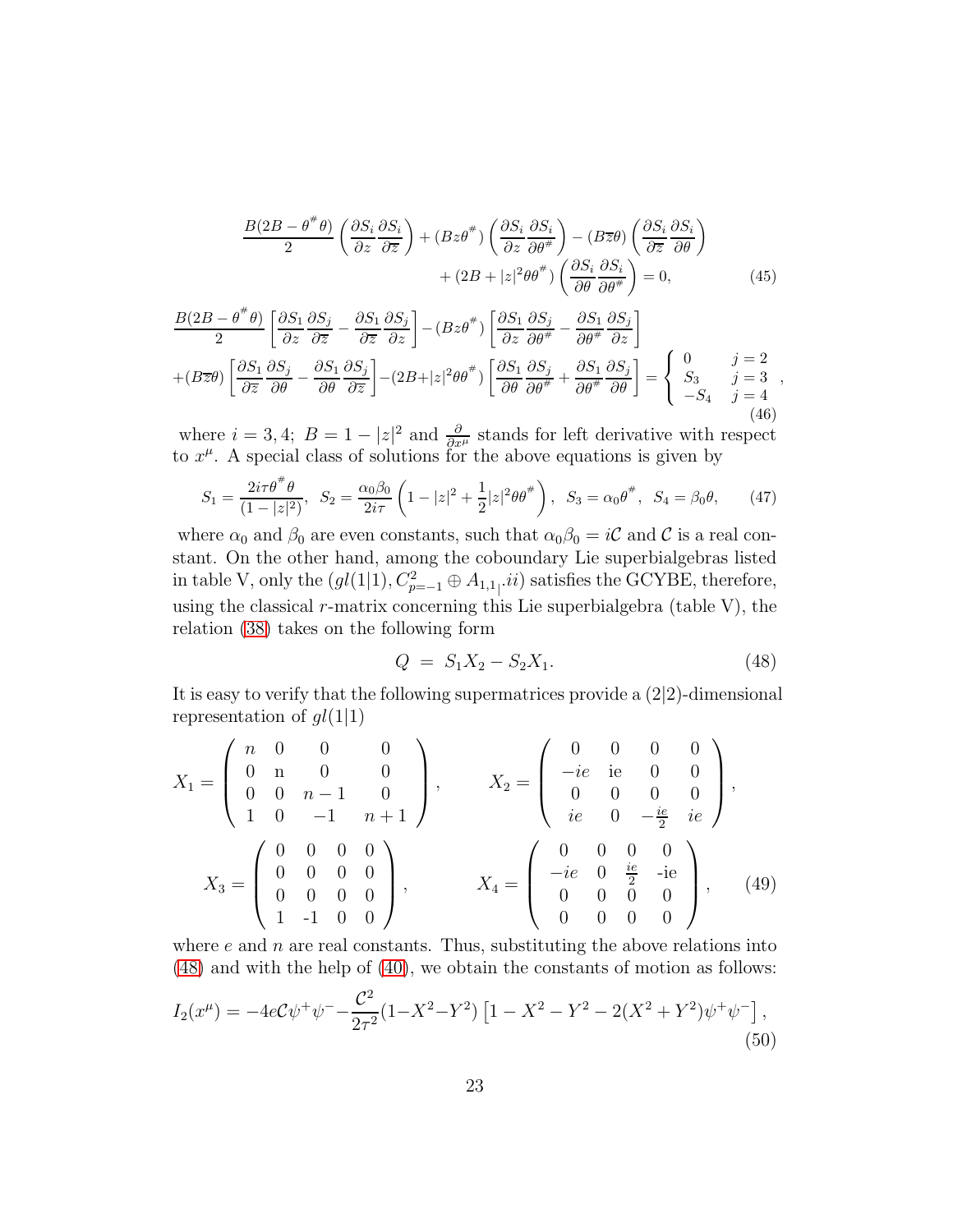$$
I_3(x^{\mu}) = \frac{3e(2n+1)\mathcal{C}^2}{\tau} (1 - X^2 - Y^2)\psi^+ \psi^- + \frac{3n\mathcal{C}^3}{4\tau^3} (1 - X^2 - Y^2)^2 \left[1 - X^2 - Y^2 - 3(X^2 + Y^2)\psi^+ \psi^- \right],\tag{51}
$$

where  $X, Y, \psi^+$  and  $\psi^-$  are the superphase space coordinates. One can consider  $I_2(x^{\mu})$  as the Hamiltonian of the system and  $I_3(x^{\mu})$  as other constant of motion or vice versa. Note that  $I_1(x^{\mu})$  is also vanished.

#### 8. The quantization of  $gl(1|1)$  Lie superalgebra

In this section we quantize  $gl(1|1)$  Lie superalgebra by use of the Lyakhovsky and Mudrov formalism [\[18](#page-34-3)]. For this purpose and self-containing of the paper we first review the main result of this formalism as a following proposition; then we use this method in order to build up the Hopf superalgebras related to all  $gl(1|1)$  coboundary Lie superbialgebras of table V.

**Proposition 2** [\[18\]](#page-34-3): Let  $\{1, H_1, \cdots, H_n, X_1, \cdots, X_m\}$  be a basis of an *associative algebra* A *over* C *such that satisfying the following condition*

$$
[H_i, H_j] = 0, \t i, j = 1, \cdots, n. \t (52)
$$

*In addition, let*  $\mu_i$  *and*  $\nu_j$   $(i, j = 1, \dots, n)$  *be a set of*  $m \times m$  *complex matrices such that they are commute with together.*

*Let*  $\overrightarrow{X}$  *be a column vector with component*  $X_l(l = 1, \dots, m)$ *, the coproduct, counit and antipode are defined as*

$$
\Delta(1) = 1 \otimes 1, \qquad \Delta(H_i) = I \otimes H_i + H_i \otimes I,\tag{53}
$$

<span id="page-23-0"></span>
$$
\Delta(\overrightarrow{X}) = \exp(\sum_{i=1}^{n} \mu_i H_i) \dot{\otimes} \overrightarrow{X} + \sigma\left(\exp(\sum_{i=1}^{n} \nu_i H_i) \dot{\otimes} \overrightarrow{X}\right), \tag{54}
$$

$$
\epsilon(1) = 1, \qquad \epsilon(H_i) = \epsilon(X_l) = 0, \quad i = 1, \cdots, n, \quad l = 1, \cdots, m, \tag{55}
$$

$$
S(H_i) = -H_i \t S(X) = -e^{\mu_i H_i} X e^{\nu_i H_i}, \t S(1) = 1, \t (56)
$$

*then*  $(A, \Delta, \epsilon, \mathcal{S})$  *endow with a Hopf algebra structure.* The cocommutator  $\delta$  can be written in the following matrix form

<span id="page-23-1"></span>
$$
\delta(\overrightarrow{X}) = \Delta_{(1)}(\overrightarrow{X}) - \sigma \circ \Delta_{(1)}(\overrightarrow{X}), \qquad (57)
$$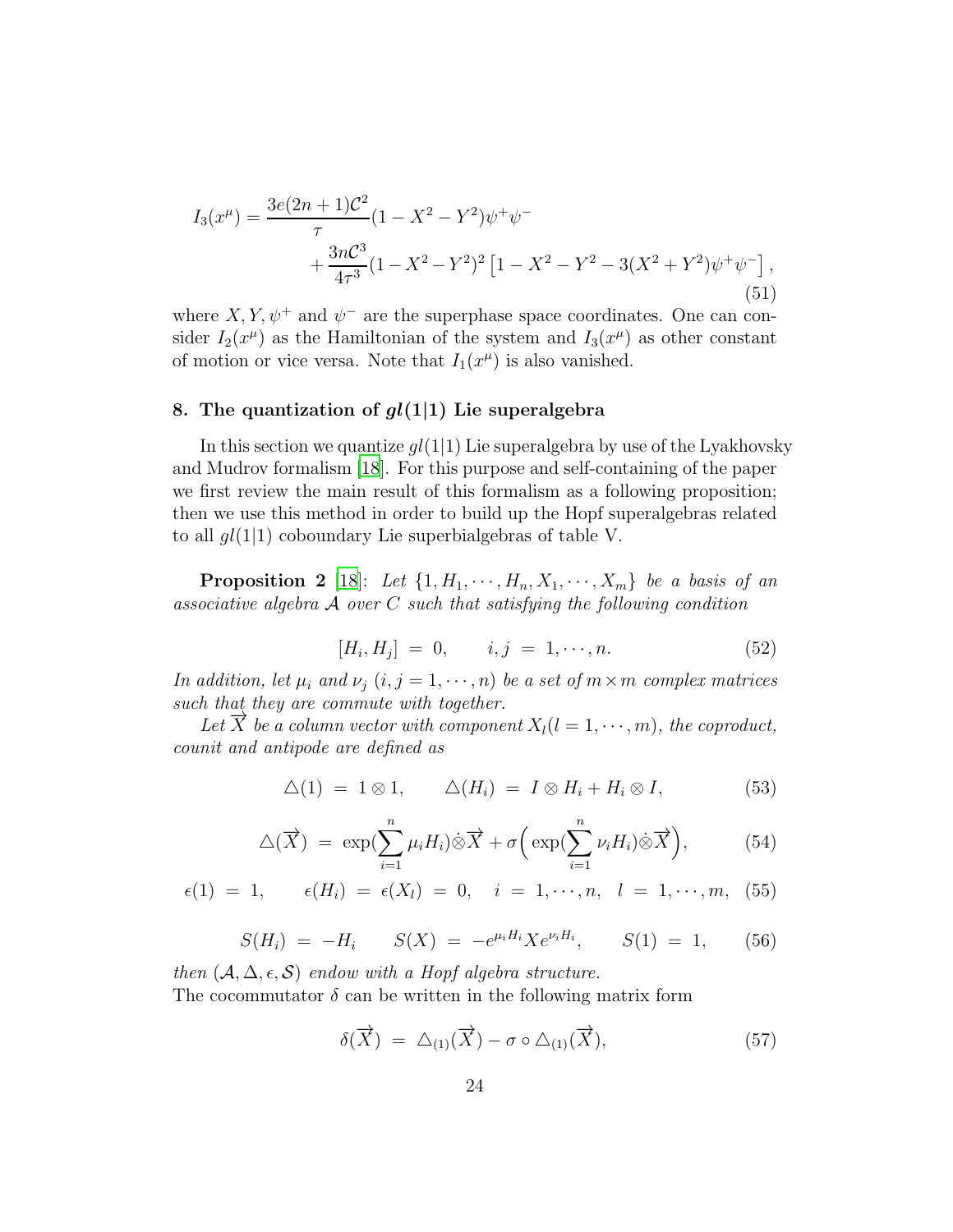where  $\Delta_{(1)}(\overrightarrow{X})$  is the first order of [\(54\)](#page-23-0), i.e.,

$$
\Delta_{(1)}(\overrightarrow{X}) = (\sum_{i=1}^{n} \mu_i H_i) \hat{\otimes} \overrightarrow{X} + \sigma (\sum_{i=1}^{n} \nu_i H_i \hat{\otimes} \overrightarrow{X}). \tag{58}
$$

In this formalism, elements  $H_i$  are called primitive generators. These elements must be chosen such that  $\delta(\overrightarrow{X}_i)$  does not contain terms of the form  $H_i \wedge H_j$ . We note that the same cocommutator [\(57\)](#page-23-1) can be obtained from different choices of the matrices  $\mu_i$  and  $\nu_j$ , i.e., the different sets of matrices lead to right quantization of  $U(\mathcal{G})$ . In this way one can choose  $\mu_i = 0$  as a representative of all these quantizations and obtain

$$
\delta(\overrightarrow{X}) = -(\sum_{i=1}^{n} \nu_i H_i) \dot{\wedge} \overrightarrow{X} = -(\sum_{i=1}^{n} \nu_i H_i) \dot{\otimes} \overrightarrow{X} + \sigma(\sum_{i=1}^{n} \nu_i H_i \dot{\otimes} \overrightarrow{X}). \tag{59}
$$

When the algebra A is a Lie algebra G, then  $\{H_i\}$  generate an Abelian Lie subalgebra and with this condition the deformed commutation relations in  $U_h(\mathcal{G})$  are given by [\[18](#page-34-3)]

<span id="page-24-0"></span>
$$
[X_l, X_p] = [X_l, X_p]_{\circ} + \phi_{lp}(\mu_i, \nu_j, H_k), \tag{60}
$$

where  $[X_l, X_p]$ <sub>o</sub> is the classical commutation relation and the deforming functions  $\phi_{lp}$  are the power series of  $H_k$ 's. Note that after determining of  $\phi_{lk}$ , the Jacobi identity for [\(60\)](#page-24-0) must be checked.

The above formalism was presented for the Lie algebras, one can use this formalism for Lie superalgebras by keeping that the graded tensor product law must be taken into account [\[24\]](#page-34-9)

<span id="page-24-1"></span>
$$
(F \otimes G)_{ij;kl} = (-1)^{j(i+k)} F_{ik} G_{jl}. \tag{61}
$$

This quantization procedure can be applied to the coboundary Lie superbialgebras of table V to quantize the  $gl(1|1)$  Lie superalgebra. To this end, we use the following  $2 \times 2$  real matrix representation of the basis of  $gl(1|1)$ 

<span id="page-24-2"></span>
$$
\mathbf{X}_1 = \begin{pmatrix} \frac{1}{2} & 0 \\ 0 & -\frac{1}{2} \end{pmatrix}, \quad \mathbf{X}_2 = \begin{pmatrix} 1 & 0 \\ 0 & 1 \end{pmatrix}, \quad \mathbf{X}_3 = \begin{pmatrix} 0 & 1 \\ 0 & 0 \end{pmatrix}, \quad \mathbf{X}_4 = \begin{pmatrix} 0 & 0 \\ 1 & 0 \end{pmatrix}. \tag{62}
$$

The supercoproducts for the corresponding quantum universal enveloping superalgebra of the coboundary Lie superbialgebras of table V are written down as four propositions. We denote each multiparametric quantum Hopf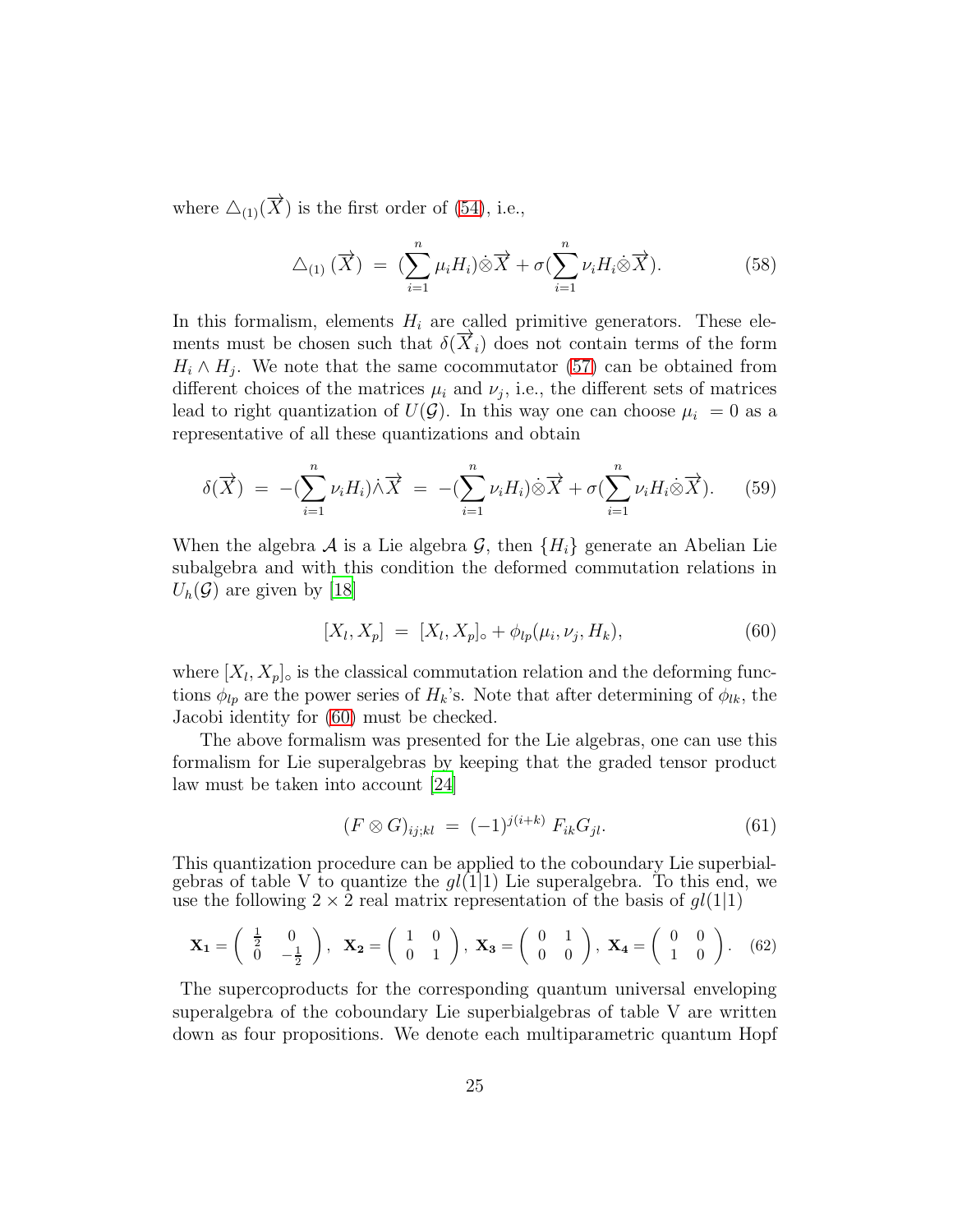superalgebra by  $U_h^{(\tilde{\mathcal{G}})}(gl(1|1))$ . Hence, quantum deformations for the  $gl(1|1)$ Lie superalgebra are given by the following statements.

**Proposition 3:** The supercoproduct  $\Delta$ , supercounit  $\epsilon$ , superantipode S

$$
\Delta(X_i) = 1 \otimes X_i + X_i \otimes 1,\tag{63}
$$

$$
\Delta(X_3) = 1 \otimes X_3 + X_3 \otimes e^{-hX_2}, \tag{64}
$$

<span id="page-25-0"></span>
$$
\epsilon(1) = 1, \quad \epsilon(\mathbf{X}) = 0, \quad \mathbf{X} \in \{X_1, X_2, X_3, X_4\}, \tag{65}
$$

$$
S(X_i) = -X_i,\tag{66}
$$

$$
S(X_3) = -X_3 e^{hX_2}, \quad i = 1, 2, 4 \tag{67}
$$

and the non-zero super (anti)commutation relations

<span id="page-25-1"></span>
$$
[X_1, X_3] = X_3, \qquad [X_1, X_4] = -X_4, \qquad \{X_3, X_4\} = \frac{1 - e^{-hX_2}}{h}.
$$
 (68)

determine a Hopf superalgebra denoted by  $U_h^{(B \oplus A \oplus A_{1,1}|,i)}(gl(1|1))$  which quantizes the quasi-triangular Lie superbialgebra  $(gl(1|1), B \oplus A \oplus A_{1,1}].i$ .

**Proposition 4:** The Hopf superalgebra denoted by  $U_h^{(B \oplus A \oplus A_{1,1} \ldots i)}(gl(1|1))$ which quantizes the quasi-triangular Lie superbialgebra  $(gl(1|1),B\oplus A\oplus A_{1,1]}.ii)$ has supercounit [\(65\)](#page-25-0) and the following supercoproduct and superantipode

$$
\Delta(X_i) = 1 \otimes X_i + X_i \otimes 1,\tag{69}
$$

$$
\Delta(X_4) = 1 \otimes X_4 + X_4 \otimes e^{-hX_2},\tag{70}
$$

$$
S(X_i) = -X_i,\tag{71}
$$

$$
S(X_4) = -X_4 e^{hX_2}, \quad i = 1, 2, 3 \tag{72}
$$

with the same non-zero super (anti)commutation relations deduced in  $(68)$ .

**Proposition 5:** The quantum superalgebra which quantizes the triangular Lie superbialgebra  $(gl(1|1), C^2_{p=-1} \oplus A_{1,1}$ , *ii*) has Hopf structure denoted by  $U_h^{(C_{p=-1}^2 \oplus A_{1,1} \cdots B)}(gl(1|1))$  and is characterized by the supercounit [\(65\)](#page-25-0) and the following supercoproduct and superantipode

$$
\Delta(X_i) = 1 \otimes X_i + X_i \otimes 1,\tag{73}
$$

$$
\Delta(X_3) = 1 \otimes X_3 + X_3 \otimes e^{-hX_2},\tag{74}
$$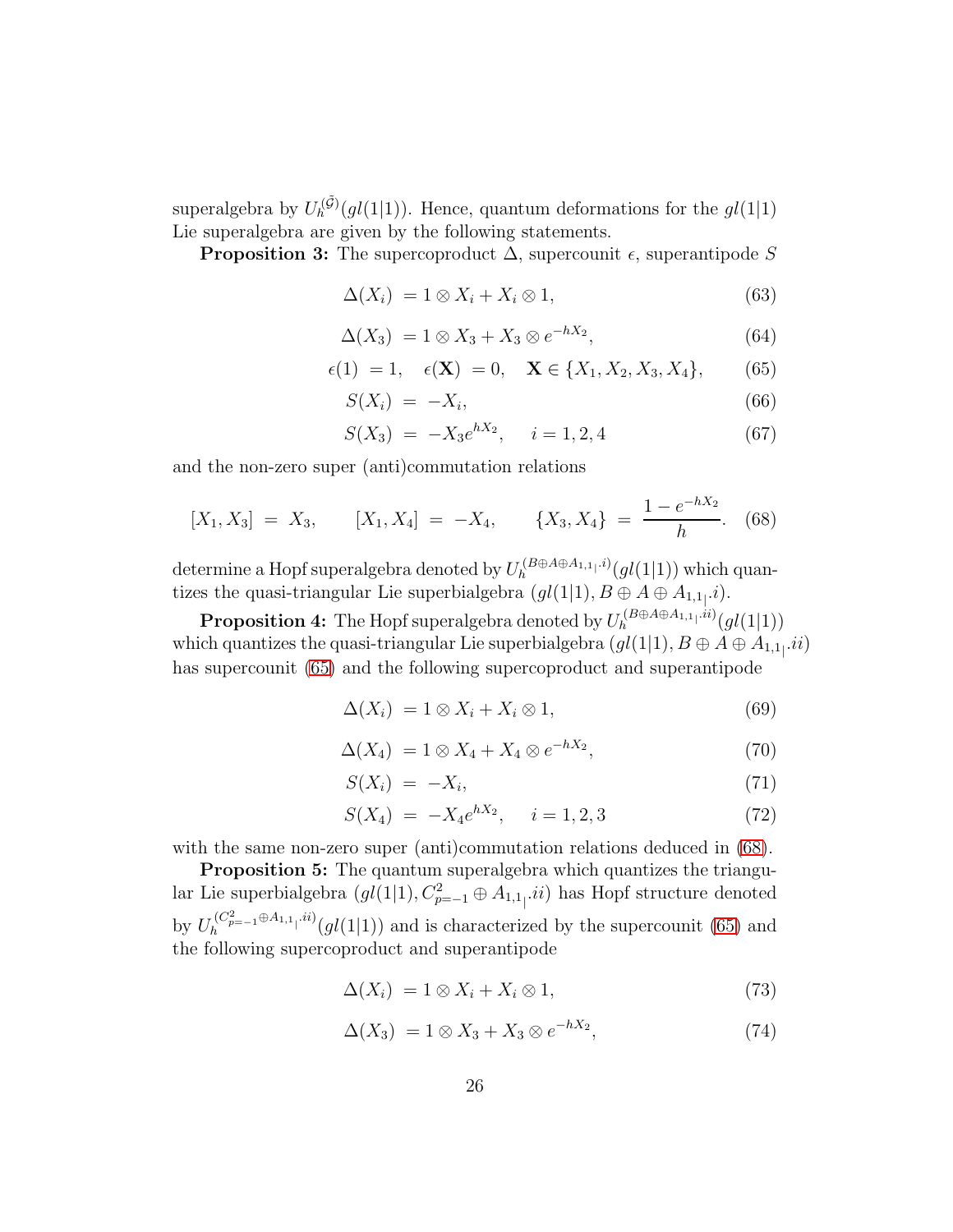$$
\Delta(X_4) = 1 \otimes X_4 + X_4 \otimes e^{hX_2},\tag{75}
$$

$$
S(X_i) = -X_i,\t\t(76)
$$

$$
S(X_3) = -X_3 e^{hX_2}, \t\t(77)
$$

$$
S(X_4) = -X_4 e^{-hX_2}, \quad i = 1, 2
$$
\n(78)

together with the non-zero super (anti)commutation relations

$$
[X_1, X_3] = X_3, \qquad [X_1, X_4] = -X_4, \qquad \{X_3, X_4\} = (1-h)X_2. \tag{79}
$$

**Proposition 6:** The Hopf superalgebras denoted by  $U_h^{(C^2_{\lambda} \oplus A_{1,1})}(gl(1|1))$ (where  $\lambda = 1, p, \frac{1}{p}$ ) which quantize the quasi-triangular Lie superbialgebras  $\left(gl(1|1)\;,\; \tilde{\mathcal{G}}=C_{p=1}^2\oplus A_{1,1}\dotsc C_p^2\oplus A_{1,1}\dotsc C_{\frac{1}{p}}^2\oplus A_{1,1}\right]$  $ii$  have supercounit [\(65\)](#page-25-0), supercoproduct, superantipode

$$
\Delta(X_i) = 1 \otimes X_i + X_i \otimes 1,\tag{80}
$$

$$
\Delta(X_3) = 1 \otimes X_3 + X_3 \otimes e^{-hX_2}, \tag{81}
$$

$$
\Delta(X_4) = 1 \otimes X_4 + X_4 \otimes e^{-\lambda h X_2}, \tag{82}
$$

$$
S(X_i) = -X_i,\tag{83}
$$

$$
S(X_3) = -X_3 e^{hX_2}, \t\t(84)
$$

$$
S(X_4) = -X_4 e^{\lambda h X_2}, \quad i = 1, 2 \tag{85}
$$

and the non-zero super (anti)commutation relations

$$
[X_1, X_3] = X_3, \quad [X_1, X_4] = -X_4, \quad \{X_3, X_4\} = \frac{1 - e^{-(1 + \lambda)hX_2}}{(1 + \lambda)h}.
$$
 (86)

In the following, we obtain the Hopf structure of the associated quantum supergroup  $GL<sub>h</sub>(1|1)$  by using the classical r-matrix related to the triangular Lie superbialgebra  $(gl(1|1), C_{p=-1}^2 \oplus A_{1,1}$ <sub>1</sub>*ii*). Quantum R-matrix satisfying graded QYB equation can be calculated as

$$
R = e^{hr} = e^{h(X_1 \otimes X_2 - X_2 \otimes X_1)}
$$
  
= 2(1 - cosh h)X<sub>1</sub>  $\otimes$  X<sub>1</sub> +  $\frac{1}{2}$ (1 + cosh h)X<sub>2</sub>  $\otimes$  X<sub>2</sub> + sinh hX<sub>1</sub>  $\wedge$  X<sub>2</sub>, (87)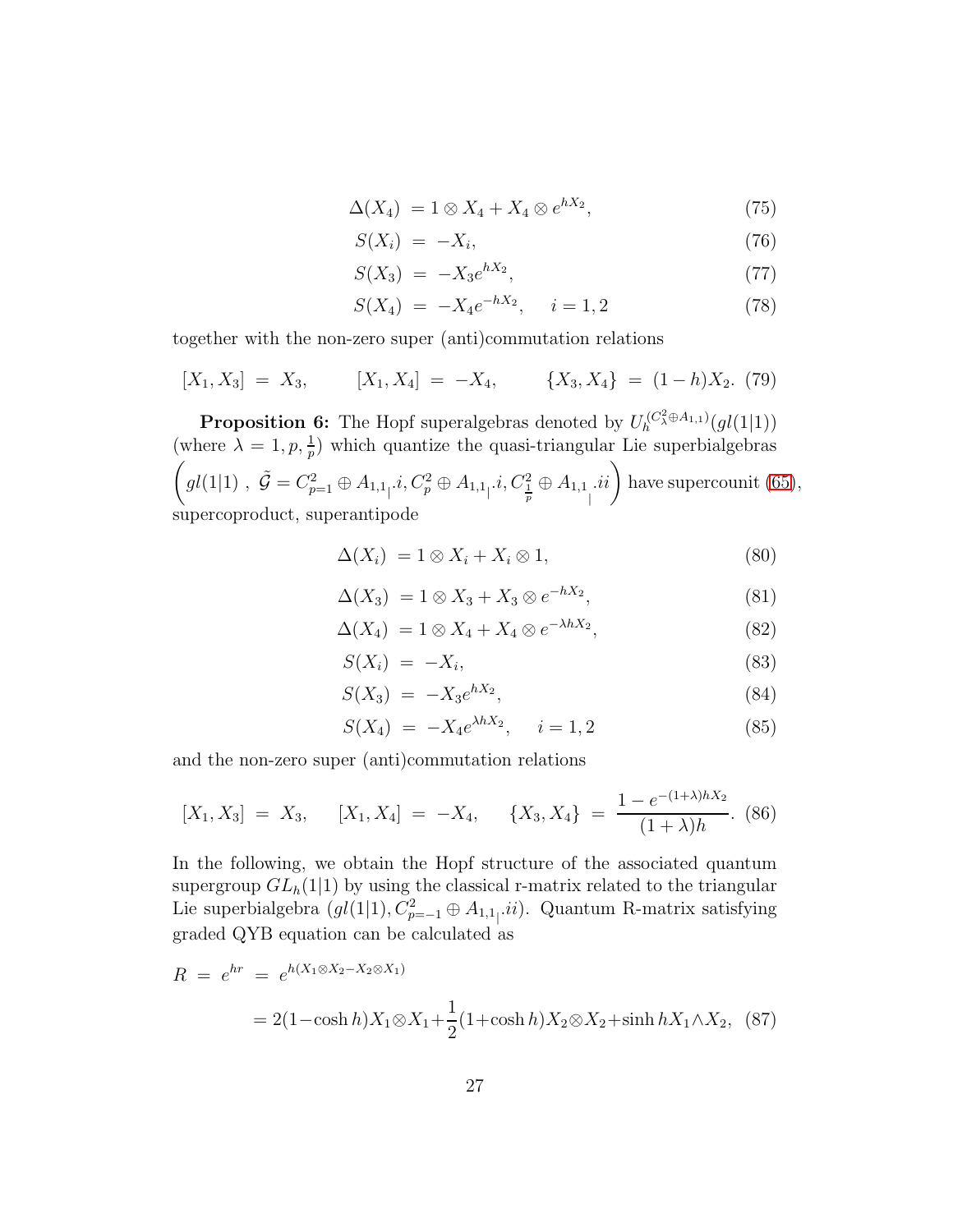using Eqs.  $(61)$  and  $(62)$  $(62)$  $(62)$  one can obtain<sup>2</sup>

<span id="page-27-1"></span>
$$
R = \begin{pmatrix} 1 & 0 & 0 & 0 \\ 0 & e^h & 0 & 0 \\ 0 & 0 & e^{-h} & 0 \\ 0 & 0 & 0 & 1 \end{pmatrix}.
$$
 (88)

For the supergroup  $GL_h(1|1)$  the h-matrix elements  $T \in GL_h(1|1)$  have the form

$$
T = \left(\begin{array}{cc} a & \alpha \\ \beta & b \end{array}\right),\tag{89}
$$

where  $a, b$  and  $\alpha, \beta$  are bosonic and fermionic generators, respectively. Now, using the relation  $RT_1T_2 = T_2T_1R$  in which

$$
T_1 = T \otimes 1 = \begin{pmatrix} a & 0 & \alpha & 0 \\ 0 & a & 0 & -\alpha \\ \beta & 0 & b & 0 \\ 0 & -\beta & 0 & b \end{pmatrix}, \quad T_2 = 1 \otimes T = \begin{pmatrix} a & \alpha & 0 & 0 \\ \beta & b & 0 & 0 \\ 0 & 0 & a & \alpha \\ 0 & 0 & \beta & b \end{pmatrix}, \tag{90}
$$

one can obtain the commutation relations of the  $h$ -matrix elements  $T$  as follows:

$$
a\alpha = \alpha a e^h, \quad \alpha b = e^{-h} b \alpha, \quad \alpha \beta = -\beta \alpha e^{-2h}, \quad \alpha^2 = \beta^2 = 0. \tag{91}
$$
  

$$
a\beta = e^{-h} \beta a, \quad \beta b = e^h b \beta, \quad ab = ba,
$$

For calculating the superantipode of  $a, b, \alpha$  and  $\beta$ , we need the quantum superdeterminant of  $T$ ; for this purpose we use the Gauss decomposition generators [\[24\]](#page-34-9) to obtain

$$
s \det_h T = a^2 (ab - e^{-h} \beta \alpha)^{-1}.
$$
\n(92)

Hence, the supercoproduct, supercounit and superantipode of  $a, b, \alpha$  and  $\beta$ are determined to be

$$
\Delta(a) = a \otimes a + \alpha \otimes \beta, \qquad \Delta(\alpha) = a \otimes \alpha + \alpha \otimes b,
$$

$$
\sigma \circ \Delta(\mathbf{X}) = R\Delta(\mathbf{X})R^{-1} \qquad \text{for } \mathbf{X} \in \{X_1, \cdots, X_4\}.
$$

<span id="page-27-0"></span><sup>&</sup>lt;sup>2</sup>For Hopf superalgebra  $U_h^{(C^2_{p=-1} \oplus A_{1,1} \oplus B_{1,1})}(gl(1|1))$  on proposition 5, one can verify that R-matrix [\(88\)](#page-27-1) satisfies in the following relation: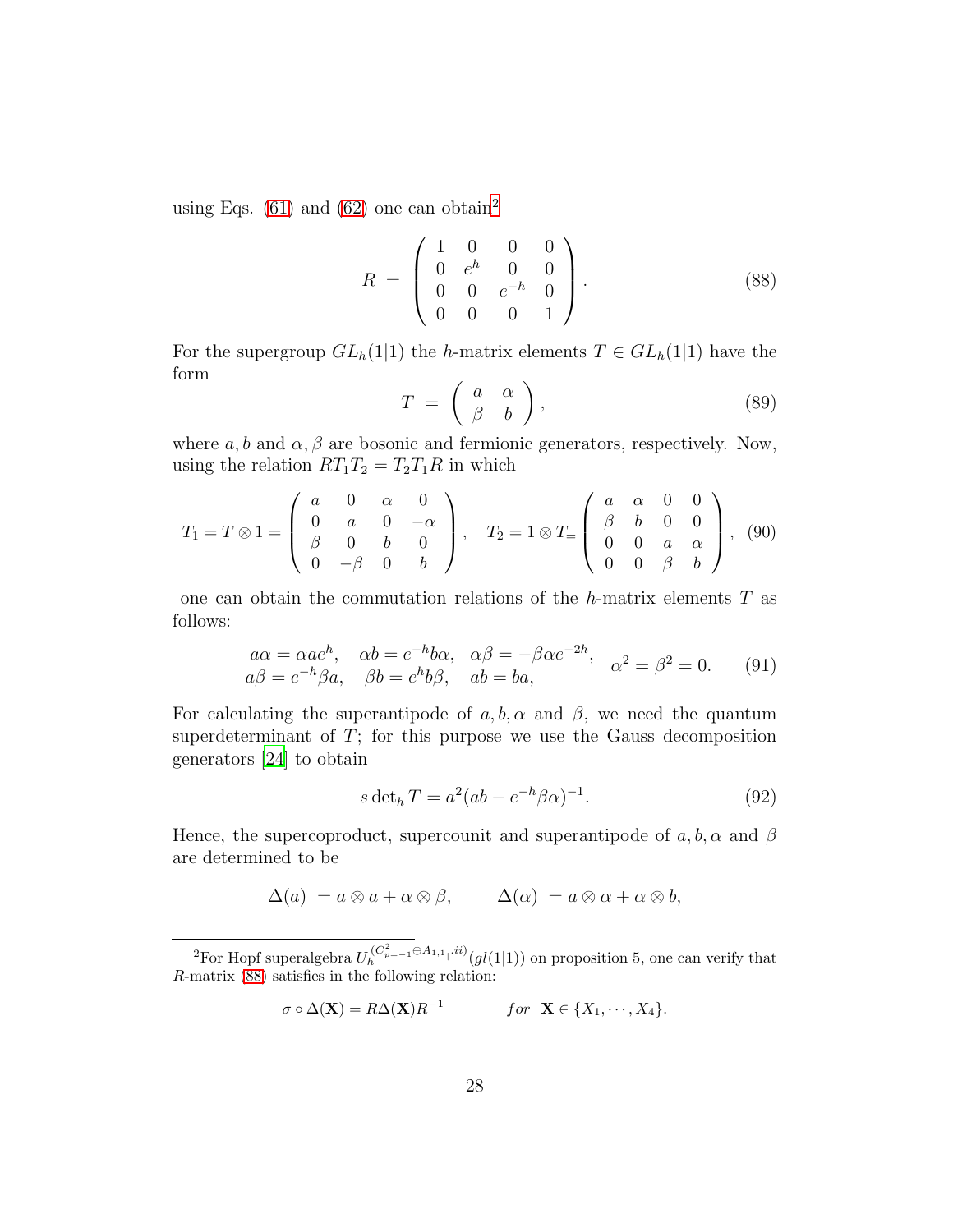$$
\Delta(b) = \beta \otimes \alpha + b \otimes b, \qquad \Delta(\beta) = \beta \otimes a + b \otimes \beta, \tag{93}
$$

$$
\epsilon(a) = \epsilon(b) = 1, \qquad \epsilon(\alpha) = \epsilon(\beta) = 0, \qquad (94)
$$

$$
S(a) = (ab - e^{-h}\beta\alpha)a^{-2}b^{-1}, \qquad S(b) = (ab + e^{-h}\beta\alpha)a^{-1}b^{-2},
$$
  

$$
S(\alpha) = -e^{-h}\alpha a^{-1}b^{-1}, \qquad S(\beta) = -e^{-h}a^{-1}b^{-1}\beta.
$$
 (95)

Now at the end of this section, one can compare our results with of those of Ref. [\[14](#page-33-11)]. It is seen that our results on propositions 3 and 4 correspond to theorem 0 of [\[14](#page-33-11)] (when  $r \to 1$ ). Furthermore, our quantum R-matrix related to the triangular Lie superbialgebra  $(gl(1|1), C_{p=-1}^2 \oplus A_{1,1}$ , *ii*) is different of those of [\[14](#page-33-11)]. Meanwhile, our results on propositions 5 and 6 are new and different of those of [\[14](#page-33-11)].

#### 9. Conclusion

In this paper, we first classified decomposable Lie superalgebras of the type  $(2, 2)$ . Then, we obtained all  $gl(1|1)$  Lie superbialgebras. In this respect, we determined their types (triangular, quasi-triangular or factorizable) and also classified Drinfeld superdoubles generated by the  $gl(1|1)$  Lie superalgebra as a theorem. Using this classification one can investigate super Poisson-Lie symmetry of the sigma models (specially in the WZW model) on the  $GL(1|1)$  Lie supergroup. Furthermore, one can construct string cosmology models with super Poisson-Lie symmetry [\[25\]](#page-34-10) on the  $GL(1|1)$  Lie supergroup. By applying the procedure of constructing integrable systems [\[22](#page-34-7)], we found a new integrable system on the supersymplectic homogeneous superspace  $OSp(1|2)/U(1)$ . Here, we have used the coboundary Lie superbialgebra of the type triangular, i.e.,  $(gl(1|1), C_{p=-1}^2 \oplus A_{1,1}$ , *ii*). In the same way, one can construct other integrable systems on the  $OSp(1|2)/U(1)$  superspace using the classical r-matrices concerning the  $(3|2)$  and  $(4|4)$ -dimensional cobound-ary Lie superbialgebras [\[11](#page-33-8), [12\]](#page-33-9). Finally, we quantized  $gl(1|1)$  Lie superalgebra by using the Lyakhovsky and Mudrov formalism and for one case obtained quantum R-matrix. Similarly, one can obtain quantum R-matrices for other Lie superbialgebras. Some of these remarks are under investigation.

*Acknowledgments*: This research was supported by a research fund No. 401.231 from Azarbaijan Shahid Madani university. The authors would like to thank F. Darabi for carefully reading the manuscript and useful comments.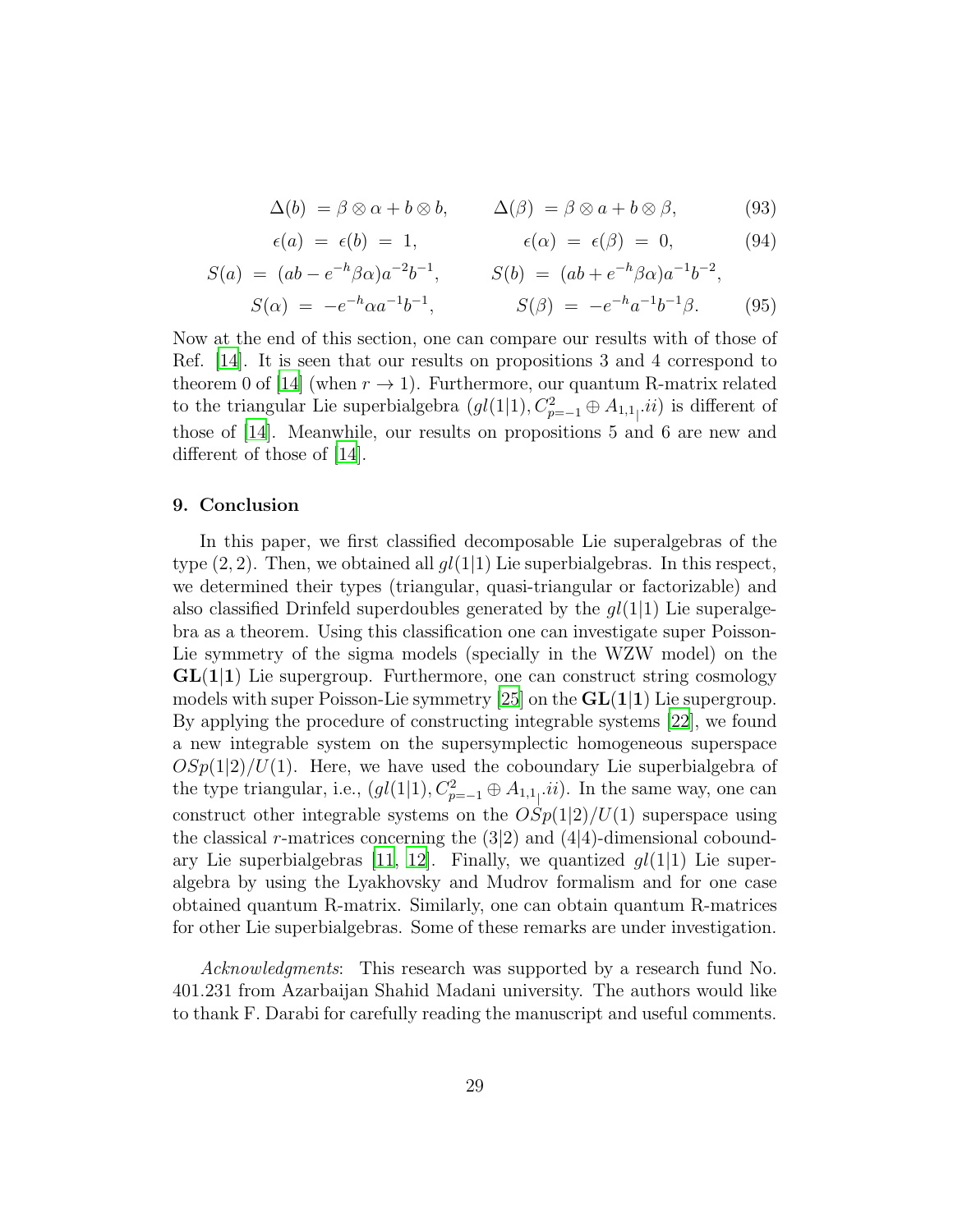Appendix A : Isomorphism matrices between the Manin supertriples based on the  $gl(1|1)$ 

• 
$$
\mathcal{D}sd_{(4,4)}^1
$$
:  
\n
$$
Q = \begin{pmatrix}\n1 & m & n & 0 & 0 & 0 & 0 & 0 \\
0 & bc & cd - be & 0 & 0 & 0 & 0 & 0 \\
0 & bc & abc - be + cd & 0 & 0 & 0 & 0 & 0 \\
0 & 0 & 0 & 0 & 0 & 0 & 0 & 0 \\
0 & 0 & 0 & 0 & 0 & 0 & 0 & 0 \\
0 & 0 & 0 & 0 & 0 & 0 & 0 & 0 \\
0 & 0 & 0 & 0 & 0 & 0 & 0 & 0 \\
0 & 0 & 0 & 0 & 0 & 0 & 0 & 0 \\
0 & 0 & 0 & 0 & 0 & 0 & 0 & 0 \\
0 & 0 & 0 & 0 & 0 & 0 & 0 & 0\n\end{pmatrix},
$$
\n
$$
a, b, c \in \Re - \{0\}; e, d, m, n, r, s \in \Re,
$$

$$
\bullet \ \mathcal{D}sd_{(4,4)}^{2\,p}:
$$

$$
\left(gl(1|1), B \oplus A \oplus A_{1,1_{1}}.i\right) \longrightarrow \left(gl(1|1), B \oplus A \oplus A_{1,1_{1}}.ii\right)
$$
\n
$$
C = \left(\begin{array}{ccccccccc}\n1 & m & n & 2 & 0 & 0 & 0 & 0 \\
0 & ad & -ad + bc & 0 & 0 & 0 & 0 & 0 \\
0 & 0 & -bc & 0 & 0 & 0 & 0 & 0 \\
0 & r & s & 1 & 0 & 0 & 0 & 0 \\
0 & 0 & 0 & 0 & 0 & 0 & a & b \\
0 & 0 & 0 & 0 & 0 & c & -c & -d \\
0 & 0 & 0 & 0 & 0 & 0 & a & 0\n\end{array}\right),
$$

 $a, b, c, d \in \Re$  - {0};  $m, n, r, s \in \Re$ ,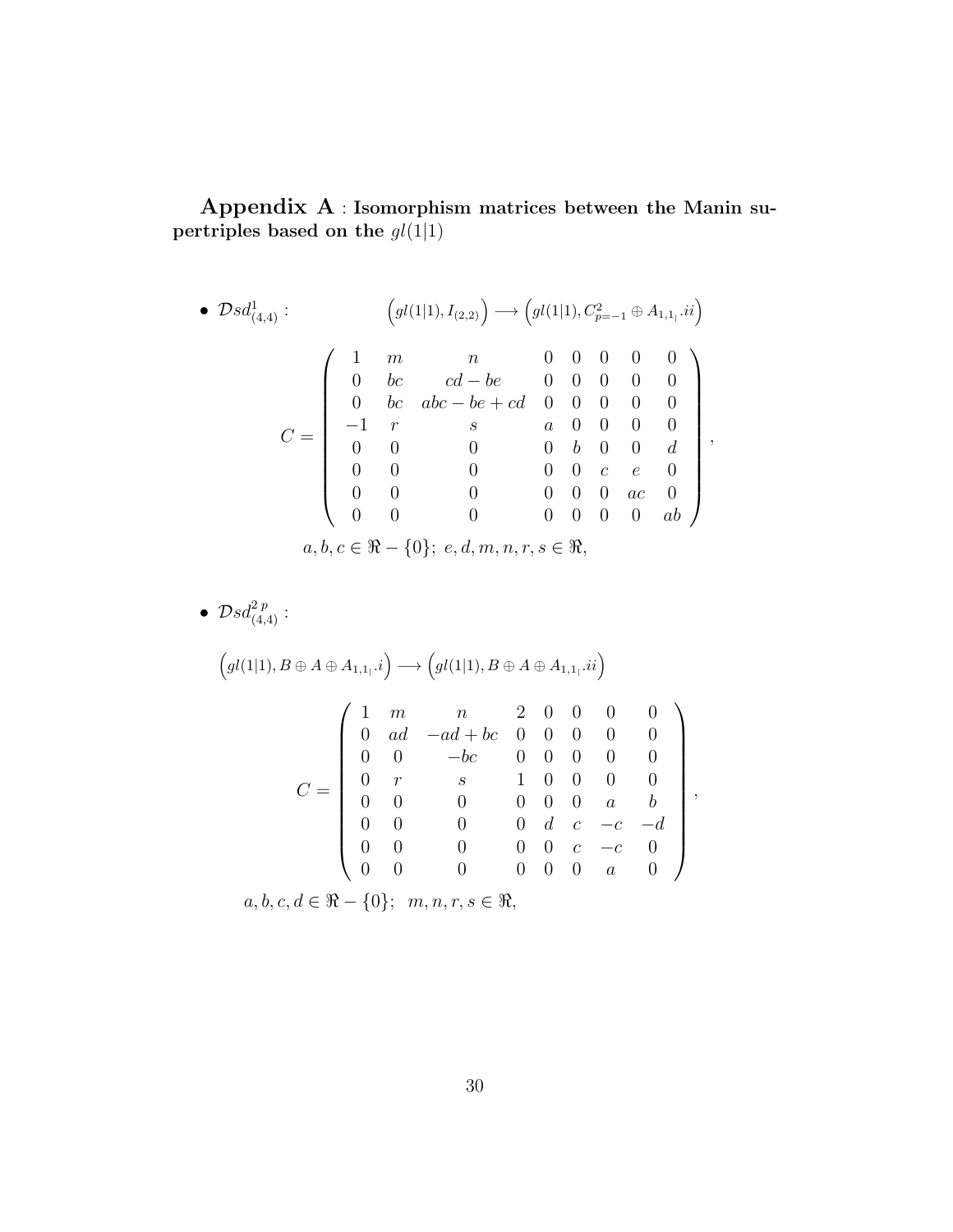$$
\left(gl(1|1), B \oplus A \oplus A_{1,1}.\,i\right) \longrightarrow \left(gl(1|1), C_{p=1}^{2} \oplus A_{1,1}.\,i\right)
$$
\n
$$
C = \left(\begin{array}{ccccc} 1 & m & n & 0 & 0 & 0 & 0 & 0 \\ 0 & a(b+d) & bc-ad & 0 & 0 & 0 & 0 & 0 \\ 0 & a(b+d) & -2ab-bc-ad & 0 & 0 & 0 & 0 & 0 \\ -1 & r & s & -2 & 0 & 0 & 0 & 0 & 0 \\ 0 & 0 & 0 & 0 & 0 & a & 0 & 0 & c \\ 0 & 0 & 0 & 0 & 0 & 0 & b & d & 0 \\ 0 & 0 & 0 & 0 & 0 & 2b & -2b & 0 \\ 0 & 0 & 0 & 0 & 0 & 2a & 0 & 0 & -2a \end{array}\right),
$$
\n
$$
\left\{\begin{array}{ccc} a+c \neq 0, & a,b \in \Re - \{0\}, & a,b \in \Re - \{0\}, & a,b \in \Re - \{0\}, & b+d \neq 0, & m, r, s, c \in \Re, \\ m, n, r, s, c \in \Re, & m \end{array}\right\}
$$

 $igl(1|1), B \oplus A \oplus A_{1,1} \ldotp i) \longrightarrow \biggl( gl(1|1), C_p^2 \oplus A_{1,1} \ldotp i \biggr)$ 

$$
C = \begin{pmatrix} 1 & m & n & 2 & 0 & 0 & 0 & 0 \\ 0 & ad & -ad + bc & 0 & 0 & 0 & 0 & 0 \\ 0 & ad & -pbc - ad & 0 & 0 & 0 & 0 & 0 \\ -1 & r & s & p-1 & 0 & 0 & 0 & 0 \\ 0 & 0 & 0 & 0 & 0 & 0 & d & c \\ 0 & 0 & 0 & 0 & 0 & 0 & (1+p)b & -b & -a \\ 0 & 0 & 0 & 0 & 0 & 0 & (1+p)b & 0 \\ 0 & 0 & 0 & 0 & 0 & 0 & (1+p)d & 0 \end{pmatrix},
$$
  

$$
a, b, c, d \in \Re - \{0\}; \ m, n, r, s \in \Re,
$$

$$
\Big(gl(1|1),B\oplus A\oplus A_{1,1_{\vert}}.i\Big)\longrightarrow \Big(gl(1|1),C^2_{\frac{1}{p}}\oplus A_{1,1_{\vert}}.ii\Big)
$$

$$
C = \left(\begin{array}{cccccc} 1 & m & n & 2 & 0 & 0 & 0 & 0 \\ 0 & ac & -ac - bd & 0 & 0 & 0 & 0 & 0 \\ 0 & ac & \frac{1}{p}bd - ac & 0 & 0 & 0 & 0 & 0 \\ -1 & r & s & \frac{1}{p} - 1 & 0 & 0 & 0 & 0 \\ 0 & 0 & 0 & 0 & 0 & 0 & a & b \\ 0 & 0 & 0 & 0 & 0 & c & -d & d & -c \\ 0 & 0 & 0 & 0 & 0 & 0 & \frac{-(1+p)d}{p} & \frac{(1+p)d}{p} & 0 \\ 0 & 0 & 0 & 0 & 0 & 0 & \frac{(1+p)a}{p} & 0 \end{array}\right),
$$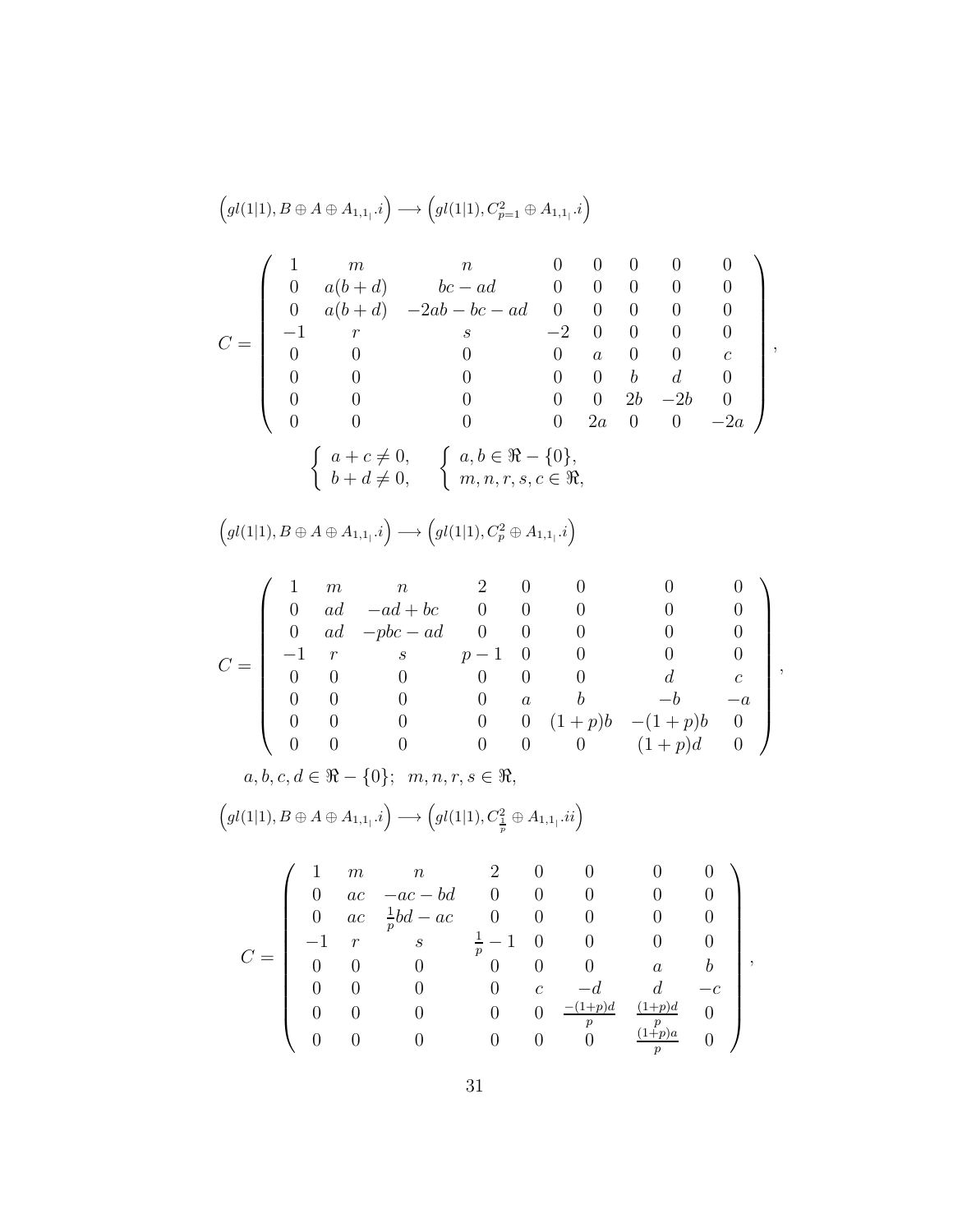$$
a, b, c, d \in \mathbb{R} - \{0\}; \ \ m, n, r, s \in \mathbb{R},
$$

•  $\mathcal{D}sd_{(4,4)}^{3\epsilon_1,\epsilon_2}$  :

 gl(1|1),(<sup>B</sup> <sup>⊕</sup> (A1,<sup>1</sup> <sup>+</sup> <sup>A</sup>))ǫ1=1.i −→ gl(1|1),(<sup>B</sup> <sup>⊕</sup> (A1,<sup>1</sup> <sup>+</sup> <sup>A</sup>))ǫ2=−<sup>1</sup>.i C = 1 m n 0 0 0 0 0 0 a <sup>2</sup> 0 0 0 0 0 0 0 0 −a <sup>2</sup> 0 0 0 0 0 0 b c −1 0 0 0 0 0 0 0 0 a 0 0 0 0 0 0 0 0 a 0 0 0 0 0 0 0 0 −a 0 0 0 0 0 0 0 0 −a ,

 $a\in \Re-\{0\}; \;\; m,n,b,c\in \Re,$ 

$$
\left(gl(1|1),(B\oplus (A_{1,1}+A))_{\epsilon_{1}}.i\right)\longrightarrow\left(gl(1|1),(B\oplus (A_{1,1}+A))_{\epsilon_{2}}.ii\right)
$$
\n
$$
C=\left(\begin{array}{ccccccccc} -1&m&n&0&0&0&0&0\\ 0&-a^{2}&0&0&0&0&0&0\\ 0&0&\frac{\epsilon_{2}}{\epsilon_{1}}a^{2}&0&0&0&0&0\\ 0&b&c&\frac{\epsilon_{2}}{\epsilon_{1}}&0&0&0&0\\ 0&0&0&0&-a&0&0&0\\ 0&0&0&0&a&0&0&0\\ 0&0&0&0&0&0&\frac{\epsilon_{2}}{\epsilon_{1}}a&0 \end{array}\right),
$$

 $a \in \Re -\{0\}; m, n, b, c \in \Re,$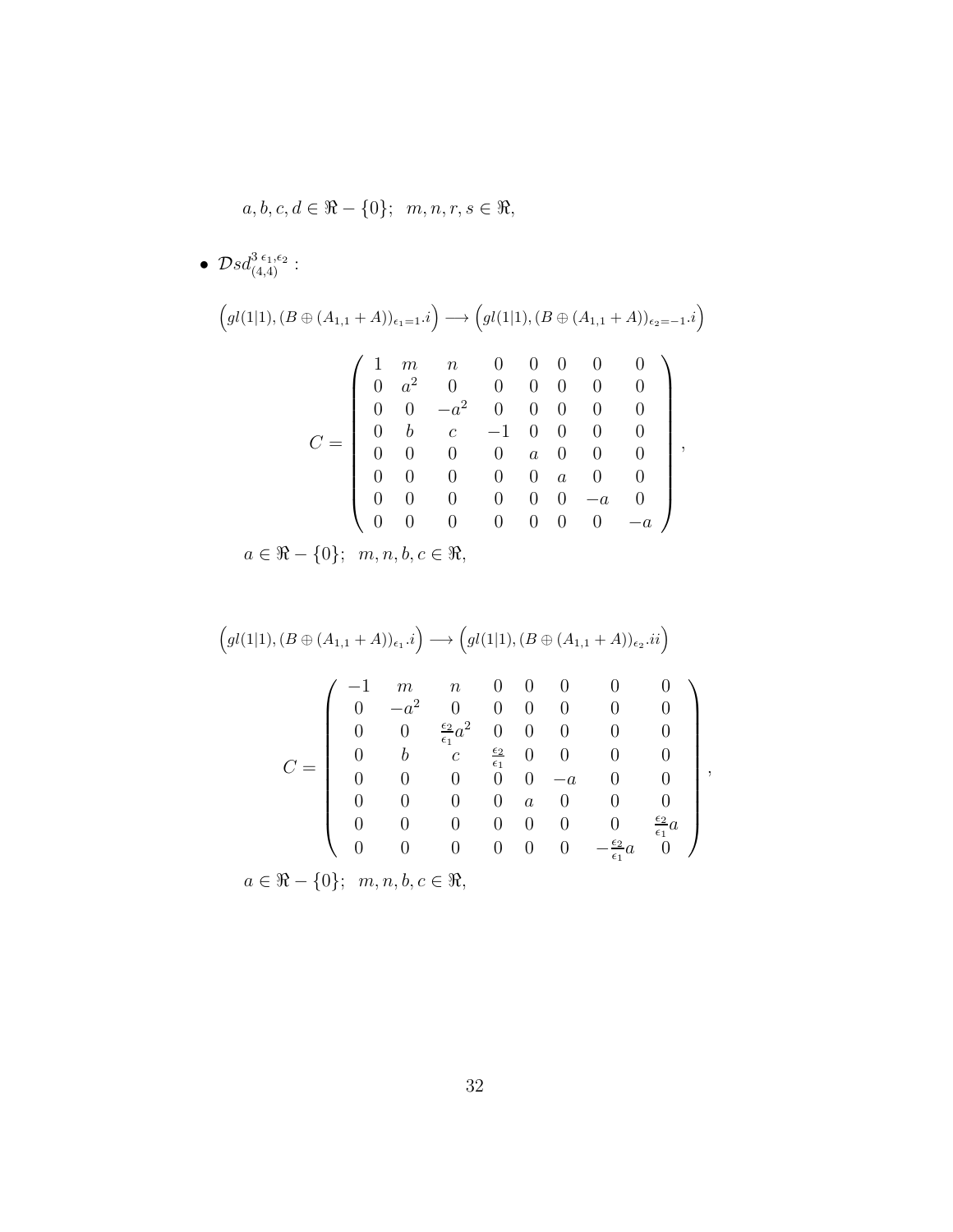• 
$$
Dsd_{(4,4)}^{4\epsilon_{1},\epsilon_{2}}:
$$
\n
$$
\left( gl(1|1), (C^{3} + A)_{\epsilon_{1}=1} \cdot i \right) \longrightarrow \left( gl(1|1), (C^{3} + A)_{\epsilon_{2}=-1} \cdot i \right)
$$
\n
$$
C = \begin{pmatrix}\n1 & m & n & 0 & 0 & 0 & 0 & 0 \\
0 & -ab^{2} & 0 & 0 & 0 & 0 & 0 & 0 \\
0 & 0 & -a^{2}b^{2} & 0 & 0 & 0 & 0 & 0 \\
0 & c & d & a & 0 & 0 & 0 & 0 \\
0 & 0 & 0 & 0 & b & 0 & 0 & 0 \\
0 & 0 & 0 & 0 & 0 & -ab & 0 & 0 \\
0 & 0 & 0 & 0 & 0 & 0 & -a^{2}b & 0 \\
0 & 0 & 0 & 0 & 0 & 0 & 0 & ab\n\end{pmatrix},
$$
\n
$$
a, b \in \mathfrak{R} - \{0\}; \ m, n, c, d \in \mathfrak{R},
$$
\n
$$
\left( gl(1|1), (C^{3} + A)_{\epsilon_{1}} \cdot i \right) \longrightarrow \left( gl(1|1), (C^{3} + A)_{\epsilon_{2}} \cdot ii \right)
$$
\n
$$
C = \begin{pmatrix}\n-1 & c & d & 0 & 0 & 0 & 0 & 0 \\
0 & ab & 0 & 0 & 0 & 0 & 0 & 0 \\
0 & ab & 0 & 0 & 0 & 0 & 0 & 0 \\
0 & 0 & -\frac{c_{2}a^{2}}{\epsilon_{1}} & 0 & 0 & 0 & 0 & 0 \\
0 & 0 & 0 & 0 & 0 & 0 & 0 & 0 \\
0 & 0 & 0 & 0 & 0 & 0 & 0 & \frac{\epsilon_{2}a}{\epsilon_{1}} \\
0 & 0 & 0 & 0 & 0 & 0 & 0 & \frac{\epsilon_{2}a}{\epsilon_{1}} \\
0 & 0 & 0 & 0 & 0 & 0 & 0 & \frac{\epsilon_{2}a}{\epsilon_{1}} \\
0 & 0 & 0 & 0 & 0 & 0 & 0 & \frac{\epsilon_{2}a}{\epsilon_{1}} \\
0 & 0 & 0 & 0 & 0 & 0 & \frac{\epsilon_{2}a}{\epsilon_{1}} \\
0 & 0 & 0 & 0 & 0 & 0 & \
$$

# References

- <span id="page-32-0"></span>[1] V. G. Drinfel'd, Hamiltonian Lie groups, Lie bialgebras and the geometric meaning of the classical Yang-Baxter equation, Sov. Math. Dokl. 27 (1983), 68-71.
- <span id="page-32-1"></span>[2] P. Delorme, Sur les triples de Manin pour les complexes, Jour. Alg. 246 (2001) 97-174.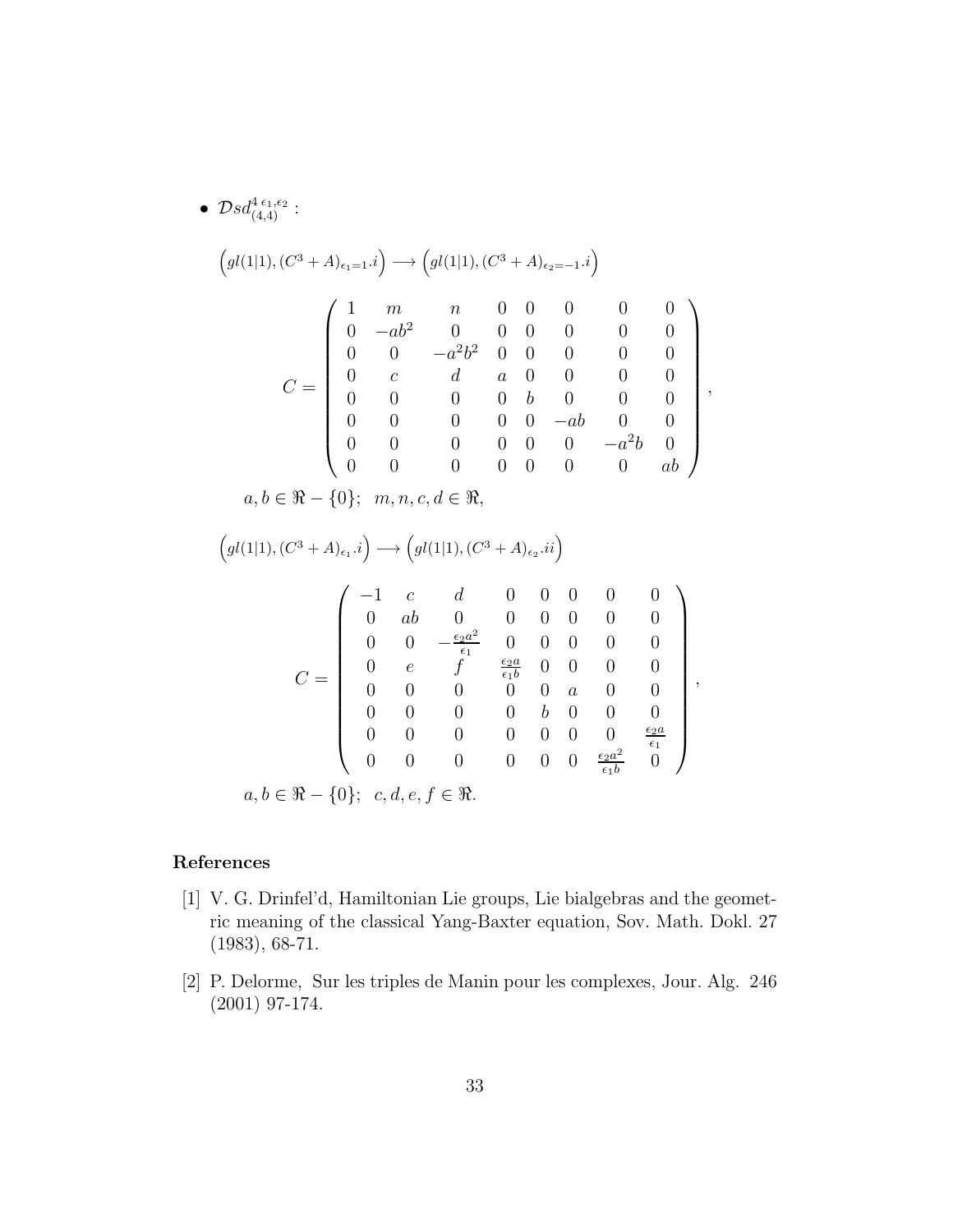- <span id="page-33-0"></span>[3] M.A. Jafarizadeh and A. Rezaei-Aghdam, Poisson-Lie T-duality and Bianchi type algebras, Phys. Lett. B458 (1999) 477-490, [\[arXiv:hep-th/9903152\]](http://arxiv.org/abs/hep-th/9903152).
- <span id="page-33-1"></span>[4] A. Rezaei-Aghdam, M. Hemmati, A. R. Rastkar, Classification of real three-dimensional Lie bialgebras and their Poisson-Lie groups, J. Phys. A: Math. Gen. 38 (2005) 3981-3994, [\[arXiv:math-ph/0412092\]](http://arxiv.org/abs/math-ph/0412092).
- <span id="page-33-2"></span>[5] X. Gomez, Classification of three-dimensional Lie bialgebras, J. Math. Phys. 41 (2000) 4939-4956.
- <span id="page-33-3"></span>[6] Y. Kosmann-Schwarzbach, Lie bialgebras, Poisson-Lie groups and dressing transformations integrability of nonlinear systems: Proc. (Pondicherry) edited by Y. Kosmann-Schwarzbach, B. Grammaticos and K. M. Tamizhmani (Springer, Berlin, 1996), pp. 104-70.
- <span id="page-33-4"></span>[7] N. Andruskiewitsch, Lie superbialgebras and Poisson-Lie supergroups, Abh. Math. Sem. Univ. Hamburg 63 (1993) 147-163.
- <span id="page-33-5"></span>[8] N. Beisert and E. Spill, The classical r-matrices of AdS/CFT and its Lie bialgebras structure, Commun. Math. Phys. 285 (2009) 537-565, [\[arXiv:0708.1762](http://arxiv.org/abs/0708.1762) [hep-th]].
- <span id="page-33-6"></span>[9] A. Eghbali, A. Rezaei-Aghdam, Poisson-Lie T-dual sigma models on supermanifolds, JHEP 09 (2009) 094, [\[arXiv:0901.1592](http://arxiv.org/abs/0901.1592) [hep-th]].
- <span id="page-33-7"></span>[10] N. Geer, Etingof-Kazdan quantization of Lie super bialgebras, Adv. Math. 207 (2006) 1-38, [\[arXiv:math.QA/0409563\]](http://arxiv.org/abs/math/0409563).
- <span id="page-33-8"></span>[11] C. Juszczak and J. T. Sobczyk, Classification of low dimentional Lie super-bialgebras, J. Math. Phys. 39, (1998), 4982-4992.
- <span id="page-33-9"></span>[12] C. Juszczak, Classical r-matrices for the  $osp(2|2)$  Lie superalgebra, J. Math. Phys. 41, 2350 (2000).
- <span id="page-33-10"></span>[13] A. Eghbali, A. Rezaei-Aghdam and F. Heidarpour, Classification of two and three dimensional Lie super-bialgebras , J. Math. Phys. 51, 073503  $(2010)$ ,  $[arXiv:0901.4471$   $[math-ph]$ ].
- <span id="page-33-11"></span>[14] L. Frappat, V. Hussin and G. Rideau, Classification of the quantum deformations of the superalgebra  $gl(1|1)$ , J. Phys. A: Math. Gen. 31 (1998) 4049-4072, [\[arXiv:q-alg/9705024\]](http://arxiv.org/abs/q-alg/9705024).